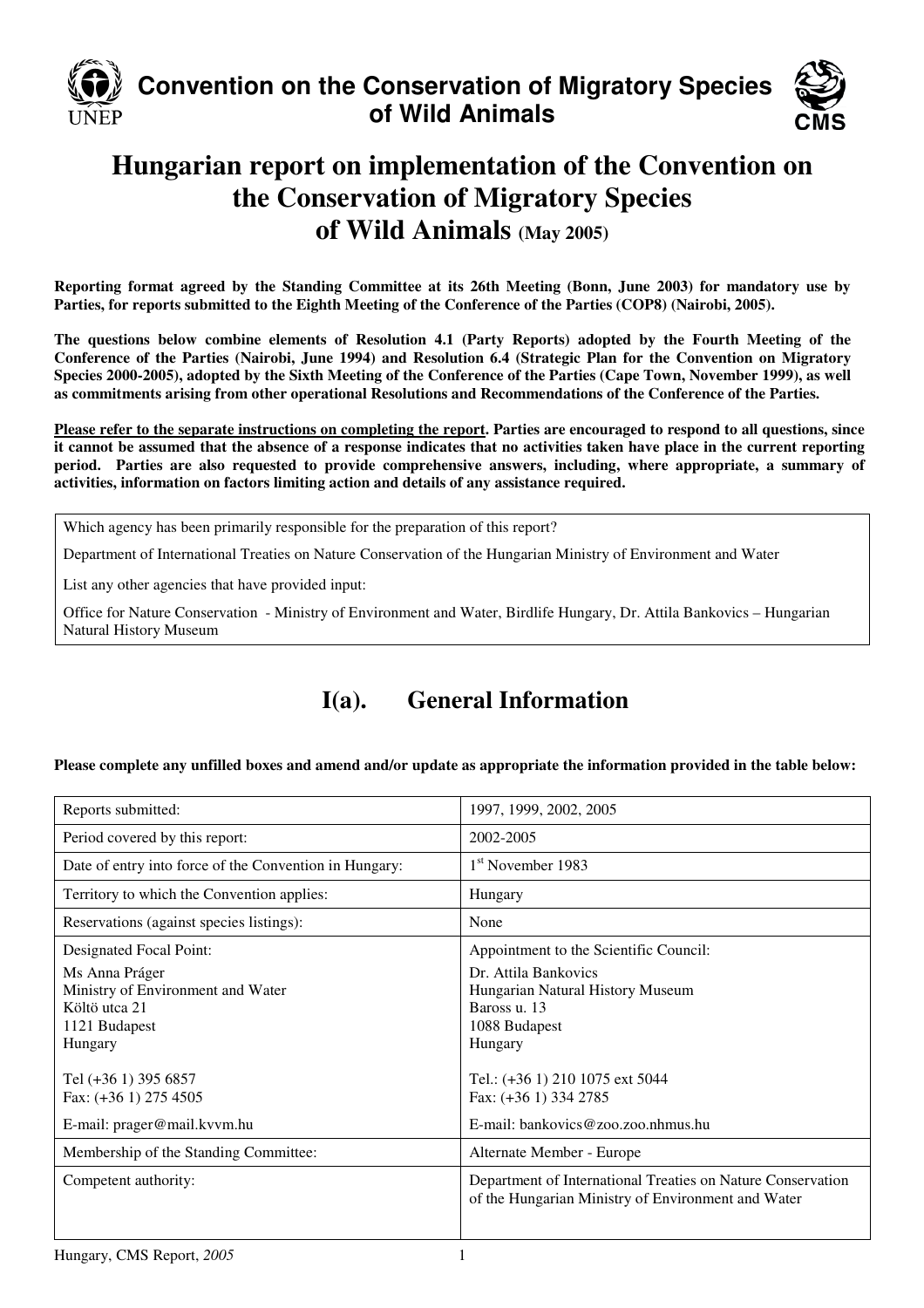| Implementing legislation:                                                                | Law Decree No. 6/1986 on CMS                                                                                                                                                                                                                               |
|------------------------------------------------------------------------------------------|------------------------------------------------------------------------------------------------------------------------------------------------------------------------------------------------------------------------------------------------------------|
|                                                                                          | Act No. 53 of 1996 on Nature Conservation                                                                                                                                                                                                                  |
|                                                                                          | Act No. 55 of 1996 on Hunting and Game Management                                                                                                                                                                                                          |
|                                                                                          | Ministerial Decree No. 13/2001 (V. 9.) KöM on the protected<br>and stictly protected species of flora and fauna, determination<br>of the rangeof strictly protected caves furthermore species of<br>nature conservation significance of European Community |
|                                                                                          | Government Decree No. 8/1998 about the detailed regulation<br>of protection, keeping, display and utilization of protected<br>species                                                                                                                      |
| Other relevant conventions/agreements (apart from CMS) to<br>which Hungary is a Party:   | Convention on Wetlands of International Importance<br>Especially as Waterfowl Habitat ("Ramsar Convention")                                                                                                                                                |
|                                                                                          | Convention on International Trade in Endangered Species of<br>Wild Fauna and Flora (CITES)                                                                                                                                                                 |
|                                                                                          | Convention on the Conservation of European Wildlife and<br>Natural Habitats ("Bern Convention")                                                                                                                                                            |
|                                                                                          | Convention on Biological Diversity (CBD)                                                                                                                                                                                                                   |
|                                                                                          | International Convention for the Regulation of Whaling,<br>(ICRW)                                                                                                                                                                                          |
| National policy instruments (e.g. national biodiversity<br>conservation strategy, etc.): | National Nature Conservation Master Plan (2003-2008) -<br>promulgated                                                                                                                                                                                      |
|                                                                                          | National Biodiversity Strategic Action Plan – yet adopted by<br>the Ministry of Environment and Water and planning to be<br>adopted by the Government                                                                                                      |
| <b>Great Bustard MoU:</b><br>⊠<br>Signatory<br>Non-signatory                             |                                                                                                                                                                                                                                                            |
| <b>National Contact Point</b>                                                            |                                                                                                                                                                                                                                                            |
| Ms Anna Práger<br>Ministry of Environment and Water                                      |                                                                                                                                                                                                                                                            |
| Költö utca 21                                                                            |                                                                                                                                                                                                                                                            |
| 1121 Budapest<br>Hungary                                                                 |                                                                                                                                                                                                                                                            |
| Tel (+36 1) 395 6857<br>Fax: (+36 1) 275 4505                                            |                                                                                                                                                                                                                                                            |
|                                                                                          |                                                                                                                                                                                                                                                            |
| E-mail: prager@mail.kvvm.hu                                                              |                                                                                                                                                                                                                                                            |
| $\boxtimes$ Signatory<br>Non-signatory<br>Aquatic Warbler MoU:                           | Appointed scientist:                                                                                                                                                                                                                                       |
| <b>National Contact Point</b>                                                            | Zsolt Végvári                                                                                                                                                                                                                                              |
| András Schmidt                                                                           | Hortobágyi National Park Directorate                                                                                                                                                                                                                       |
| Office for Nature Conservation<br>Költő u. 21. Budapest 1121 Hungary                     | Sumen u. 2. Debrecen 4024 Hungary                                                                                                                                                                                                                          |
| Tel.: (36-1) 391 1795                                                                    | Tel.: (36-52) 529 920                                                                                                                                                                                                                                      |
| Fax: (36-1) 395-7458<br>E-mail: schmidt@mail.kvvm.hu                                     | Fax: (36-52) 529 940                                                                                                                                                                                                                                       |
|                                                                                          | E-mail: vegvari@www.hnp.hu                                                                                                                                                                                                                                 |
| Slender-billed Curlew MoU:<br>Signatory<br>⊠<br>Non-signatory                            |                                                                                                                                                                                                                                                            |
| <b>Contact Person and Competent Authority</b>                                            |                                                                                                                                                                                                                                                            |
| Gábor Magyar                                                                             |                                                                                                                                                                                                                                                            |
| Office for Nature Conservation<br>Költő u. 21. Budapest 1121 Hungary                     |                                                                                                                                                                                                                                                            |
|                                                                                          |                                                                                                                                                                                                                                                            |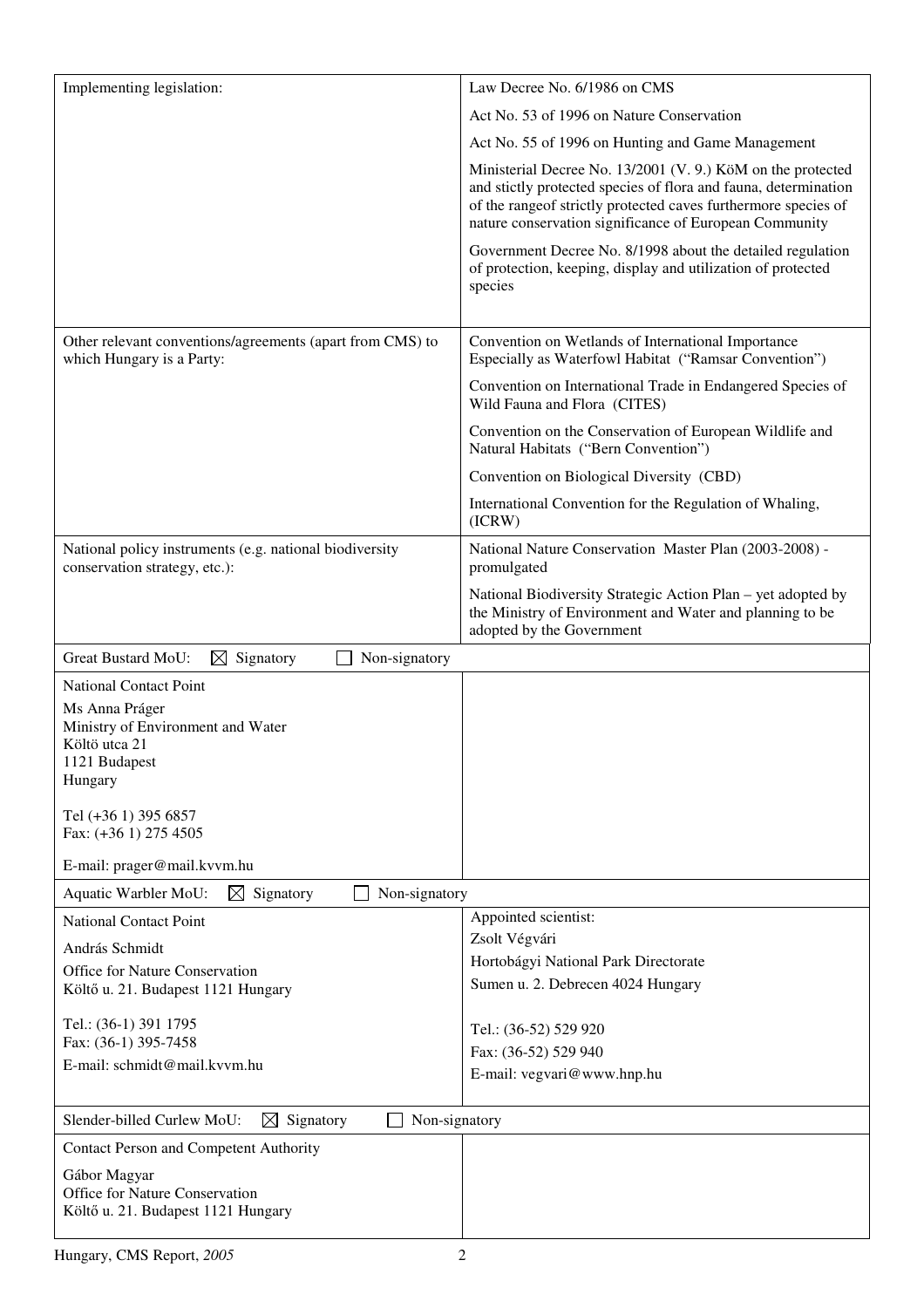| Tel.: (36-1) 391 1726                                                     |                                                        |
|---------------------------------------------------------------------------|--------------------------------------------------------|
| Fax: (36-1) 395-7458                                                      |                                                        |
| E-mail: magyar@mail.kvvm.hu                                               |                                                        |
| <b>EUROBATS:</b><br>$\boxtimes$ Party<br>Signed but not yet entered force | Non-party                                              |
| Contact Person and Competent authority                                    | Appointed member of the Advisory Committee             |
| Ms Anna Práger                                                            | Dr. Zoltán Bihari                                      |
| Ministry of Environment and Water                                         | Böszörményi út 138.                                    |
| Költö utca 21                                                             | Debrecen 4032 Hungary                                  |
| 1121 Budapest                                                             |                                                        |
| Hungary                                                                   | Tel.: (+36-70) 221-7336<br>Fax: (+36-52) 413-385       |
| Tel (+36 1) 395 6857                                                      | E-mail: bihari@helios.date.hu                          |
| Fax: (+36 1) 275 4505                                                     |                                                        |
|                                                                           |                                                        |
| E-mail: prager@mail.kvvm.hu                                               |                                                        |
| Membership of other committees or working groups:                         | Underground Habitats Working Group - Dr. Zoltán Bihari |
|                                                                           | Bat Rabies Working Group - Dr. Viktor Molnár           |
| AEWA:<br>Signed but not yet entered force<br>X Party                      | Non-party                                              |
| <b>Administrative Authority</b>                                           | Appointed member of the Technical Committee            |
| Mr. Zoltán Czirák                                                         | Mr. Zoltán Czirák                                      |
| Ministry of Environment and Water                                         | Ministry of Environment and Water                      |
| Költö utca 21                                                             | Költö utca 21                                          |
| 1121 Budapest                                                             | 1121 Budapest                                          |
| Hungary                                                                   | Hungary                                                |
| Tel (+36 1) 395 6857                                                      | Tel (+36 1) 395 6857                                   |
| Fax: (+36 1) 275 4505                                                     | Fax: (+36 1) 275 4505                                  |
| E-mail: czirak@mail.kvvm.hu                                               | E-mail: czirak@mail.kvvm.hu:                           |
| Membership of other committees or working groups:                         |                                                        |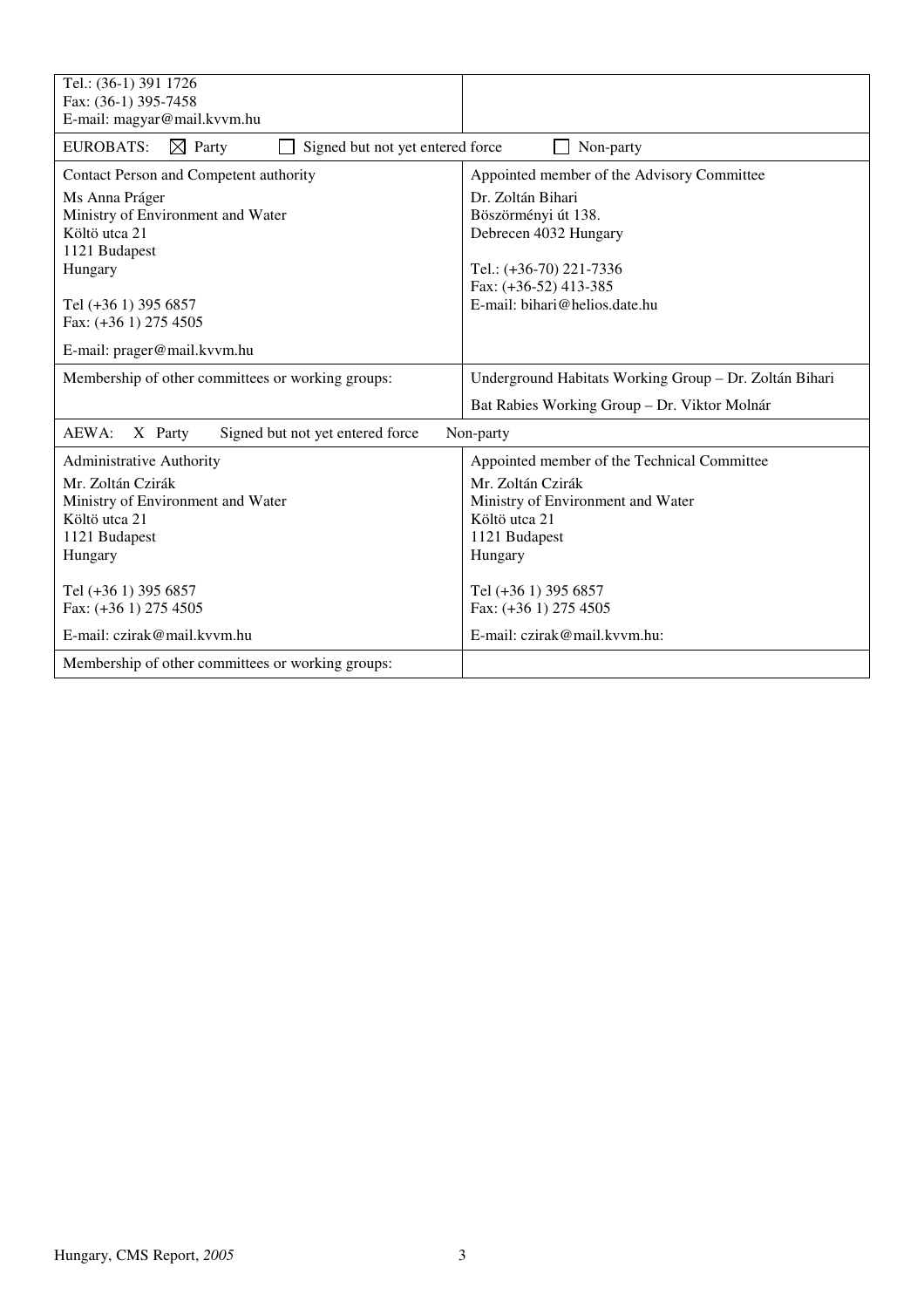# **I(b). Additional General Information**

| $\mathbf{1}$   | Which other government departments are involved in activities/initiatives for the conservation of migratory species in<br>your country? (Please list.)                                                                                                                                                                                                                                                                                                                                    |
|----------------|-------------------------------------------------------------------------------------------------------------------------------------------------------------------------------------------------------------------------------------------------------------------------------------------------------------------------------------------------------------------------------------------------------------------------------------------------------------------------------------------|
|                | Ministry for Agriculture and Regional Policy regarding migratory game species                                                                                                                                                                                                                                                                                                                                                                                                             |
| 1a             | If more than one government department is involved, describe the interaction/relationship between these government<br>departments:                                                                                                                                                                                                                                                                                                                                                        |
|                | In case of migratory game species (e-g- waterfowl), the Ministry for Agriculture and Regional Policy has the co-<br>ordinative role with the Ministry of Environment and Water having a right to express its opinion on any related issue                                                                                                                                                                                                                                                 |
| 2              | List the main non-governmental organizations actively involved in initiatives for the conservation of migratory species in<br>your country, and describe their involvement:                                                                                                                                                                                                                                                                                                               |
|                | BirdLife Hungary, WWF Hungary, Hungarian Bat Conservation Foundation, Bat Researchers' Association: active<br>conservation management (installing bat-friendly cave closures, raptor nest guarding, etc.) and monitoring, census works<br>and university scientific departments in research.                                                                                                                                                                                              |
| 3              | Describe any involvement of the private sector in the conservation of migratory species in your country:                                                                                                                                                                                                                                                                                                                                                                                  |
|                | Certain electricity companies voluntarily undertake to insulate power lines.                                                                                                                                                                                                                                                                                                                                                                                                              |
| $\overline{4}$ | Note any interactions between these sectors in the conservation of migratory species in your country:                                                                                                                                                                                                                                                                                                                                                                                     |
|                | Waterfowl monitoring organised by the University of West Hungary with the participation of volunteers and funded by<br>the Ministry for Agriculture and Regional Policy and the Ministry of Environment and Water.                                                                                                                                                                                                                                                                        |
|                | LIFE Nature funded project for the conservation of the Hungarian Great Bustard (Otis tarda) population, in collaboration<br>by the Ministry of Environment and Water, national park directorates, BirdLife Hungary and the University of West<br>Hungary. Another project with similar partner organisations (national park directorates, BirdLife Hungary) has been<br>submitted to LIFE Nature funding for the conservation of the Hungarian and West Romanian Red-footed Falcon (Falco |
|                | vespertinus) population.                                                                                                                                                                                                                                                                                                                                                                                                                                                                  |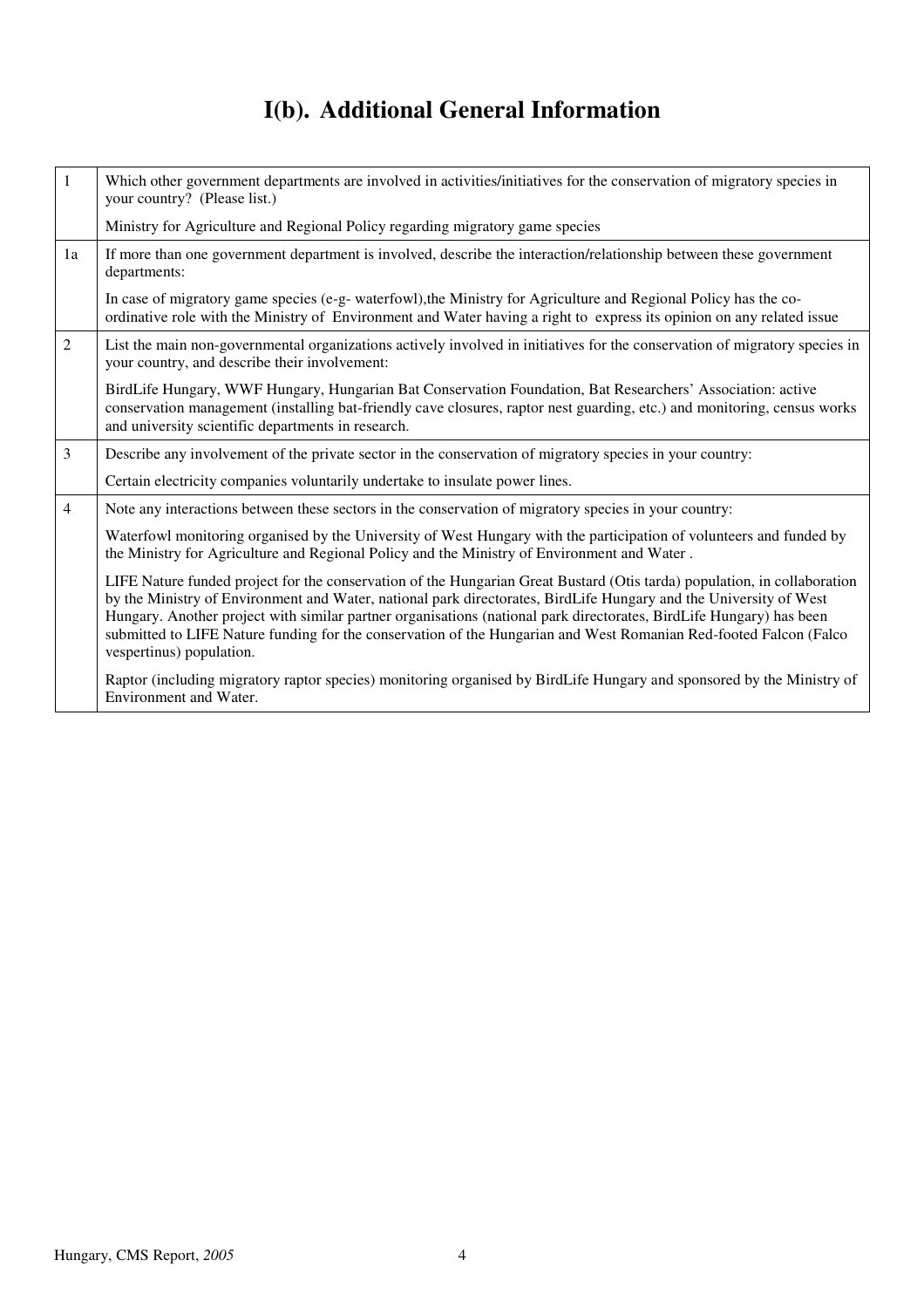# **II. Appendix I species**

#### **1. BIRDS**

## **1.1 General questions on Appendix I bird species**

| 1              | Identify the Ministry, agency/department, or organisation responsible for leading actions relating to Appendix I bird<br>species:                                                                                                                                                                                                                                                                                                                                                                                                                                                                                                                                                                                                                                                                                                                                                                                                                                                                                                                                                                                             |
|----------------|-------------------------------------------------------------------------------------------------------------------------------------------------------------------------------------------------------------------------------------------------------------------------------------------------------------------------------------------------------------------------------------------------------------------------------------------------------------------------------------------------------------------------------------------------------------------------------------------------------------------------------------------------------------------------------------------------------------------------------------------------------------------------------------------------------------------------------------------------------------------------------------------------------------------------------------------------------------------------------------------------------------------------------------------------------------------------------------------------------------------------------|
|                | Office for Nature Conservation and Department of International Treaties on Nature Conservation of the Hungarian<br>Ministry of Environment and Water.                                                                                                                                                                                                                                                                                                                                                                                                                                                                                                                                                                                                                                                                                                                                                                                                                                                                                                                                                                         |
|                | National Environmental, Nature Conservation and Water Management Chief Inspectorate.                                                                                                                                                                                                                                                                                                                                                                                                                                                                                                                                                                                                                                                                                                                                                                                                                                                                                                                                                                                                                                          |
| $\overline{c}$ | $\boxtimes$ Yes<br>No<br>Is the taking of all Appendix I bird species prohibited by the national implementing<br>Legislation cited in Table I(a) (General Information)?<br>If other legislation is relevant, please provide details:                                                                                                                                                                                                                                                                                                                                                                                                                                                                                                                                                                                                                                                                                                                                                                                                                                                                                          |
| 2a             | $\boxtimes$ No<br>If the taking of Appendix I bird species is prohibited by law, have any exceptions<br>Yes<br>been granted to the prohibition?                                                                                                                                                                                                                                                                                                                                                                                                                                                                                                                                                                                                                                                                                                                                                                                                                                                                                                                                                                               |
|                | If Yes, please provide details (Include the date on which the exception was notified to the CMS Secretariat pursuant to<br>CMS Article III(7)):                                                                                                                                                                                                                                                                                                                                                                                                                                                                                                                                                                                                                                                                                                                                                                                                                                                                                                                                                                               |
| $\mathfrak{Z}$ | Identify any obstacles to migration that exist in relation to Appendix I bird species:                                                                                                                                                                                                                                                                                                                                                                                                                                                                                                                                                                                                                                                                                                                                                                                                                                                                                                                                                                                                                                        |
|                | Occasional, mostly accidental shooting of protected migratory birds. Habitat loss. Purposeful illegal hunting of migratory<br>species, mostly small birds, like quails, turtle doves and passerines, mostly by foreign hunters. Concerning Appendix I.<br>species this activity mostly threatens the Ferruginous Duck.                                                                                                                                                                                                                                                                                                                                                                                                                                                                                                                                                                                                                                                                                                                                                                                                        |
| 3a             | What actions are being undertaken to overcome these obstacles?                                                                                                                                                                                                                                                                                                                                                                                                                                                                                                                                                                                                                                                                                                                                                                                                                                                                                                                                                                                                                                                                |
|                | Concerning bird shooting: on the basis of Act 55 of 1996 on game protection, game management and hunting, in the case<br>of small game hunting (including wildfowl) the hunting organisations are obliged to inform the regional nature<br>conservation authority in advance about the time and location of the hunting in order to secure the nature conservation<br>inspectors to check the legality of the hunting. Preliminary reporting is also required in the case of commercial hunting or<br>group hunting in protected areas.<br>We compiled and published an information booklet in five languages in cooperation with the hunting authorities about<br>the nature conservation and hunting rules in Hungary and every Italian hunter gets it in Italian language before hunting.<br>Besides this, we contacted Mrs. Margaret Walström EU Commissioner and asked her to raise the issue within the EU -<br>regarding the case is going against the provisions of Birds Directive and CITES - and to react towards Italian Authorities.<br>WWF Hungary has a special porgram for elimination of illegal bird crime. |
| 3 <sub>b</sub> | What assistance, if any, does your country require in order to overcome these obstacles?                                                                                                                                                                                                                                                                                                                                                                                                                                                                                                                                                                                                                                                                                                                                                                                                                                                                                                                                                                                                                                      |
|                | International action on prosecution of illegal hunters in their home country. More stringent control of illegal trade and<br>possession of these birds.                                                                                                                                                                                                                                                                                                                                                                                                                                                                                                                                                                                                                                                                                                                                                                                                                                                                                                                                                                       |
| 4              | What actions have been taken to prevent, reduce or control factors that are endangering or are likely to further endanger<br>bird species, including strictly controlling the introduction of, or controlling or eliminating, already introduced exotic<br>species (Article III(4)(c))?                                                                                                                                                                                                                                                                                                                                                                                                                                                                                                                                                                                                                                                                                                                                                                                                                                       |
|                | At this point, there is no exotic species in Hungary significantly endangering native migratory bird species. However, the<br>effect of the introduction of Grass Carp on the Ferruginous Duck population needs further investigation.                                                                                                                                                                                                                                                                                                                                                                                                                                                                                                                                                                                                                                                                                                                                                                                                                                                                                        |
| 4a             | Describe any factors that may limit action being taken in this regard:                                                                                                                                                                                                                                                                                                                                                                                                                                                                                                                                                                                                                                                                                                                                                                                                                                                                                                                                                                                                                                                        |
|                | n.a.                                                                                                                                                                                                                                                                                                                                                                                                                                                                                                                                                                                                                                                                                                                                                                                                                                                                                                                                                                                                                                                                                                                          |
| 4b             | What assistance, if any, does your country require to overcome these factors?                                                                                                                                                                                                                                                                                                                                                                                                                                                                                                                                                                                                                                                                                                                                                                                                                                                                                                                                                                                                                                                 |
|                | n.a.                                                                                                                                                                                                                                                                                                                                                                                                                                                                                                                                                                                                                                                                                                                                                                                                                                                                                                                                                                                                                                                                                                                          |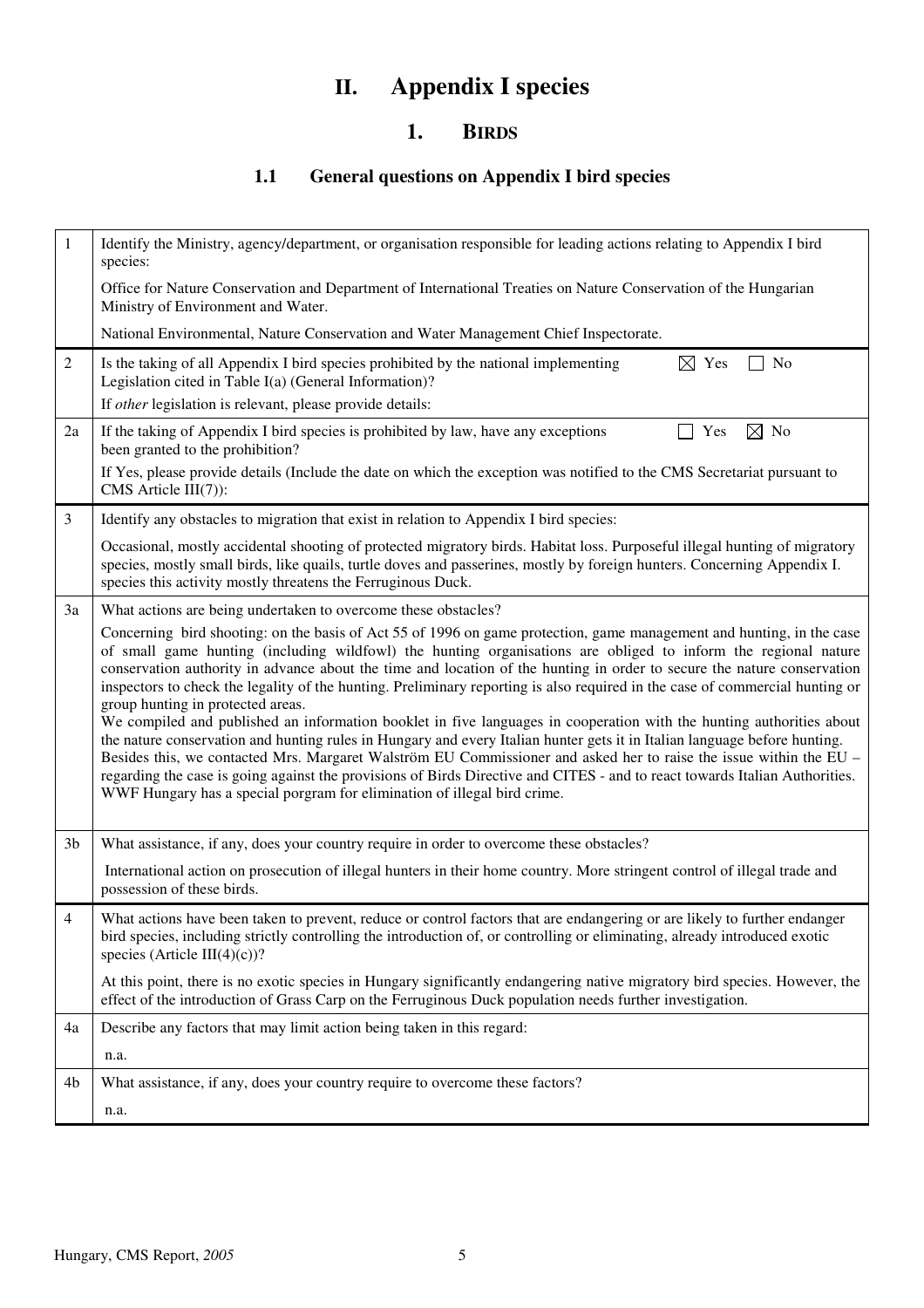#### **1.2 Questions on specific Appendix I bird species**

**The following section contains a table for each Appendix I bird species for which your country is considered to be a Range State. Please complete each table as appropriate, providing information in summary form. Where appropriate, please cross-reference to information already provided in national reports that have been submitted under other conventions (e.g. Convention on Biological Diversity, Ramsar Convention, CITES). (Attach annexes as necessary.)** 

|   | Species Pelecanus crispus – Common Name(s) Dalmatian Pelican                                                                                                                                                                |
|---|-----------------------------------------------------------------------------------------------------------------------------------------------------------------------------------------------------------------------------|
| 1 | Is your country a Range State for this species?<br>$\boxtimes$ Yes<br>No                                                                                                                                                    |
| 2 | Please provide published distribution reference:                                                                                                                                                                            |
|   | Magyar, G., Hadarics, T., Waliczky, Z., Schmidt, A., Nagy, T., Bankovics, A., 1998. Nomenclator Avium Hungariae                                                                                                             |
| 3 | Summarise information on population size, trends and distribution (if known):                                                                                                                                               |
|   | A rare spring and summer vagrant (May-July) on the Great Plain.                                                                                                                                                             |
| 4 | Indicate (with an 'X') and briefly describe any activities that have been carried out in favour of this species in the<br>reporting period. (Please provide the title of the project and contact details, where available.) |
|   | Research                                                                                                                                                                                                                    |
|   | Monitoring<br>$\boxtimes$                                                                                                                                                                                                   |
|   | Regular waterbird census.                                                                                                                                                                                                   |
|   | ⊠<br>Species protection                                                                                                                                                                                                     |
|   | The species has been protected since 1954, and strictly protected since 1993.                                                                                                                                               |
|   | Species restoration                                                                                                                                                                                                         |
|   | $\boxtimes$<br>Habitat protection                                                                                                                                                                                           |
|   | Most of the potential habitats for the species lie in protected areas.                                                                                                                                                      |
|   | Habitat restoration                                                                                                                                                                                                         |
|   | Other                                                                                                                                                                                                                       |
| 5 | If no activities have been carried out for this species in the reporting period, what has prevented such action being taken?                                                                                                |
|   | n. a.                                                                                                                                                                                                                       |
| 6 | Describe any future activities that are planned for this species:                                                                                                                                                           |
|   | Because this species at present is only vagrant in Hungary no specific species conservation steps are taken.                                                                                                                |

|                | Species Pelecanus onocrotalus – Common Name(s) White Pelican                                                                                                                                                                |  |  |
|----------------|-----------------------------------------------------------------------------------------------------------------------------------------------------------------------------------------------------------------------------|--|--|
|                | Is your country a Range State for this species?<br>$\bowtie$<br>No<br>Yes                                                                                                                                                   |  |  |
| 2              | Please provide published distribution reference:                                                                                                                                                                            |  |  |
|                | Magyar, G., Hadarics, T., Waliczky, Z., Schmidt, A., Nagy, T., Bankovics, A., 1998. Nomenclator Avium Hungariae                                                                                                             |  |  |
| 3              | Summarise information on population size, trends and distribution (if known):                                                                                                                                               |  |  |
|                | A rare vagrant mainly at fishponds on the Great Plain, solitarily or in small flocks (April-September).                                                                                                                     |  |  |
| $\overline{4}$ | Indicate (with an 'X') and briefly describe any activities that have been carried out in favour of this species in the<br>reporting period. (Please provide the title of the project and contact details, where available.) |  |  |
|                | Research                                                                                                                                                                                                                    |  |  |
|                | $\bowtie$<br>Monitoring                                                                                                                                                                                                     |  |  |
|                | Regular waterbird census.                                                                                                                                                                                                   |  |  |
|                | Species protection<br>$\boxtimes$                                                                                                                                                                                           |  |  |
|                | The species has been protected since 1954, and strictly protected since 1993.                                                                                                                                               |  |  |
|                | Species restoration                                                                                                                                                                                                         |  |  |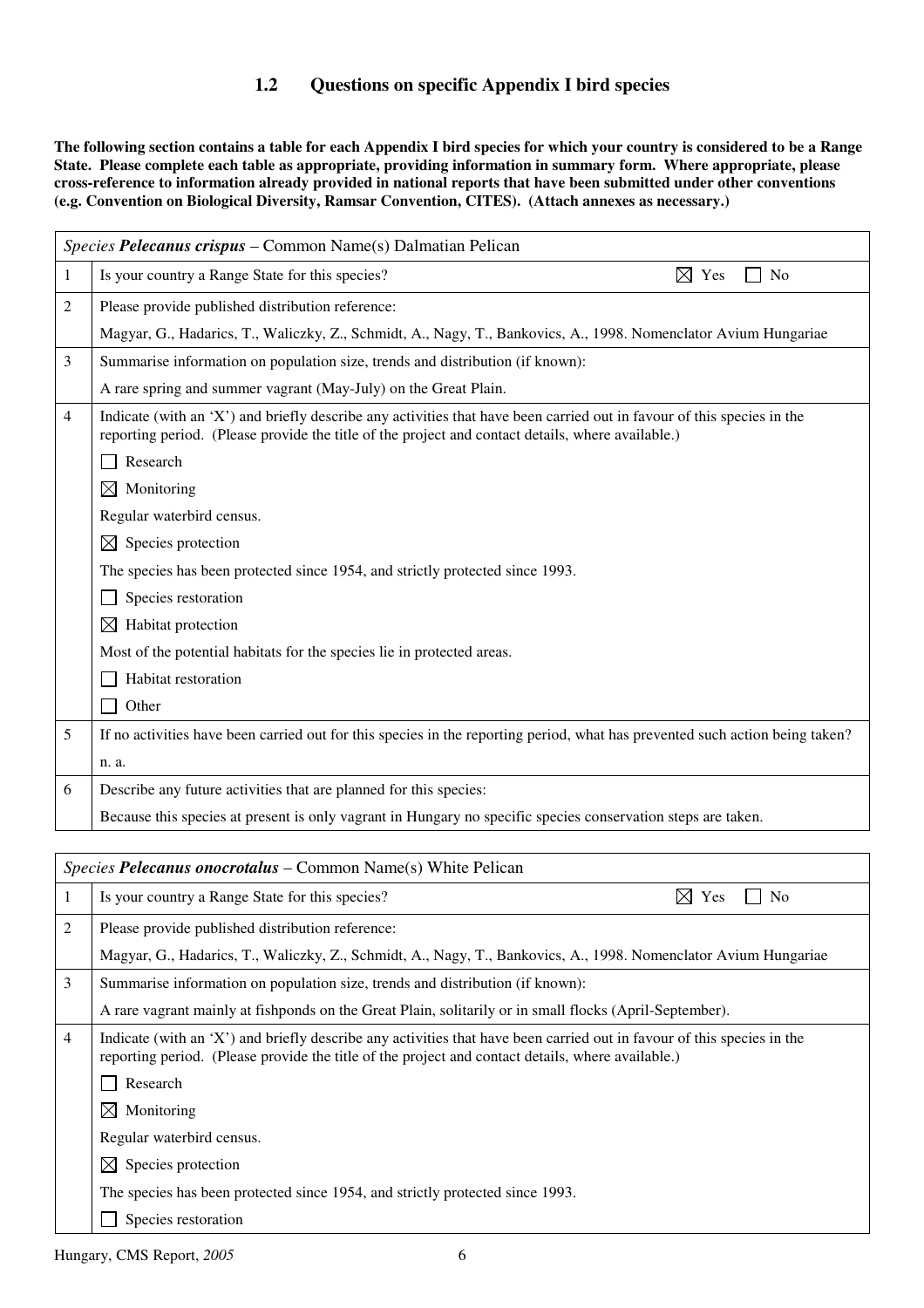|   | Habitat protection<br>$\bowtie$                                                                                              |
|---|------------------------------------------------------------------------------------------------------------------------------|
|   | Most of the potential habitats for the species lie in protected areas                                                        |
|   | Habitat restoration                                                                                                          |
|   | Other                                                                                                                        |
|   | If no activities have been carried out for this species in the reporting period, what has prevented such action being taken? |
|   | n. a.                                                                                                                        |
| 6 | Describe any future activities that are planned for this species:                                                            |
|   | Because this species at present is only vagrant in Hungary no specific species conservation steps are taken.                 |

|                | Species Anser erythropus - Common Name(s) Lesser White-fronted Goose                                                                                                                                                                                                                                                                    |
|----------------|-----------------------------------------------------------------------------------------------------------------------------------------------------------------------------------------------------------------------------------------------------------------------------------------------------------------------------------------|
| 1              | Is your country a Range State for this species?<br>$\boxtimes$ Yes<br>No                                                                                                                                                                                                                                                                |
| 2              | Please provide published distribution reference:                                                                                                                                                                                                                                                                                        |
|                | Magyar, G., Hadarics, T., Waliczky, Z., Schmidt, A., Nagy, T., Bankovics, A. 1998: Nomenclator Avium Hungariae. An<br>annotated list of the bird species of Hungary.                                                                                                                                                                    |
| 3              | Summarise information on population size, trends and distribution (if known):                                                                                                                                                                                                                                                           |
|                | Hungary is only a staging ground during autumn and spring migration of the species. A total of 45-60  individuals are<br>seen recently each year with a slightly declining number in the Hortobágy, and a slightly increasing number in the north-<br>western part. Latter increase is, at least in part, due to more frequent surveys. |
| $\overline{4}$ | Indicate (with an 'X') and briefly describe any activities that have been carried out in favour of this species in the<br>reporting period. (Please provide the title of the project and contact details, where available.)                                                                                                             |
|                | Research                                                                                                                                                                                                                                                                                                                                |
|                | $\boxtimes$<br>Monitoring                                                                                                                                                                                                                                                                                                               |
|                | Regular waterbird census.                                                                                                                                                                                                                                                                                                               |
|                | Species protection<br>$\boxtimes$                                                                                                                                                                                                                                                                                                       |
|                | The species has been protected since 1982, and strictly protected since 1993.                                                                                                                                                                                                                                                           |
|                | Species restoration                                                                                                                                                                                                                                                                                                                     |
|                | $\boxtimes$ Habitat protection                                                                                                                                                                                                                                                                                                          |
|                | Most of the staging grounds are situated in protected areas.                                                                                                                                                                                                                                                                            |
|                | $\boxtimes$ Habitat restoration                                                                                                                                                                                                                                                                                                         |
|                | During autumn migration artificial shallow flooding of a fishpond is specially conducted for staging Lesser Whitefronts<br>and Cranes on the Hortobágy. In Fertő-Hanság Region habitat restorations have been carried out giving better feeding<br>and staging area for several water bird species including Lesser Whitefronted Goose  |
|                | Other                                                                                                                                                                                                                                                                                                                                   |
|                |                                                                                                                                                                                                                                                                                                                                         |
|                |                                                                                                                                                                                                                                                                                                                                         |
| 5              | If no activities have been carried out for this species in the reporting period, what has prevented such action being taken?                                                                                                                                                                                                            |
|                | n.a.                                                                                                                                                                                                                                                                                                                                    |
| 6              | Describe any future activities that are planned for this species:                                                                                                                                                                                                                                                                       |
|                | Activities mentioned above are to be continued in the future.                                                                                                                                                                                                                                                                           |
|                |                                                                                                                                                                                                                                                                                                                                         |
|                | Species Branta ruficollis – Common Name(s) Red-breasted Goose                                                                                                                                                                                                                                                                           |

| Is your country a Range State for this species? | $\times$<br>$V$ $\alpha$ c | $N_{0}$ |
|-------------------------------------------------|----------------------------|---------|

|  | Please provide published distribution reference: |
|--|--------------------------------------------------|
|--|--------------------------------------------------|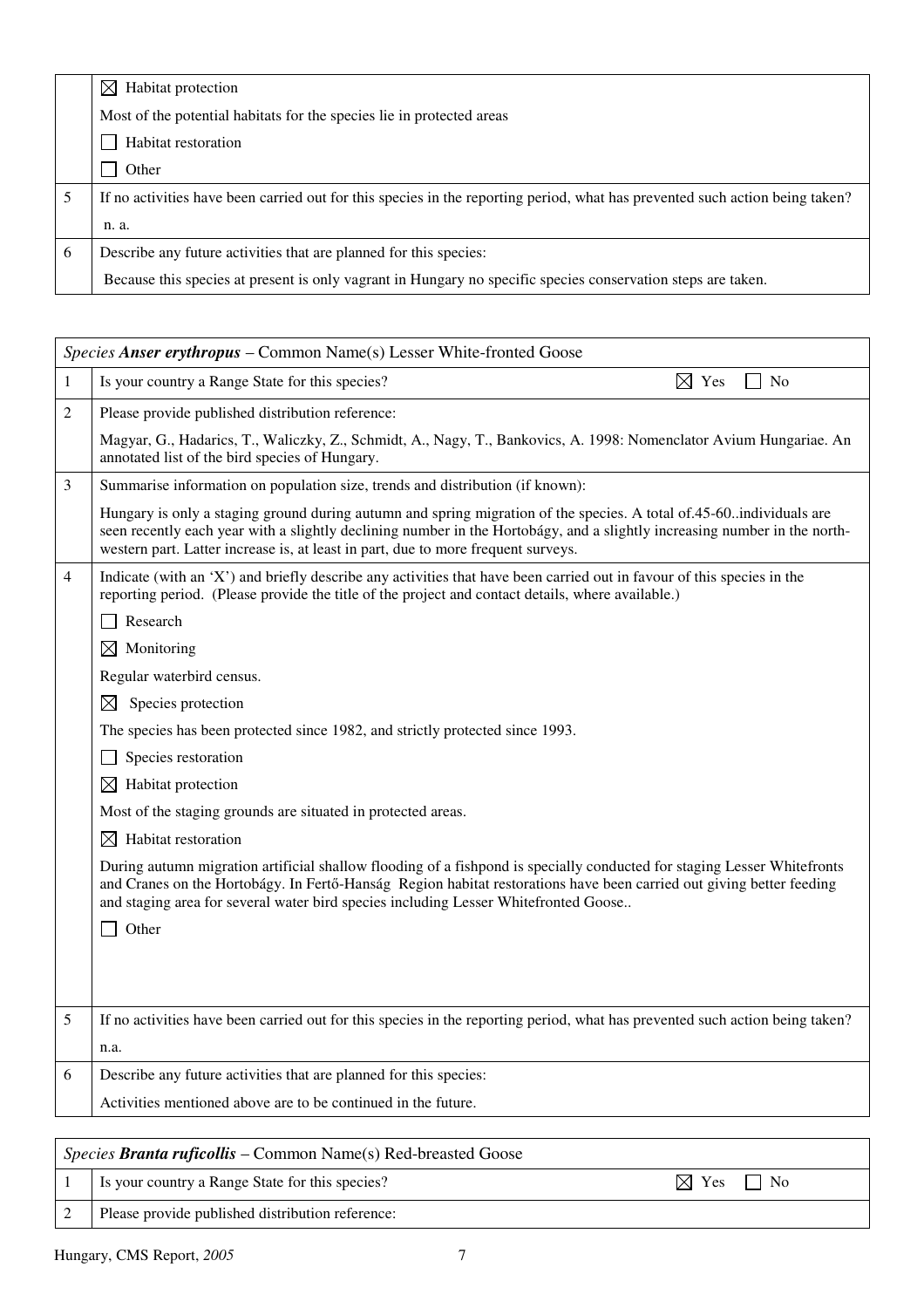|                | Magyar, G., Hadarics, T., Waliczky, Z., Schmidt, A., Nagy, T., Bankovics, A. 1998: Nomenclator Avium Hungariae. An<br>annotated list of the bird species of Hungary.                                                                                                                                                                                                                                                                                                                                          |
|----------------|---------------------------------------------------------------------------------------------------------------------------------------------------------------------------------------------------------------------------------------------------------------------------------------------------------------------------------------------------------------------------------------------------------------------------------------------------------------------------------------------------------------|
| 3              | Summarise information on population size, trends and distribution (if known):                                                                                                                                                                                                                                                                                                                                                                                                                                 |
|                | Individuals of smaller flocks occur sporadically during migration, sometimes during winter. The number of individuals is<br>slightly increasing. A total of 25-70. individuals are seen recently each year, but cca. 150 individuals were estimated to<br>appear in Hungary during the winter of 2000/01 being the highest number ever identified. The birds mainly concentrate in<br>the Hortobágy region (cca. 20-70 birds), the Kiskunság (10-40 individuals) and the Fertő-lake (22 birds, as a maximum). |
| $\overline{4}$ | Indicate (with an 'X') and briefly describe any activities that have been carried out in favour of this species in the<br>reporting period. (Please provide the title of the project and contact details, where available.)<br>Research                                                                                                                                                                                                                                                                       |
|                |                                                                                                                                                                                                                                                                                                                                                                                                                                                                                                               |
|                | $\boxtimes$ Monitoring                                                                                                                                                                                                                                                                                                                                                                                                                                                                                        |
|                | Regular waterbird census.                                                                                                                                                                                                                                                                                                                                                                                                                                                                                     |
|                | $\boxtimes$ Species protection                                                                                                                                                                                                                                                                                                                                                                                                                                                                                |
|                | The species has been protected since 1971, and strictly protected since 1993.                                                                                                                                                                                                                                                                                                                                                                                                                                 |
|                | Species restoration                                                                                                                                                                                                                                                                                                                                                                                                                                                                                           |
|                | $\boxtimes$ Habitat protection                                                                                                                                                                                                                                                                                                                                                                                                                                                                                |
|                | Most of the staging grounds are situated in protected areas.                                                                                                                                                                                                                                                                                                                                                                                                                                                  |
|                | $\boxtimes$ Habitat restoration                                                                                                                                                                                                                                                                                                                                                                                                                                                                               |
|                | Occasionally artificial shallow flooding near feeding grounds is performed.                                                                                                                                                                                                                                                                                                                                                                                                                                   |
|                | During autumn migration artificial shallow flooding of a fishpond is specially conducted for staging Red-breasted Geese<br>and Cranes on the Hortobágy. In Fertő-Hanság Region habitat restorations have been carried out giving better feeding<br>and staging area for several water bird species including Red-breasted Goose.                                                                                                                                                                              |
|                | Other                                                                                                                                                                                                                                                                                                                                                                                                                                                                                                         |
| 5              | If no activities have been carried out for this species in the reporting period, what has prevented such action being taken?                                                                                                                                                                                                                                                                                                                                                                                  |
|                | n. a.                                                                                                                                                                                                                                                                                                                                                                                                                                                                                                         |
| 6              |                                                                                                                                                                                                                                                                                                                                                                                                                                                                                                               |
|                | Describe any future activities that are planned for this species:                                                                                                                                                                                                                                                                                                                                                                                                                                             |
|                | Activities mentioned above are to be continued in the future.                                                                                                                                                                                                                                                                                                                                                                                                                                                 |
|                |                                                                                                                                                                                                                                                                                                                                                                                                                                                                                                               |
|                | Species, Common Name(s): Marmaronetta angustirostris, Marbled Teal                                                                                                                                                                                                                                                                                                                                                                                                                                            |
| $\mathbf{1}$   | Please provide published distribution reference:                                                                                                                                                                                                                                                                                                                                                                                                                                                              |
|                | Magyar, G., Hadarics, T., Waliczky, Z., Schmidt, A., Nagy, T., Bankovics, A., 1998. Nomenclator Avium Hungariae.                                                                                                                                                                                                                                                                                                                                                                                              |
| 2              | Summarise information on population size, trends and distribution (if known):                                                                                                                                                                                                                                                                                                                                                                                                                                 |
|                | Very rare vagrant. 6 accepted records, the last from 1981.                                                                                                                                                                                                                                                                                                                                                                                                                                                    |
| 3              | Indicate (with an 'X') and briefly describe any activities that have been carried out in favour of this species in the<br>reporting period. (Please provide the title of the project and contact details, where available.)                                                                                                                                                                                                                                                                                   |
|                | Research                                                                                                                                                                                                                                                                                                                                                                                                                                                                                                      |
|                | $\boxtimes$ Monitoring                                                                                                                                                                                                                                                                                                                                                                                                                                                                                        |
|                | Regular waterbird census.                                                                                                                                                                                                                                                                                                                                                                                                                                                                                     |
|                |                                                                                                                                                                                                                                                                                                                                                                                                                                                                                                               |
|                | Species protection<br>$\boxtimes$                                                                                                                                                                                                                                                                                                                                                                                                                                                                             |

Species restoration

 $\boxtimes$  Habitat protection

Most of the potential habitats for the species are within the boundaries of protected areas.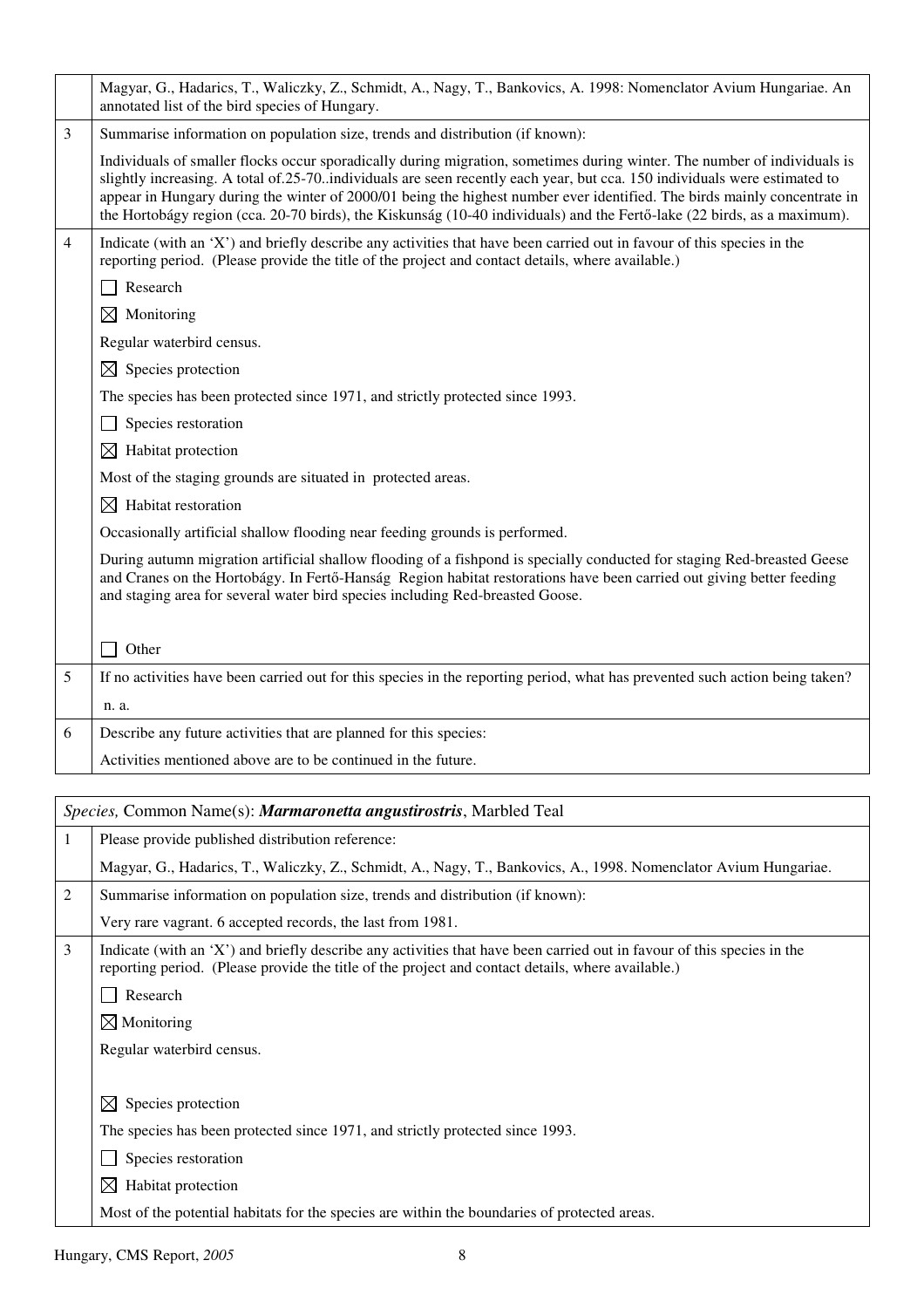| Habitat restoration                                                                                                          |
|------------------------------------------------------------------------------------------------------------------------------|
| Other                                                                                                                        |
| If no activities have been carried out for this species in the reporting period, what has prevented such action being taken? |
| n. a.                                                                                                                        |
| Describe any future activities that are planned for this species:                                                            |
| Because this species is only vagrant in Hungary no specific species conservation steps are taken                             |

|              | Species Aythya nyroca - Common Name(s) Ferruginous Pochard, Ferruginous Duck                                                                                                                                                                                                                                                                                                                                                                                                                                                                                                                                                                                                                                                                                                                                                                                                   |
|--------------|--------------------------------------------------------------------------------------------------------------------------------------------------------------------------------------------------------------------------------------------------------------------------------------------------------------------------------------------------------------------------------------------------------------------------------------------------------------------------------------------------------------------------------------------------------------------------------------------------------------------------------------------------------------------------------------------------------------------------------------------------------------------------------------------------------------------------------------------------------------------------------|
| $\mathbf{1}$ | Is your country a Range State for this species?<br>$\boxtimes$ Yes<br>$\exists$ No                                                                                                                                                                                                                                                                                                                                                                                                                                                                                                                                                                                                                                                                                                                                                                                             |
| 2            | Please provide published distribution reference:                                                                                                                                                                                                                                                                                                                                                                                                                                                                                                                                                                                                                                                                                                                                                                                                                               |
|              | Magyar, G., Hadarics, T., Waliczky, Z., Schmidt, A., Nagy, T., Bankovics, A., 1998. Nomenclator Avium Hungariae                                                                                                                                                                                                                                                                                                                                                                                                                                                                                                                                                                                                                                                                                                                                                                |
| 3            | Summarise information on population size, trends and distribution (if known):                                                                                                                                                                                                                                                                                                                                                                                                                                                                                                                                                                                                                                                                                                                                                                                                  |
|              | About 550-1000 pairs breed in Hungary that may be slightly underestimated. The main populations are those of the<br>Kiskunság (ca. 200 pairs), Hortobágy (around 120-170 pairs), Pacsmag (70-90 pairs), Gemenc – Béda-Karapancsa (25-30<br>pairs), Kis-Balaton (35-40 pairs), Nagyberek (20 pairs), Szévíz-Principális canals (25-40 pairs), Mórichely (12-35 pairs),<br>Kis-Sárrét (40 pairs) and the Pusztaszer Landscape Protection Area (25-30 pairs). The overall Hungarian population has<br>been stable for a long periodbut recently bird numbers are slightly increasing in some areas and declining in others.<br>Former management problems concerning the water regime of the Kis-Balaton seem to have been resolved favourably for<br>the Ferruginous Duck. Occasional killing of birds through illegal hunting, which cause the death of cca. 30 birds annually. |
| 4            | Indicate (with an 'X') and briefly describe any activities that have been carried out in favour of this species in the<br>reporting period. (Please provide the title of the project and contact details, where available.)                                                                                                                                                                                                                                                                                                                                                                                                                                                                                                                                                                                                                                                    |
|              | Research                                                                                                                                                                                                                                                                                                                                                                                                                                                                                                                                                                                                                                                                                                                                                                                                                                                                       |
|              | $\boxtimes$ Monitoring                                                                                                                                                                                                                                                                                                                                                                                                                                                                                                                                                                                                                                                                                                                                                                                                                                                         |
|              | Regular waterbird census.                                                                                                                                                                                                                                                                                                                                                                                                                                                                                                                                                                                                                                                                                                                                                                                                                                                      |
|              | $\boxtimes$ Species protection                                                                                                                                                                                                                                                                                                                                                                                                                                                                                                                                                                                                                                                                                                                                                                                                                                                 |
|              | The species has been protected since 1971, and strictly protected since 1993.                                                                                                                                                                                                                                                                                                                                                                                                                                                                                                                                                                                                                                                                                                                                                                                                  |
|              | Bidlife Hungary has compiled an action plan for the protection of the species.                                                                                                                                                                                                                                                                                                                                                                                                                                                                                                                                                                                                                                                                                                                                                                                                 |
|              | Species restoration                                                                                                                                                                                                                                                                                                                                                                                                                                                                                                                                                                                                                                                                                                                                                                                                                                                            |
|              | $\boxtimes$ Habitat protection Special Protected Areas as part of Natura 2000 have been designated for Ferruginous Duck<br>populations.                                                                                                                                                                                                                                                                                                                                                                                                                                                                                                                                                                                                                                                                                                                                        |
|              | Most of the habitats lie in protected areas.                                                                                                                                                                                                                                                                                                                                                                                                                                                                                                                                                                                                                                                                                                                                                                                                                                   |
|              | $\boxtimes$ Habitat restoration                                                                                                                                                                                                                                                                                                                                                                                                                                                                                                                                                                                                                                                                                                                                                                                                                                                |
|              | Other                                                                                                                                                                                                                                                                                                                                                                                                                                                                                                                                                                                                                                                                                                                                                                                                                                                                          |
| 5            | If no activities have been carried out for this species in the reporting period, what has prevented such action being taken?                                                                                                                                                                                                                                                                                                                                                                                                                                                                                                                                                                                                                                                                                                                                                   |
|              | n. a.                                                                                                                                                                                                                                                                                                                                                                                                                                                                                                                                                                                                                                                                                                                                                                                                                                                                          |
| 6            | Describe any future activities that are planned for this species:                                                                                                                                                                                                                                                                                                                                                                                                                                                                                                                                                                                                                                                                                                                                                                                                              |
|              | Activities mentioned above are to be continued in the future. A LIFE Nature project has been submitted to the EU for the<br>protection of Otter (Lutra lutra), European Pond Turtle ( <i>Emys orbicularis</i> ) and Ferruginous Duck in several fish pond<br>systems in SW Hungary.                                                                                                                                                                                                                                                                                                                                                                                                                                                                                                                                                                                            |

| <i>Species Oxyura leucocephala – Common Name(s)</i> White-headed Duck |                                                                                                                       |  |
|-----------------------------------------------------------------------|-----------------------------------------------------------------------------------------------------------------------|--|
|                                                                       | Is your country a Range State for this species?<br>$\boxtimes$ Yes<br>l I No                                          |  |
|                                                                       | Please provide published distribution reference:                                                                      |  |
|                                                                       | Magyar, G., Hadarics, T., Waliczky, Z., Schmidt, A., Nagy, T., Bankovics, A., 1998. Nomenclator Avium Hungariae       |  |
|                                                                       | Summarise information on population size, trends and distribution (if known):                                         |  |
|                                                                       | This species bred regularly in Hungary until the 50's. Since then its an irregular vagrant to fishponds in spring and |  |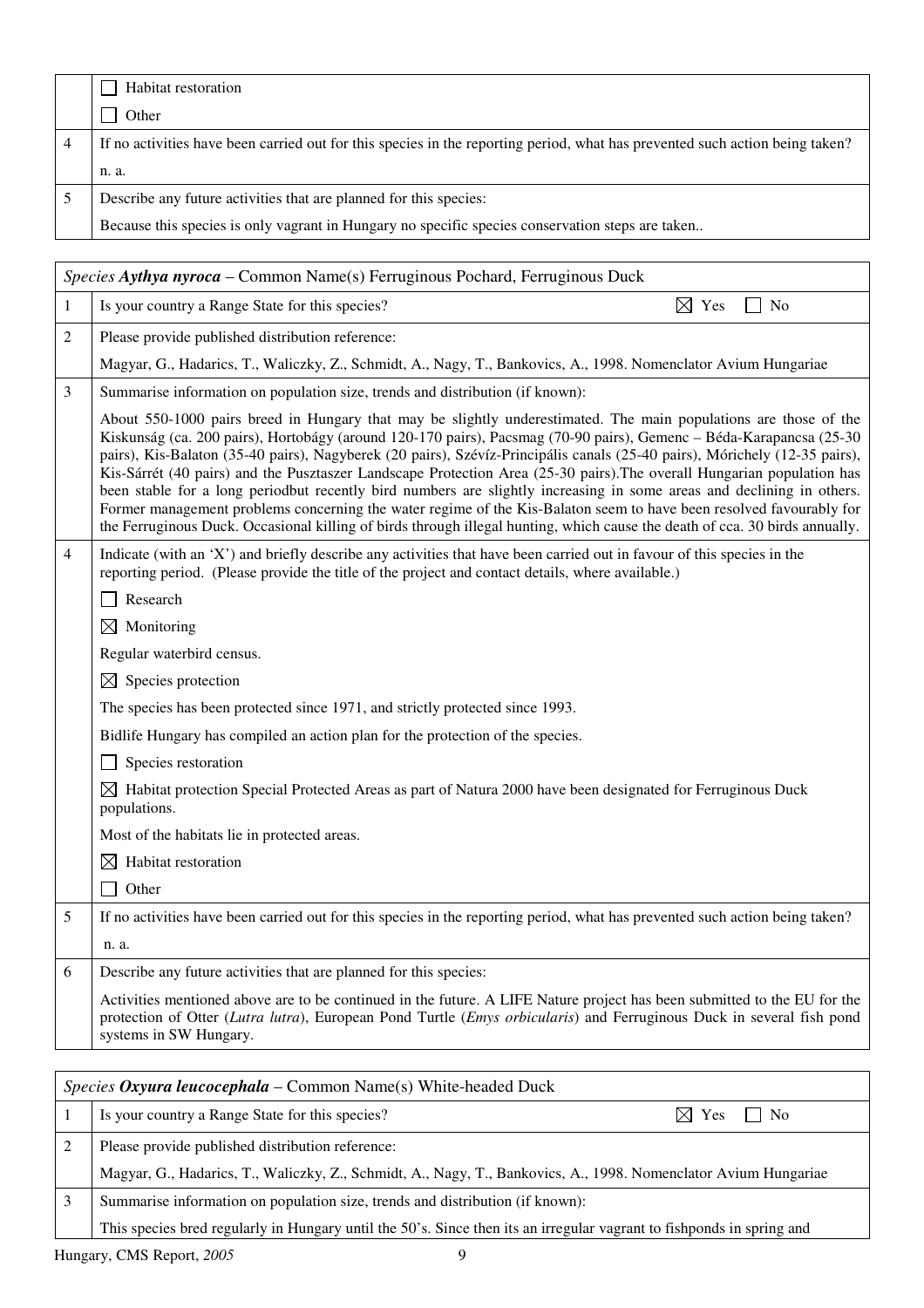|   | autumn, occasionally during winter. Records are slightly more numerous than in previous years, partly due to better<br>coverage of areas by birdwatchers.                                                                   |
|---|-----------------------------------------------------------------------------------------------------------------------------------------------------------------------------------------------------------------------------|
| 4 | Indicate (with an 'X') and briefly describe any activities that have been carried out in favour of this species in the<br>reporting period. (Please provide the title of the project and contact details, where available.) |
|   | Research                                                                                                                                                                                                                    |
|   | $\boxtimes$ Monitoring                                                                                                                                                                                                      |
|   | Regular waterbird census.                                                                                                                                                                                                   |
|   | $\boxtimes$ Species protection                                                                                                                                                                                              |
|   | The species has been protected since 1954, and strictly protected since 1993.                                                                                                                                               |
|   | Species restoration                                                                                                                                                                                                         |
|   | Habitat protection<br>$\bowtie$                                                                                                                                                                                             |
|   | Most of the potential habitats for the species lie in protected areas.                                                                                                                                                      |
|   | Habitat restoration<br>$\boxtimes$                                                                                                                                                                                          |
|   | Other                                                                                                                                                                                                                       |
| 5 | If no activities have been carried out for this species in the reporting period, what has prevented such action being taken?                                                                                                |
|   |                                                                                                                                                                                                                             |
| 6 | Describe any future activities that are planned for this species:                                                                                                                                                           |
|   | Because this species at present is only vagrant in Hungary no specific species conservation steps are taken.                                                                                                                |

|                | <i>Species Haliaeetus albicilla – Common Name(s)</i> White-tailed Eagle                                                                                                                                                                                                                                                                                                                                                                                                                                                                                                                                                      |  |
|----------------|------------------------------------------------------------------------------------------------------------------------------------------------------------------------------------------------------------------------------------------------------------------------------------------------------------------------------------------------------------------------------------------------------------------------------------------------------------------------------------------------------------------------------------------------------------------------------------------------------------------------------|--|
| 1              | M<br>Is your country a Range State for this species?<br>N <sub>0</sub><br>Yes                                                                                                                                                                                                                                                                                                                                                                                                                                                                                                                                                |  |
| $\overline{c}$ | Please provide published distribution reference:                                                                                                                                                                                                                                                                                                                                                                                                                                                                                                                                                                             |  |
|                | Magyar, G., Hadarics, T., Waliczky, Z., Schmidt, A., Nagy, T., Bankovics, A. 1998: Nomenclator Avium Hungariae. An<br>annotated list of the bird species of Hungary.                                                                                                                                                                                                                                                                                                                                                                                                                                                         |  |
|                | Bank, L., Deme, T., Horváth, Z., Kalocsa, B., Tamás, E. 2004: Population changes of the White-tailed Eagle Haliaeetus<br>albicilla in Hungary, with special attention to the lower Hungarian Danube-valley, 1987-2003. Pp. 529-536. In: R. D.<br>Chancellor and Meyburg, D.-U. (Eds.) Raptors Worldwide. Proceedings of the VI World Conference on Birds of Prey<br>and Owls, Budapest.                                                                                                                                                                                                                                      |  |
| 3              | Summarise information on population size, trends and distribution (if known):                                                                                                                                                                                                                                                                                                                                                                                                                                                                                                                                                |  |
|                | Population size of the species has been constantly growing in the last decades, rising from cca. 15 breeding pairs in the<br>70's to about 130 -150 pairs at present, most of which breed in the south-western part of the country, within the<br>competence area of the Duna-Dráva National Park Directorate. The majority of the nests are located in protected areas,<br>thus their conservation seems to be secured. The number of overwintering individuals is also growing reaching a total of<br>about 300-400 birds, with a high concentration in the Hortobágy region and in the south-eastern part of the country. |  |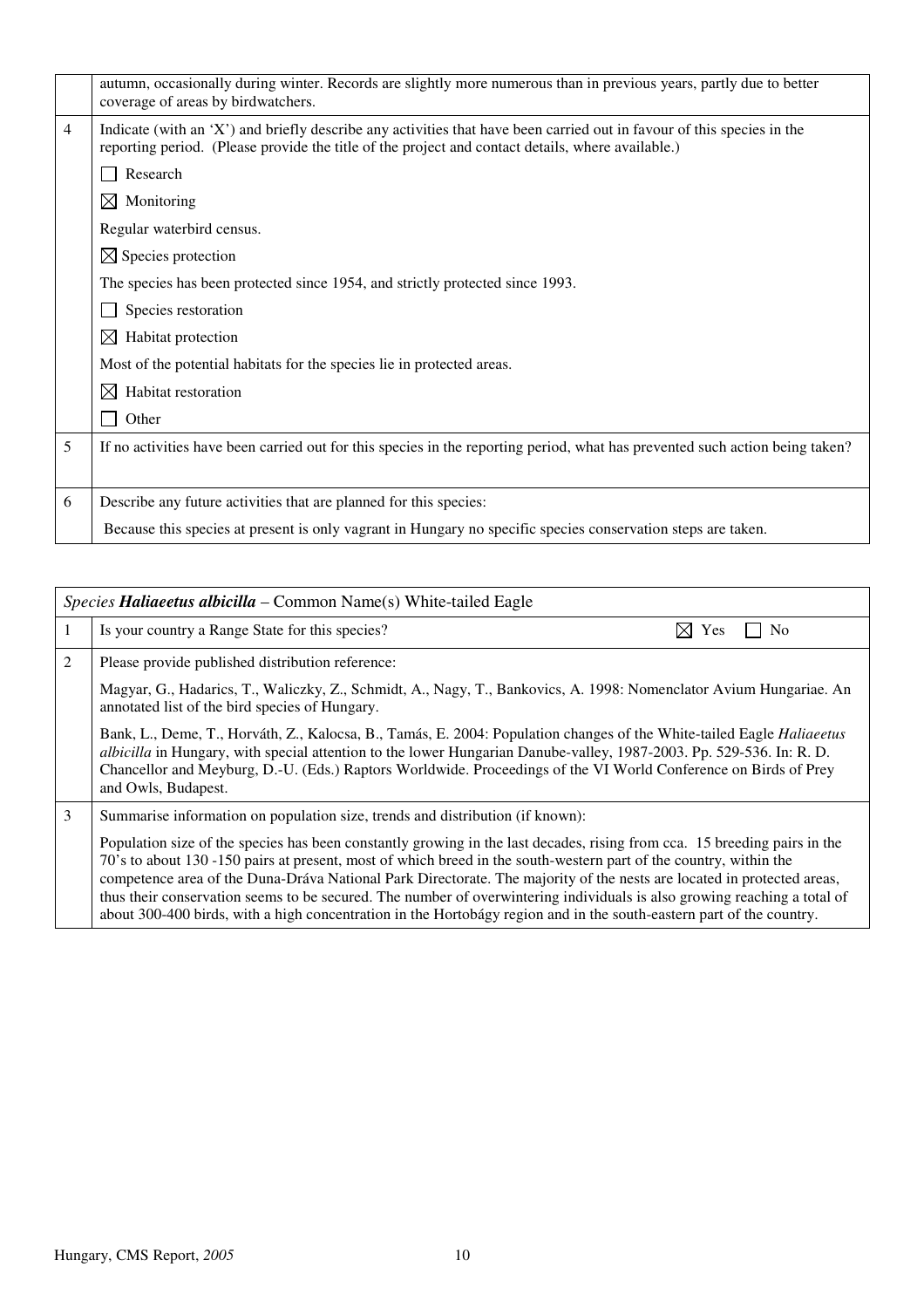| 4            | Indicate (with an 'X') and briefly describe any activities that have been carried out in favour of this species in the<br>reporting period. (Please provide the title of the project and contact details, where available.)                                                                                                                                                                                                                                                                                                  |
|--------------|------------------------------------------------------------------------------------------------------------------------------------------------------------------------------------------------------------------------------------------------------------------------------------------------------------------------------------------------------------------------------------------------------------------------------------------------------------------------------------------------------------------------------|
|              | Research                                                                                                                                                                                                                                                                                                                                                                                                                                                                                                                     |
|              | $\boxtimes$ Monitoring                                                                                                                                                                                                                                                                                                                                                                                                                                                                                                       |
|              | Regular censuses conducted by national park directorates                                                                                                                                                                                                                                                                                                                                                                                                                                                                     |
|              | $\boxtimes$ Species protection                                                                                                                                                                                                                                                                                                                                                                                                                                                                                               |
|              | The species has been protected since 1954 (but hunting had been prohibited since 1933), and strictly protected since 1982.                                                                                                                                                                                                                                                                                                                                                                                                   |
|              | Bidlife Hungary has compiled an action plan for the protection of the species.                                                                                                                                                                                                                                                                                                                                                                                                                                               |
|              | Species restoration                                                                                                                                                                                                                                                                                                                                                                                                                                                                                                          |
|              | $\boxtimes$ Habitat protection                                                                                                                                                                                                                                                                                                                                                                                                                                                                                               |
|              | Most of the nests and feeding grounds are found in protected areas                                                                                                                                                                                                                                                                                                                                                                                                                                                           |
|              | Habitat restoration                                                                                                                                                                                                                                                                                                                                                                                                                                                                                                          |
|              | $\boxtimes$ Other                                                                                                                                                                                                                                                                                                                                                                                                                                                                                                            |
|              | Nest guarding, provision of artificial nests (5 new artificial nests in 2004; seven pairs are known to have bred repeatedly<br>in artificial nests), supervising forestry management plans, winter feeding, colour ringing of fledglings started in 2004.                                                                                                                                                                                                                                                                    |
| 5            | If no activities have been carried out for this species in the reporting period, what has prevented such action being taken?                                                                                                                                                                                                                                                                                                                                                                                                 |
|              | n.a.                                                                                                                                                                                                                                                                                                                                                                                                                                                                                                                         |
| 6            | Describe any future activities that are planned for this species:                                                                                                                                                                                                                                                                                                                                                                                                                                                            |
|              | Activities mentioned above are to be continued and further consideration of conservation aspects in forestry management<br>plans is expected. A new decree on conservation measures to be carried out in and around the habitat of strictly protected<br>species (such as the White-tailed Eagle) is currently discussed with other ministries. It is scheduled to be passed in 2005<br>and will hopefully significantly contribute to the effective conservation of the White-tailed Eagle even outside protected<br>areas. |
|              |                                                                                                                                                                                                                                                                                                                                                                                                                                                                                                                              |
|              |                                                                                                                                                                                                                                                                                                                                                                                                                                                                                                                              |
|              | Species Aquila clanga – Common Name(s) Greater Spotted Eagle                                                                                                                                                                                                                                                                                                                                                                                                                                                                 |
| $\mathbf{1}$ | $\boxtimes$ Yes<br>Is your country a Range State for this species?<br>No                                                                                                                                                                                                                                                                                                                                                                                                                                                     |
| 2            | Please provide published distribution reference:                                                                                                                                                                                                                                                                                                                                                                                                                                                                             |
|              | Magyar, G., Hadarics, T., Waliczky, Z., Schmidt, A., Nagy, T., Bankovics, A. 1998: Nomenclator Avium Hungariae. An<br>annotated list of the bird species of Hungary.                                                                                                                                                                                                                                                                                                                                                         |
| 3            | Summarise information on population size, trends and distribution (if known):                                                                                                                                                                                                                                                                                                                                                                                                                                                |
|              | The species is rare on passage during autumn and sometimes during spring predominantly to open steppe, as well as<br>wetland areas. Occasionally overwinters. Now it is present annually, but in very low numbers, increase of records is only<br>due to better network of observers.                                                                                                                                                                                                                                        |
| 4            | Indicate (with an 'X') and briefly describe any activities that have been carried out in favour of this species in the<br>reporting period. (Please provide the title of the project and contact details, where available.)                                                                                                                                                                                                                                                                                                  |
|              | Research                                                                                                                                                                                                                                                                                                                                                                                                                                                                                                                     |
|              | Monitoring<br>$\bowtie$                                                                                                                                                                                                                                                                                                                                                                                                                                                                                                      |
|              | Regular synchrony census for birds of prey                                                                                                                                                                                                                                                                                                                                                                                                                                                                                   |
|              | $\boxtimes$ Species protection                                                                                                                                                                                                                                                                                                                                                                                                                                                                                               |
|              | The species has been protected since 1954 (but hunting had been prohibited since 1939), and strictly protected since 2001.                                                                                                                                                                                                                                                                                                                                                                                                   |
|              | Species restoration                                                                                                                                                                                                                                                                                                                                                                                                                                                                                                          |
|              | Habitat protection                                                                                                                                                                                                                                                                                                                                                                                                                                                                                                           |
|              | Habitat restoration                                                                                                                                                                                                                                                                                                                                                                                                                                                                                                          |
|              | Other                                                                                                                                                                                                                                                                                                                                                                                                                                                                                                                        |

There is sufficient habitat for overwintering or migrating of individuals with appropriate protection, the low number of

Hungary, CMS Report, 2005 11

 $\overline{1}$ 

┱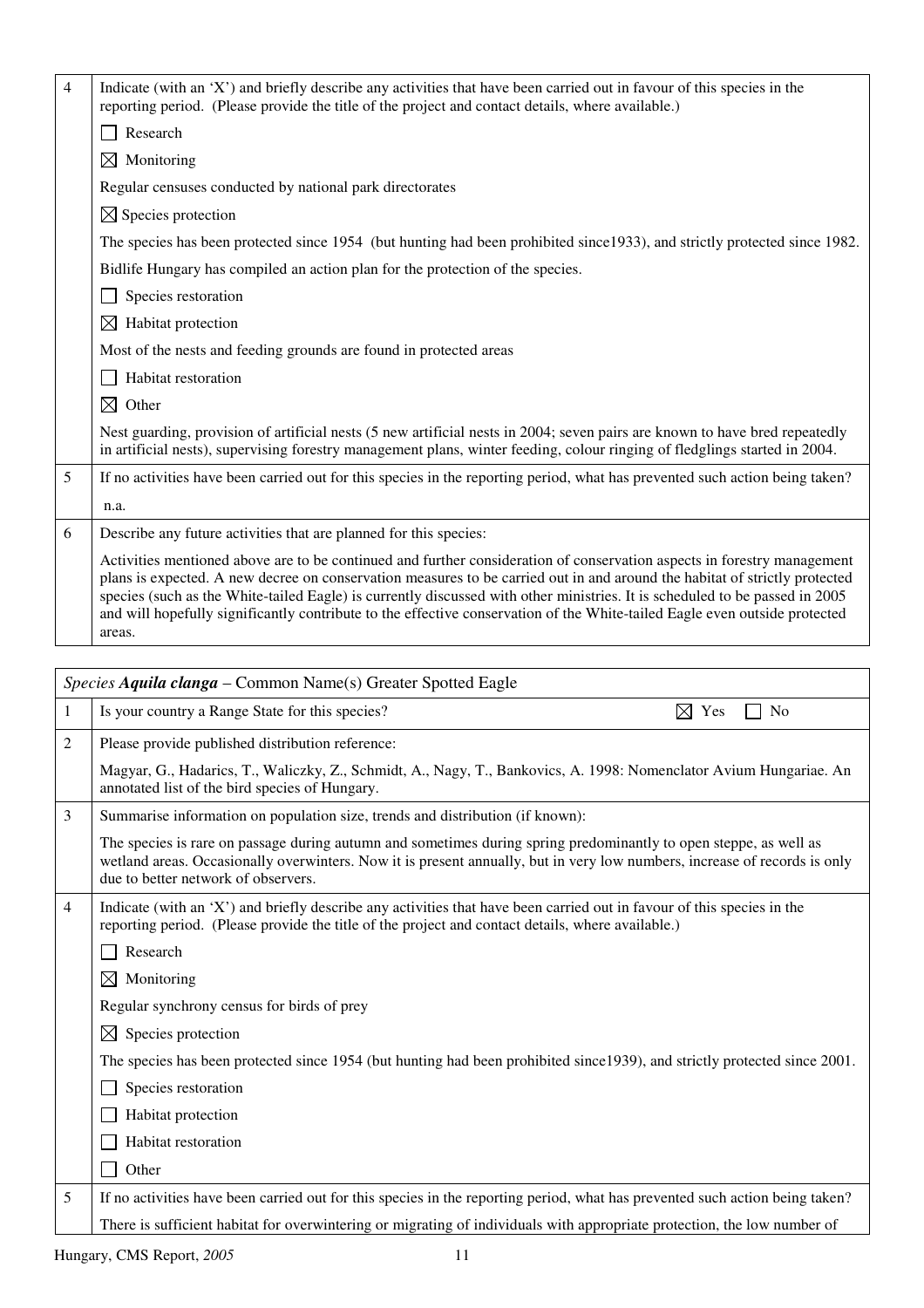|   | individuals does not warrant further action in Hungary.                                                                                                                                                                                                                                                                                                                                                                                                        |
|---|----------------------------------------------------------------------------------------------------------------------------------------------------------------------------------------------------------------------------------------------------------------------------------------------------------------------------------------------------------------------------------------------------------------------------------------------------------------|
| 6 | Describe any future activities that are planned for this species:                                                                                                                                                                                                                                                                                                                                                                                              |
|   | No further action is necessary for the conservation of the species in Hungary, due to the fact that it only migrates through<br>Hungary.                                                                                                                                                                                                                                                                                                                       |
|   | Species Aquila heliaca – Common Name(s) Imperial Eagle                                                                                                                                                                                                                                                                                                                                                                                                         |
| 1 | Is your country a Range State for this species?<br>$\boxtimes$ Yes<br>N <sub>0</sub>                                                                                                                                                                                                                                                                                                                                                                           |
| 2 | Please provide published distribution reference:                                                                                                                                                                                                                                                                                                                                                                                                               |
|   | Magyar, G., Hadarics, T., Waliczky, Z., Schmidt, A., Nagy, T., Bankovics, A. 1998: Nomenclator Avium Hungariae. An<br>annotated list of the bird species of Hungary.                                                                                                                                                                                                                                                                                           |
| 3 | Summarise information on population size, trends and distribution (if known):                                                                                                                                                                                                                                                                                                                                                                                  |
|   | There is a increasing population of presently about 75-85 pairs breeding in the country, concentrating in Northeast<br>Hungary, mainly in the Bükk and Zemplén Mountains. Recently, they are extending their breeding area to the lowland<br>There are reports on a few dozens of migrating immature birds every year all around the country. Most of the juveniles<br>and immature birds migrate, while the majority of adults are resident.                  |
| 4 | Indicate (with an 'X') and briefly describe any activities that have been carried out in favour of this species in the<br>reporting period. (Please provide the title of the project and contact details, where available.)                                                                                                                                                                                                                                    |
|   | $\boxtimes$ Research                                                                                                                                                                                                                                                                                                                                                                                                                                           |
|   | Horváth, M. 2000:                                                                                                                                                                                                                                                                                                                                                                                                                                              |
|   | Nesting habitat selection of the Eastern Imperial Eagle (Aquila heliaca) in Northeast Hungary. Thesis. Szent István<br>University.                                                                                                                                                                                                                                                                                                                             |
|   | Solt, Sz. 2000: National report on the research activities performed in the competence area of the Hortobágy National<br>Park Directorate on nestling mortality of raptors.                                                                                                                                                                                                                                                                                    |
|   | $\boxtimes$ Monitoring                                                                                                                                                                                                                                                                                                                                                                                                                                         |
|   | Regular censuses conducted by national park directorates and Birdlife Hungary. Satellite tracking (6 birds) and radio<br>telemetry (10 birds) in 2003-2004. Individual genetic identification of birds from collected feathers and thus tracking<br>down their movements and pair formation.                                                                                                                                                                   |
|   | $\boxtimes$ Species protection                                                                                                                                                                                                                                                                                                                                                                                                                                 |
|   | The species has been protected since 1954 (but hunting had been prohibited since 1939), and strictly protected since 1982.                                                                                                                                                                                                                                                                                                                                     |
|   | Bidlife Hungary has compiled an action plan for the protection of the species. A four-year LIFE Nature project, which<br>also includes research and habitat management, was launched in 2002.                                                                                                                                                                                                                                                                  |
|   | Species restoration                                                                                                                                                                                                                                                                                                                                                                                                                                            |
|   | Habitat protection<br>$\boxtimes$                                                                                                                                                                                                                                                                                                                                                                                                                              |
|   | Most of the nests and feeding grounds were formerly found in protected areas. Unfortunately, most pairs have in recent<br>years moved out from protected, forested hills to non-protected agricultural areas in lowlands. Only 20% of the<br>population is in protected areas now, but 70% is in Special Protection Areas (Natura 2000). Effective legal protection of<br>SPAs still requires further legislative measures.                                    |
|   | Habitat restoration<br>$\boxtimes$                                                                                                                                                                                                                                                                                                                                                                                                                             |
|   | Souslik (Spermophilus citellus) reintroduction in potential feeding grounds for the Imperial Eagle                                                                                                                                                                                                                                                                                                                                                             |
|   | $\boxtimes$<br>Other                                                                                                                                                                                                                                                                                                                                                                                                                                           |
|   | Nest guarding, provision of artificial nests (13 artificial nests provided and 20 older ones repaired in 2004; 9 pairs<br>occupied artifical nests in 2004, 5 of which bred successfully;), successful transfer of one threatened nest, artificial<br>hatching of abandoned clutch successful in one of the two eggs, supervising forestry management plans, consulting with<br>hunters' organisations, active awareness raising programme by BirdLife Hungary |
| 5 | If no activities have been carried out for this species in the reporting period, what has prevented such action being taken?                                                                                                                                                                                                                                                                                                                                   |
|   | n.a.                                                                                                                                                                                                                                                                                                                                                                                                                                                           |

6 Describe any future activities that are planned for this species: #

Current activities are to be continued, including research. A new decree on conservation measures to be carried out in and around the habitat of strictly protected species (such as the Imperial Eagle) is currently discussed with other ministries. It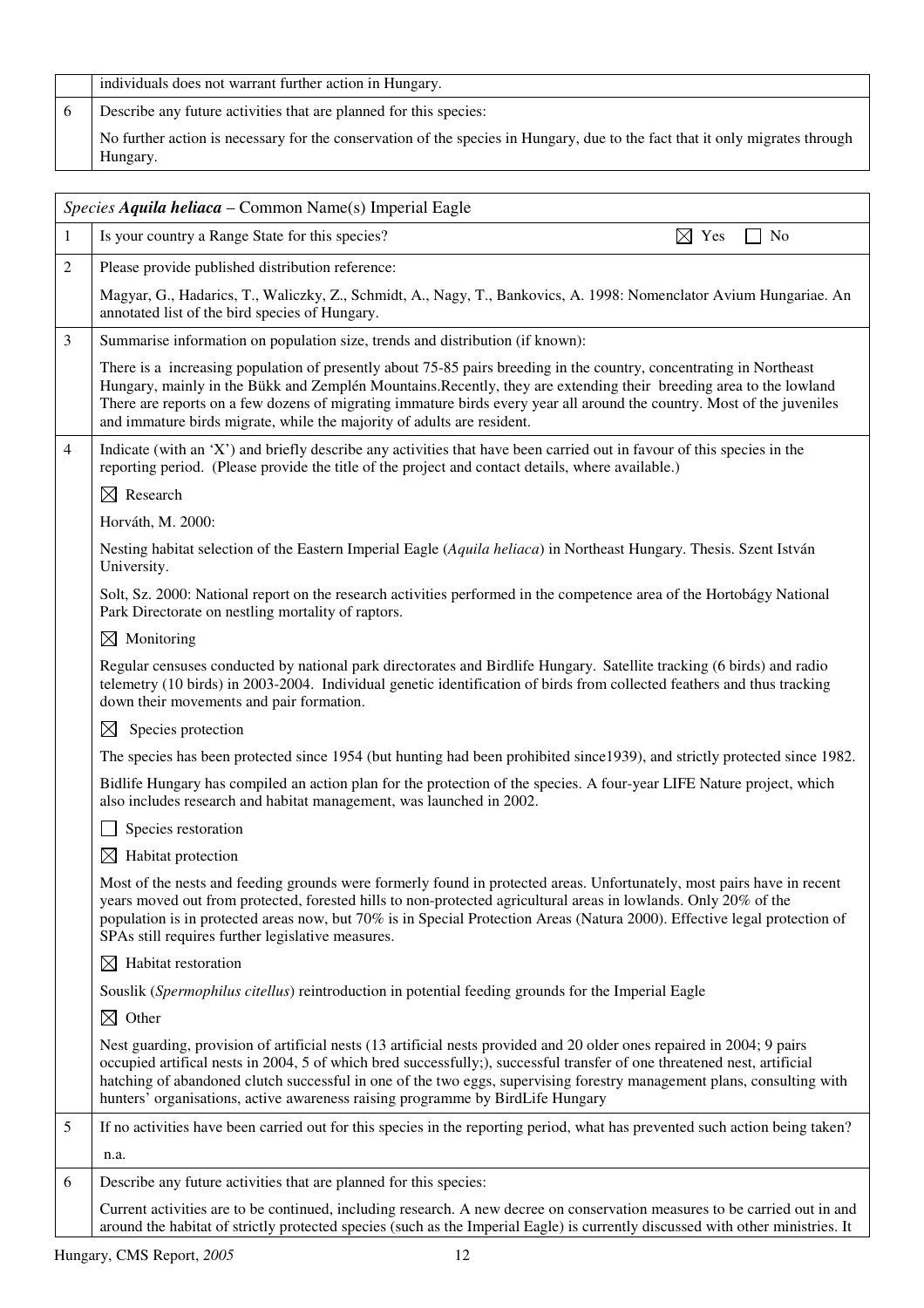is scheduled to be passed in 2005 and will hopefully significantly contribute to the effective conservation of the Imperial Eagle even outside protected areas.

|   | Species, Common Name(s): Falco naumanni, Lesser Kestrel                                                                                                                                                                     |
|---|-----------------------------------------------------------------------------------------------------------------------------------------------------------------------------------------------------------------------------|
| 1 | Please provide published distribution reference:                                                                                                                                                                            |
|   | Magyar, G., Hadarics, T., Waliczky, Z., Schmidt, A., Nagy, T., Bankovics, A., 1998. Nomenclator Avium Hungariae.                                                                                                            |
| 2 | Summarise information on population size, trends and distribution (if known):                                                                                                                                               |
|   | Bred in Hungary until the 19 <sup>th</sup> . century, now only a vagrant (April-September).                                                                                                                                 |
| 3 | Indicate (with an 'X') and briefly describe any activities that have been carried out in favour of this species in the<br>reporting period. (Please provide the title of the project and contact details, where available.) |
|   | Research                                                                                                                                                                                                                    |
|   | $\boxtimes$<br>Monitoring                                                                                                                                                                                                   |
|   | Regular synchrony census for birds of prey                                                                                                                                                                                  |
|   |                                                                                                                                                                                                                             |
|   | Species protection<br>$\boxtimes$                                                                                                                                                                                           |
|   | The species has been protected since 1906, and strictly protected since 1993.                                                                                                                                               |
|   | Species restoration                                                                                                                                                                                                         |
|   | Habitat protection<br>$\boxtimes$                                                                                                                                                                                           |
|   | Potential habitats for the species are ensured.                                                                                                                                                                             |
|   | Habitat restoration                                                                                                                                                                                                         |
|   | Other                                                                                                                                                                                                                       |
| 4 | If no activities have been carried out for this species in the reporting period, what has prevented such action being taken?                                                                                                |
|   | n. a.                                                                                                                                                                                                                       |
| 5 | Describe any future activities that are planned for this species:                                                                                                                                                           |
|   | Because this species at present is only vagrant in Hungary no specific species conservation steps are taken                                                                                                                 |

|   | <i>Species Otis tarda – Common Name(s) Great Bustard</i>                                                                                                                                                                                                                                                                                                                                                                                                                                                                                                                                                                                                                                                                                                            |  |
|---|---------------------------------------------------------------------------------------------------------------------------------------------------------------------------------------------------------------------------------------------------------------------------------------------------------------------------------------------------------------------------------------------------------------------------------------------------------------------------------------------------------------------------------------------------------------------------------------------------------------------------------------------------------------------------------------------------------------------------------------------------------------------|--|
|   | Is your country a Range State for this species?<br>$\boxtimes$ Yes<br>N <sub>0</sub>                                                                                                                                                                                                                                                                                                                                                                                                                                                                                                                                                                                                                                                                                |  |
| 2 | Please provide published distribution reference:                                                                                                                                                                                                                                                                                                                                                                                                                                                                                                                                                                                                                                                                                                                    |  |
|   | Magyar, G., Hadarics, T., Waliczky, Z., Schmidt, A., Nagy, T., Bankovics, A., 1998. Nomenclator Avium Hungariae                                                                                                                                                                                                                                                                                                                                                                                                                                                                                                                                                                                                                                                     |  |
| 3 | Summarise information on population size, trends and distribution (if known):                                                                                                                                                                                                                                                                                                                                                                                                                                                                                                                                                                                                                                                                                       |  |
|   | The Hungarian population consists of about 1200-1300 individuals. The largest flocks are found in the Kiskunság (cca.<br>450-480 ind.), Dévaványa (cca. 400 ind.) and the Hortobágy (cca. 110 ind.). The population as a whole seems to be<br>stable now and in 3 areas (Kiskunság, Dévaványa, Hanság) topopgraphically seperated subpopulations are slightly<br>increasing, however, many factors threaten the survival of the species. The number of native predators especially the<br>number of foxes, secondly the badgers, crows Yellow-legged Gulls and magpies) is extremely high - meaning one of the<br>biggest threatening factor. Fox population has been growing rapidly in the last few years due to recent alimentary<br>vaccination against rabies. |  |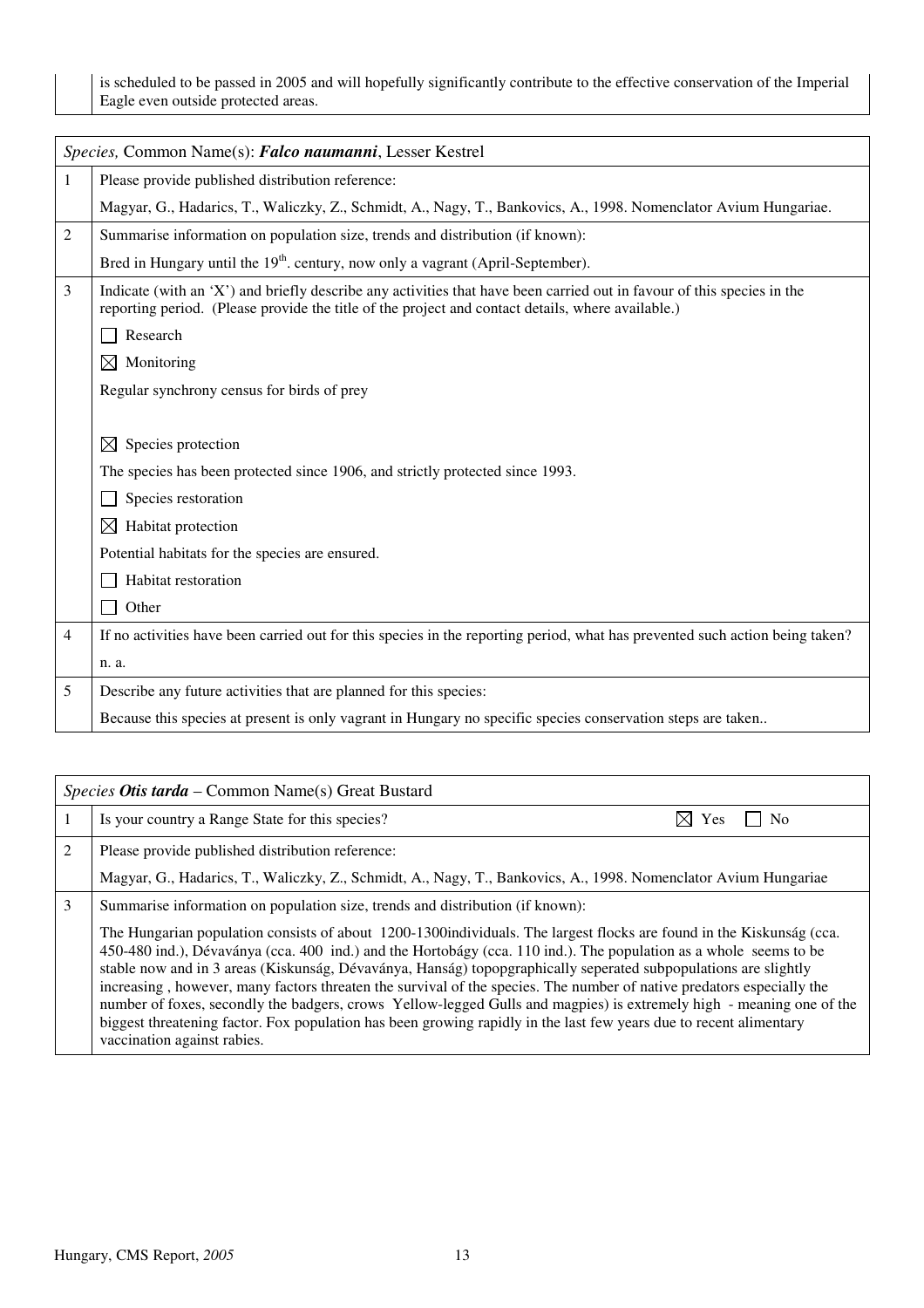| $\overline{4}$ | Indicate (with an 'X') and briefly describe any activities that have been carried out in favour of this species in the<br>reporting period. (Please provide the title of the project and contact details, where available.)                                                                                                                                                                                                                                              |
|----------------|--------------------------------------------------------------------------------------------------------------------------------------------------------------------------------------------------------------------------------------------------------------------------------------------------------------------------------------------------------------------------------------------------------------------------------------------------------------------------|
|                | $\boxtimes$ Research                                                                                                                                                                                                                                                                                                                                                                                                                                                     |
|                | Continuous research has been going on since many years to improve the success of nestling repatriation.                                                                                                                                                                                                                                                                                                                                                                  |
|                | $\boxtimes$ Monitoring                                                                                                                                                                                                                                                                                                                                                                                                                                                   |
|                | Synchronised census is organised twice a year by the Great Bustard Working Group helped by other rangers of the<br>national park directorates and members of Birdlife Hungary.                                                                                                                                                                                                                                                                                           |
|                | $\boxtimes$ Species protection                                                                                                                                                                                                                                                                                                                                                                                                                                           |
|                | The species has been protected since 1971, and strictly protected since 1982.                                                                                                                                                                                                                                                                                                                                                                                            |
|                | Official species conservation plan has been adopted by the minister of environment and water.                                                                                                                                                                                                                                                                                                                                                                            |
|                | Species restoration                                                                                                                                                                                                                                                                                                                                                                                                                                                      |
|                | $\boxtimes$ Habitat protection                                                                                                                                                                                                                                                                                                                                                                                                                                           |
|                | Most of the leks and breeding grounds are in legally protected areas, nests are protected by buffer-zones in agricultural<br>lands, temporal and spatial limitation of mowing and harvesting of cultivated plants. Besides the 'traditional' protected<br>area system, Natura 2000 sites have also been designated. Large non-protected areas used by the Great Bustrad (mainly<br>agricultural land) fall under the scope of the Environmentally Sensitive Area scheme. |
|                | $\boxtimes$ Habitat restoration                                                                                                                                                                                                                                                                                                                                                                                                                                          |
|                | Winter rape-growing.                                                                                                                                                                                                                                                                                                                                                                                                                                                     |
|                | $\boxtimes$ Other                                                                                                                                                                                                                                                                                                                                                                                                                                                        |
|                | A LIFE Nature Project aiming the species conservation has been launched in October, 2004.Predator control. A second<br>generation repatriation program has been launched in 2003 by collecting the eggs of abandoned nests and repatriating<br>artificially raised nestlings.                                                                                                                                                                                            |
| 5              | If no activities have been carried out for this species in the reporting period, what has prevented such action being taken?                                                                                                                                                                                                                                                                                                                                             |
|                | n. a.                                                                                                                                                                                                                                                                                                                                                                                                                                                                    |
| 6              | Describe any future activities that are planned for this species:                                                                                                                                                                                                                                                                                                                                                                                                        |
|                | Activities mentioned above are to be continued in the future. A new decree on conservation measures to be carried out in<br>and around the habitat of strictly protected species (such as the Great Bustard) is currently discussed with other ministries.<br>It is scheduled to be passed in 2005 and will hopefully significantly contribute to the effective conservation of the<br>Imperial Eagle even outside protected areas                                       |
|                |                                                                                                                                                                                                                                                                                                                                                                                                                                                                          |
|                | Species, Common Name(s): Vanellus gregarius, Sociable Lapwing                                                                                                                                                                                                                                                                                                                                                                                                            |
| $\mathbf{1}$   | Please provide published distribution reference:                                                                                                                                                                                                                                                                                                                                                                                                                         |
|                | Magyar, G., Hadarics, T., Waliczky, Z., Schmidt, A., Nagy, T., Bankovics, A., 1998. Nomenclator Avium Hungariae.                                                                                                                                                                                                                                                                                                                                                         |
| $\overline{c}$ | Summarise information on population size, trends and distribution (if known):                                                                                                                                                                                                                                                                                                                                                                                            |
|                | Very rare vagrant. About one record every three years.                                                                                                                                                                                                                                                                                                                                                                                                                   |
| 3              | Indicate (with an 'X') and briefly describe any activities that have been carried out in favour of this species in the<br>reporting period. (Please provide the title of the project and contact details, where available.)                                                                                                                                                                                                                                              |
|                | Research                                                                                                                                                                                                                                                                                                                                                                                                                                                                 |
|                | Monitoring<br>$\bowtie$                                                                                                                                                                                                                                                                                                                                                                                                                                                  |
|                | Regular waterbird census.                                                                                                                                                                                                                                                                                                                                                                                                                                                |
|                | Species protection<br>⊠                                                                                                                                                                                                                                                                                                                                                                                                                                                  |

The species has been protected since 1954, and strictly protected since 1993.

Species restoration

 $\boxtimes$  Habitat protection

Most of the potential habitats for the species are within the boundaries of protected areas.

 $\Box$  Habitat restoration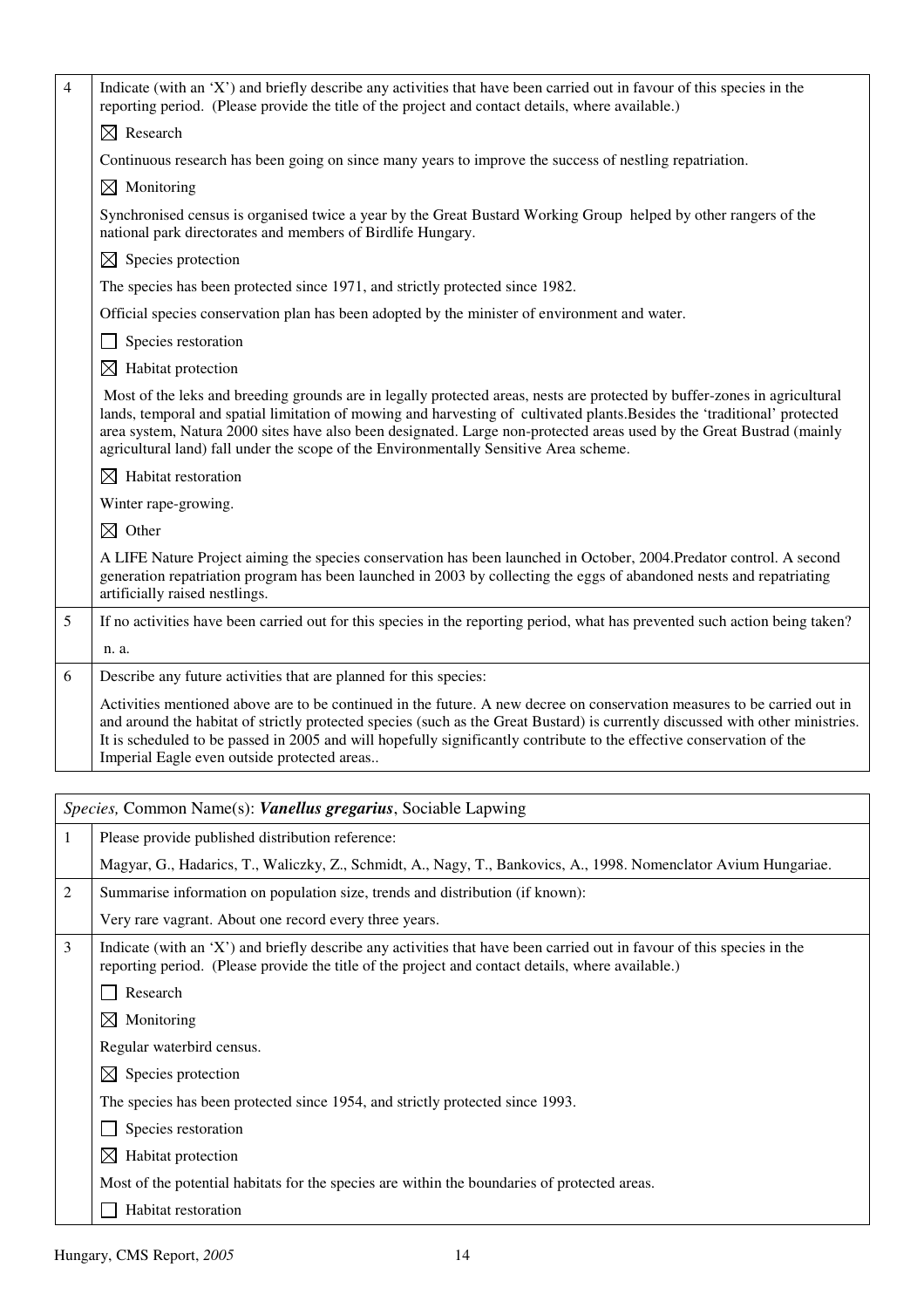|   | Other                                                                                                                                                         |
|---|---------------------------------------------------------------------------------------------------------------------------------------------------------------|
| 4 | If no activities have been carried out for this species in the reporting period, what has prevented such action being taken?                                  |
|   | n. a.                                                                                                                                                         |
|   | Describe any future activities that are planned for this species:                                                                                             |
|   | Because this species is only vagrant in Hungary no specific species conservation steps are taken. Nearly all of its suitable<br>habitats are under protection |

|                | Species Numenius tenuirostris - Common Name(s) Slender-billed Curlew                                                                                                                                                        |  |
|----------------|-----------------------------------------------------------------------------------------------------------------------------------------------------------------------------------------------------------------------------|--|
| 1              | Is your country a Range State for this species?<br>$\boxtimes$ Yes<br>N <sub>o</sub>                                                                                                                                        |  |
| 2              | Please provide published distribution reference:                                                                                                                                                                            |  |
|                | Magyar, G., Hadarics, T., Waliczky, Z., Schmidt, A., Nagy, T., Bankovics, A., 1998. Nomenclator Avium Hungariae                                                                                                             |  |
| 3              | Summarise information on population size, trends and distribution (if known):                                                                                                                                               |  |
|                | Very rare visitor during spring (March – April) and autumn (September - November). During the reporting period 1, yet<br>unverified record from 2001. Record is scrutinised by the Hungarian Rarities Committee.            |  |
| $\overline{4}$ | Indicate (with an 'X') and briefly describe any activities that have been carried out in favour of this species in the<br>reporting period. (Please provide the title of the project and contact details, where available.) |  |
|                | Research                                                                                                                                                                                                                    |  |
|                | Monitoring<br>$\boxtimes$                                                                                                                                                                                                   |  |
|                | Regular waterbird census.                                                                                                                                                                                                   |  |
|                | $\boxtimes$ Species protection                                                                                                                                                                                              |  |
|                | The species has been protected since 1954, and strictly protected since 1993.                                                                                                                                               |  |
|                | Species restoration                                                                                                                                                                                                         |  |
|                | Habitat protection<br>$\boxtimes$                                                                                                                                                                                           |  |
|                | Most of the potential habitats for the species lie in protected areas.                                                                                                                                                      |  |
|                | Habitat restoration                                                                                                                                                                                                         |  |
|                | Other                                                                                                                                                                                                                       |  |
| 5              | If no activities have been carried out for this species in the reporting period, what has prevented such action being taken?                                                                                                |  |
|                | n. a.                                                                                                                                                                                                                       |  |
| 6              | Describe any future activities that are planned for this species:                                                                                                                                                           |  |
|                | Because this species at present is only vagrant in Hungary no specific species conservation steps are taken. Nearly all of<br>its suitable habitats are under protection                                                    |  |

|   | <i>Species,</i> Common Name(s): <i>Tryngites subruficollis</i> , Buff-breasted Sandpiper                                                                                                                                    |  |
|---|-----------------------------------------------------------------------------------------------------------------------------------------------------------------------------------------------------------------------------|--|
|   | Please provide published distribution reference:                                                                                                                                                                            |  |
|   | Magyar, G., Hadarics, T., Waliczky, Z., Schmidt, A., Nagy, T., Bankovics, A., 1998. Nomenclator Avium Hungariae                                                                                                             |  |
| 2 | Summarise information on population size, trends and distribution (if known):                                                                                                                                               |  |
|   | Very rare vagrant, three accepted records, all of them in the last two decades.                                                                                                                                             |  |
| 3 | Indicate (with an 'X') and briefly describe any activities that have been carried out in favour of this species in the<br>reporting period. (Please provide the title of the project and contact details, where available.) |  |
|   | Research                                                                                                                                                                                                                    |  |
|   | $\boxtimes$ Monitoring                                                                                                                                                                                                      |  |
|   | Regular waterbird census.                                                                                                                                                                                                   |  |
|   | Species protection                                                                                                                                                                                                          |  |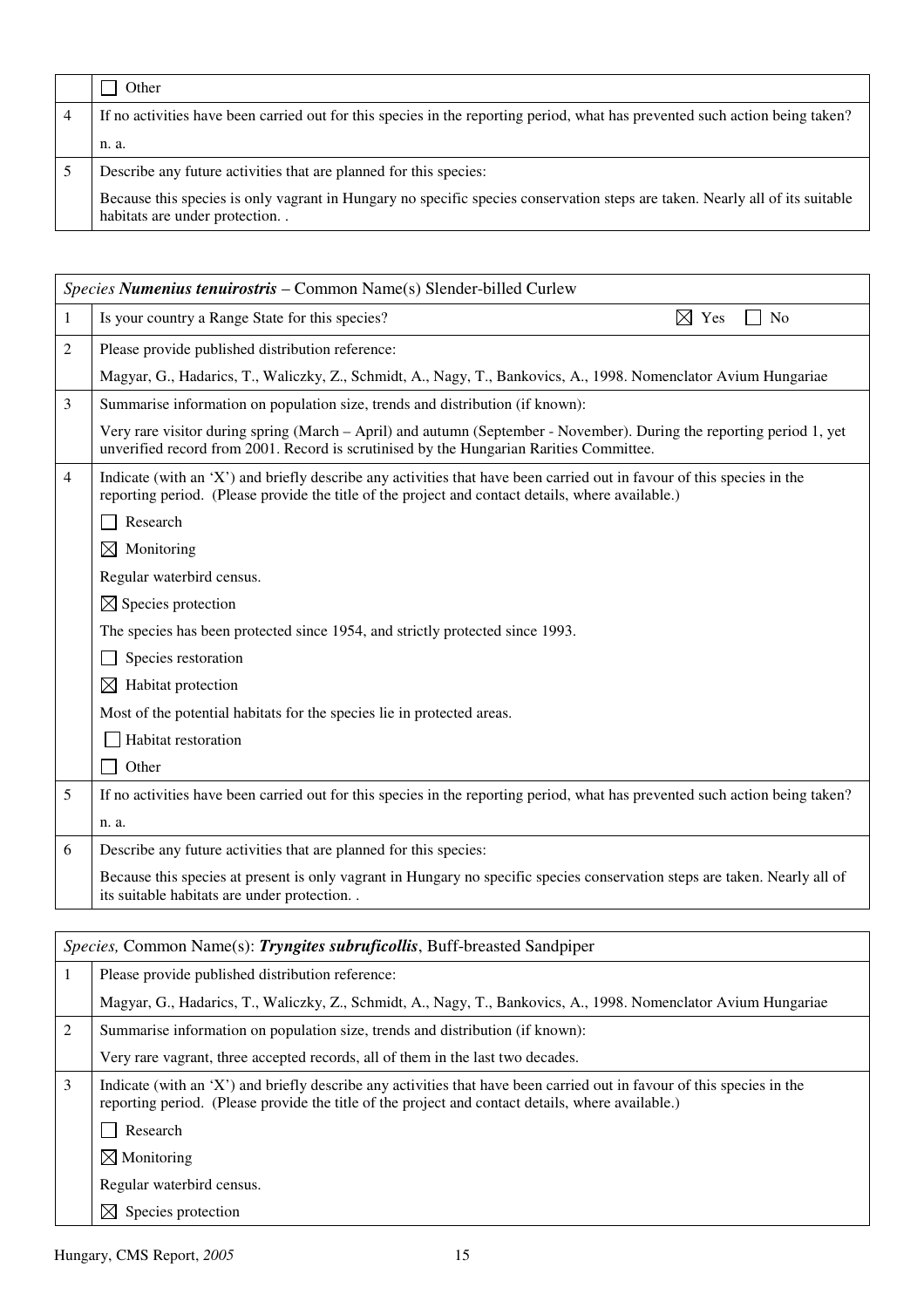|   | The species has been protected since 1988.                                                                                   |
|---|------------------------------------------------------------------------------------------------------------------------------|
|   | Species restoration                                                                                                          |
|   | $\bowtie$<br>Habitat protection                                                                                              |
|   | Potential habitats for the species are ensured.                                                                              |
|   | Habitat restoration                                                                                                          |
|   | Other                                                                                                                        |
| 4 | If no activities have been carried out for this species in the reporting period, what has prevented such action being taken? |
|   | n. a.                                                                                                                        |
| 5 | Describe any future activities that are planned for this species:                                                            |
|   | Activities mentioned above are to be continued in the future.                                                                |

|                | Species Acrocephalus paludicola – Common Name(s) Aquatic Warbler                                                                                                                                                                                                                                                                                       |  |
|----------------|--------------------------------------------------------------------------------------------------------------------------------------------------------------------------------------------------------------------------------------------------------------------------------------------------------------------------------------------------------|--|
| $\mathbf{1}$   | $\boxtimes$ Yes<br>Is your country a Range State for this species?<br>N <sub>o</sub>                                                                                                                                                                                                                                                                   |  |
| $\mathfrak{2}$ | Please provide published distribution reference:                                                                                                                                                                                                                                                                                                       |  |
|                | Magyar, G., Hadarics, T., Waliczky, Z., Schmidt, A., Nagy, T., Bankovics, A., 1998. Nomenclator Avium Hungariae                                                                                                                                                                                                                                        |  |
| 3              | Summarise information on population size, trends and distribution (if known):                                                                                                                                                                                                                                                                          |  |
|                | Its breeding in the Hortobágy region was first reported in 1971. Since then the number of individuals reached 700 singing<br>males. It is rare on passage in other regions of the country.                                                                                                                                                             |  |
| $\overline{4}$ | Indicate (with an 'X') and briefly describe any activities that have been carried out in favour of this species in the<br>reporting period. (Please provide the title of the project and contact details, where available.)                                                                                                                            |  |
|                | Research                                                                                                                                                                                                                                                                                                                                               |  |
|                | Feather and blood samples have been taken by Mr. Martin Flade for the identification of genetic relations and possibly the<br>determination of wintering grounds on the basis of stable isotopes.                                                                                                                                                      |  |
|                | $\times$ Monitoring                                                                                                                                                                                                                                                                                                                                    |  |
|                | Co-ordinated by the Hortobágyi National Park Directorate.                                                                                                                                                                                                                                                                                              |  |
|                | $\bowtie$<br>Species protection                                                                                                                                                                                                                                                                                                                        |  |
|                | The species has been protected since 1901, and strictly protected since 1993.                                                                                                                                                                                                                                                                          |  |
|                | Species restoration                                                                                                                                                                                                                                                                                                                                    |  |
|                | Habitat protection<br>$\boxtimes$                                                                                                                                                                                                                                                                                                                      |  |
|                | The whole Hungarian population now breeds within the boundaries of protected areas. Breeding only occurred outside the<br>protected area in the wet year of 2000 when meadows were flooded much more than usual. One Natura 2000 site as a<br>Special Protection Area has been designated for and encompasses the whole Hungarian breeding population. |  |
|                | $\boxtimes$ Habitat restoration                                                                                                                                                                                                                                                                                                                        |  |
|                | Shallow artificial spring flooding of habitats. Special management of hay meadows particularly for the species (no<br>mowing in some areas, leaving high stalks and dead plant matter under the grass).                                                                                                                                                |  |
|                | Other                                                                                                                                                                                                                                                                                                                                                  |  |
| 5              | If no activities have been carried out for this species in the reporting period, what has prevented such action being taken?                                                                                                                                                                                                                           |  |
|                | n. a.                                                                                                                                                                                                                                                                                                                                                  |  |
| 6              | Describe any future activities that are planned for this species:                                                                                                                                                                                                                                                                                      |  |
|                | Activities mentioned above are to be continued in the future.                                                                                                                                                                                                                                                                                          |  |

#### **If you have information indicating that your country should be considered a Range State for any other bird species that is listed in CMS Appendix I, but which is not included in the tables above, please complete a table (provided below) for each species.**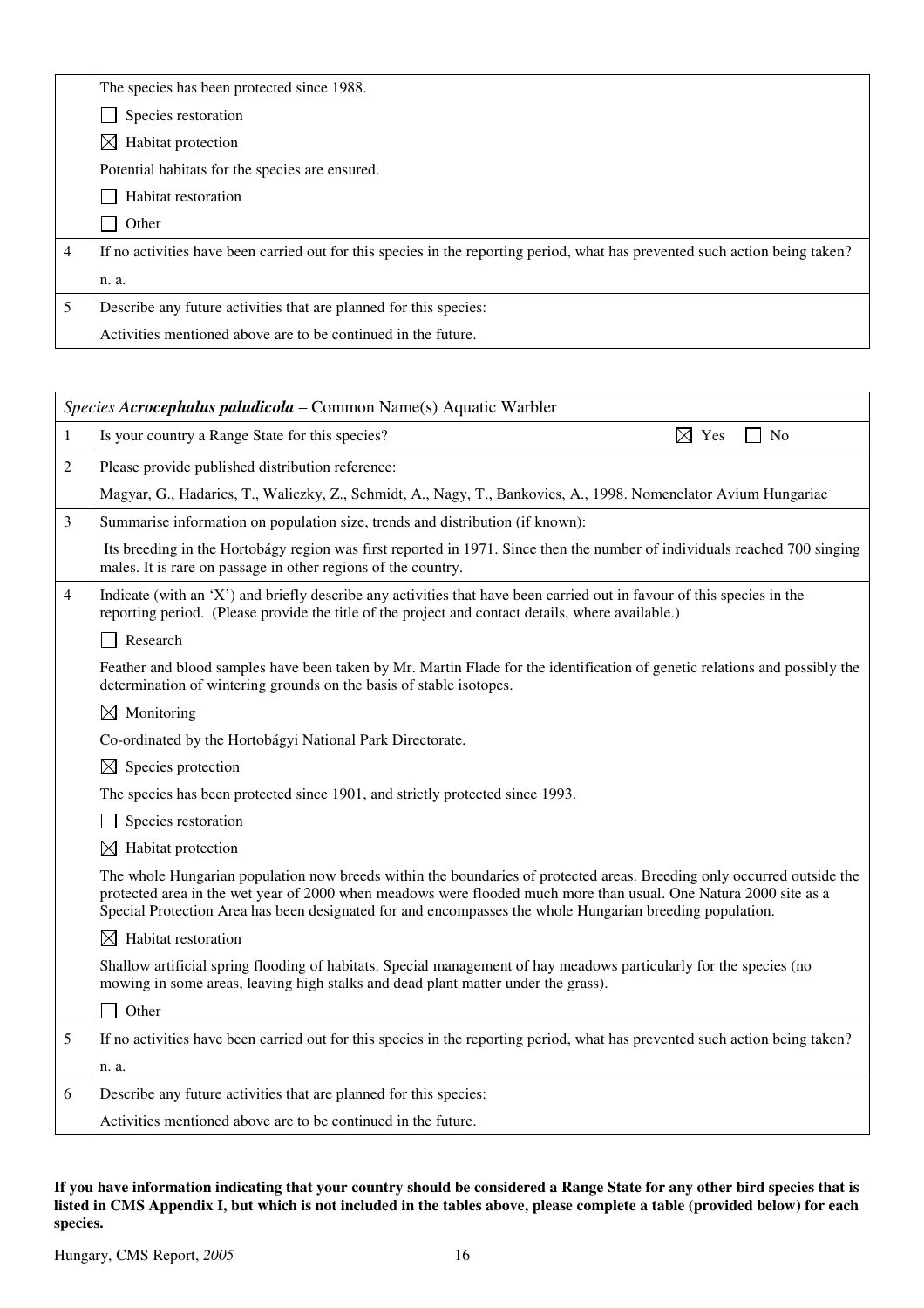|                | Species name, Common Name(s): Polysticta stelleri, Steller's Eider                                                                                                                                                          |
|----------------|-----------------------------------------------------------------------------------------------------------------------------------------------------------------------------------------------------------------------------|
| 1              | Please provide published distribution reference:                                                                                                                                                                            |
| $\overline{c}$ | Summarise information on population size, trends and distribution (if known):                                                                                                                                               |
|                | One accepted record. 12-13 January, 2002, Pilismaróti bay, Danube                                                                                                                                                           |
| 3              | Indicate (with an 'X') and briefly describe any activities that have been carried out in favour of this species in the<br>reporting period. (Please provide the title of the project and contact details, where available): |
|                | Research                                                                                                                                                                                                                    |
|                | $\boxtimes$ Monitoring                                                                                                                                                                                                      |
|                | Regular waterbird census.                                                                                                                                                                                                   |
|                | X Species protection                                                                                                                                                                                                        |
|                | Being a new species in Hungary it is not listed as protected species yet, but is planned in the future. Currently listed as a<br>'species of nature conservation significance of European Community'.                       |
|                |                                                                                                                                                                                                                             |
|                | Species restoration                                                                                                                                                                                                         |
|                | Habitat protection                                                                                                                                                                                                          |
|                | Habitat restoration                                                                                                                                                                                                         |
|                | Other                                                                                                                                                                                                                       |
| 4              | If no activities have been carried out for this species in the reporting period, what has prevented such action being taken?                                                                                                |
|                | n.a.                                                                                                                                                                                                                        |
| 5              | Describe any future activities that are planned for this species:                                                                                                                                                           |
|                | Because this species is only vagrant in Hungary no specific species conservation steps are taken.                                                                                                                           |

Miscellaneous information or comments on Appendix I birds in general: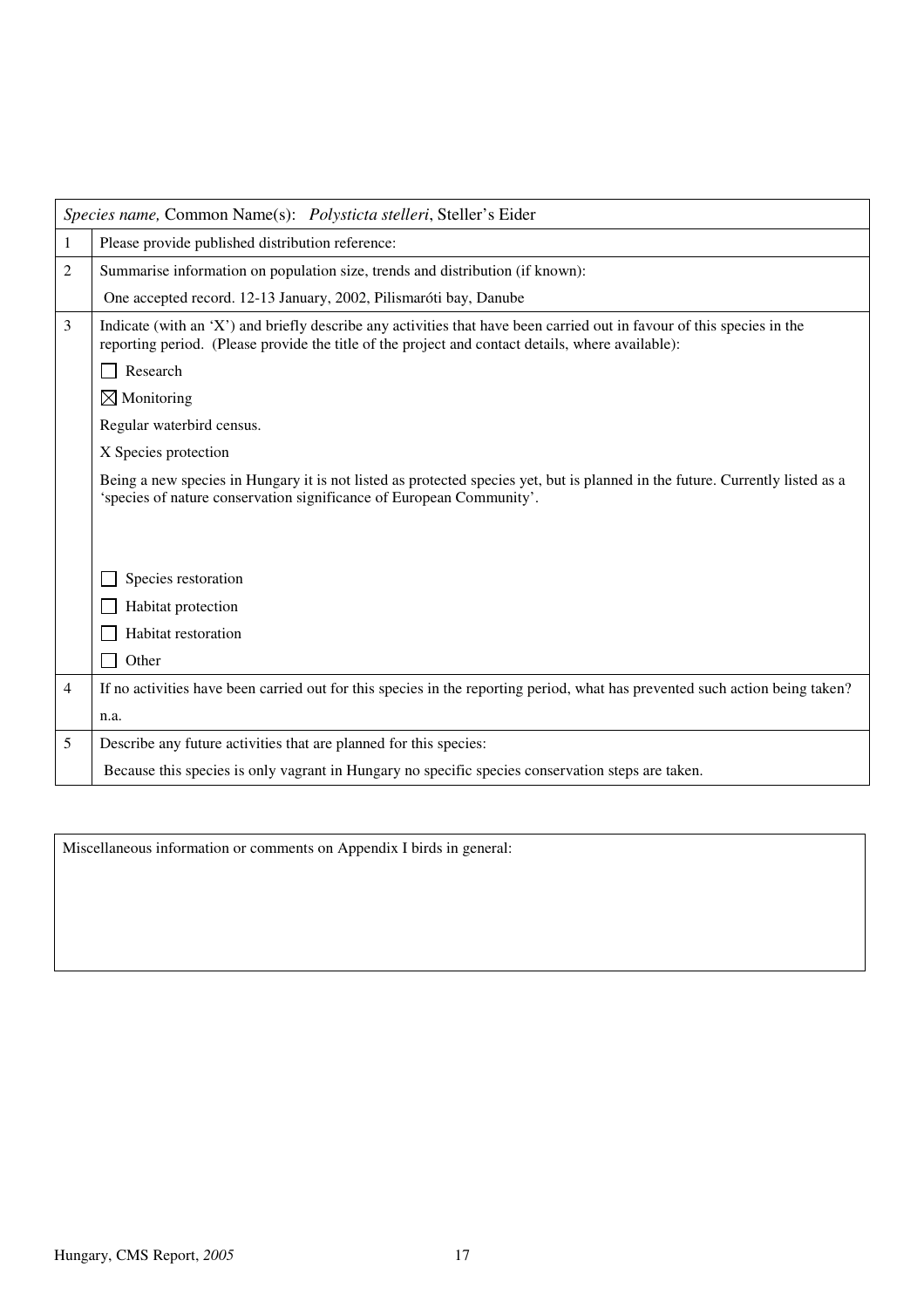## **2. MARINE MAMMALS**

#### **2.1 General questions on Appendix I marine mammals**

| 1              | Identify the Ministry, agency/department, or organisation responsible for leading actions relating to Appendix I listed<br>marine mammals:                                                                                                                                                          |
|----------------|-----------------------------------------------------------------------------------------------------------------------------------------------------------------------------------------------------------------------------------------------------------------------------------------------------|
|                | n. a.                                                                                                                                                                                                                                                                                               |
| 2              | <b>No</b><br>Is the taking of all Appendix I marine mammals prohibited by the national<br>Yes<br>implementing legislation cited in Table I(a) (General Information)?<br>If other legislation is relevant, please provide details:                                                                   |
|                |                                                                                                                                                                                                                                                                                                     |
| 2a             | If the taking of Appendix I marine mammals is prohibited by law, have any exceptions<br>Yes<br>N <sub>0</sub><br>been granted to the prohibition?                                                                                                                                                   |
|                | If Yes, please provide details (Include the date on which the exception was notified to the CMS Secretariat pursuant to<br>CMS Article III(7)):                                                                                                                                                     |
| 3              | Identify any obstacles to migration that exist in relation to Appendix I marine mammals:                                                                                                                                                                                                            |
| 3a             | What actions are being undertaken to overcome these obstacles?                                                                                                                                                                                                                                      |
| 3 <sub>b</sub> | What assistance, if any, does your country require in order to overcome these obstacles?                                                                                                                                                                                                            |
| 4              | What actions have been taken to prevent, reduce or control factors that are endangering or are likely to further endanger<br>species of marine mammal, including strictly controlling the introduction of, or controlling or eliminating, already<br>introduced exotic species (Article III(4)(c))? |
| 4a             | Describe any factors that may limit action being taken in this regard:                                                                                                                                                                                                                              |
| 4b             | What assistance, if any, does your country require to overcome these factors?                                                                                                                                                                                                                       |

#### **2.2 Questions on specific Appendix I marine mammals**

#### **If you have information indicating that your country should be considered a Range State for any marine mammal species that is listed in CMS Appendix I, please complete a table (provided below) for each species.**

|   | <i>Species name, Common name(s):</i>                                                                                                                                                                                                                                                               |  |
|---|----------------------------------------------------------------------------------------------------------------------------------------------------------------------------------------------------------------------------------------------------------------------------------------------------|--|
|   | Please provide published distribution reference:                                                                                                                                                                                                                                                   |  |
| 2 | Summarise information on population size, trends and distribution (if known):                                                                                                                                                                                                                      |  |
| 3 | Indicate (with an 'X') and briefly describe any activities that have been carried out in favour of this species in the<br>reporting period. (Please provide the title of the project and contact details, where available):<br>Research<br>Monitoring<br>Species protection<br>Species restoration |  |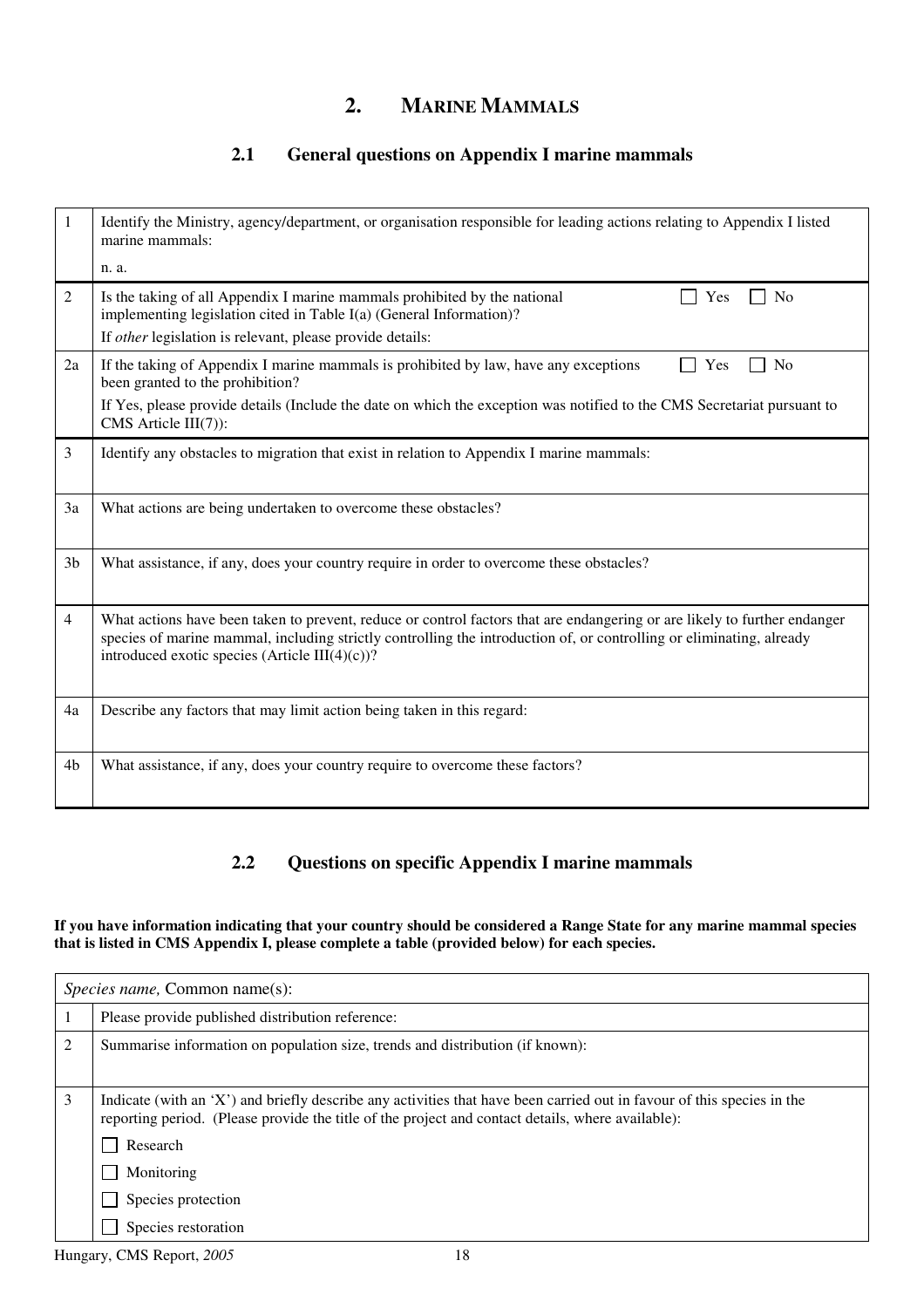| Habitat protection                                                                                                           |
|------------------------------------------------------------------------------------------------------------------------------|
| Habitat restoration                                                                                                          |
| Other                                                                                                                        |
| If no activities have been carried out for this species in the reporting period, what has prevented such action being taken? |
| Describe any future activities that are planned for this species:                                                            |

Miscellaneous information or comments on Appendix I marine mammals in general: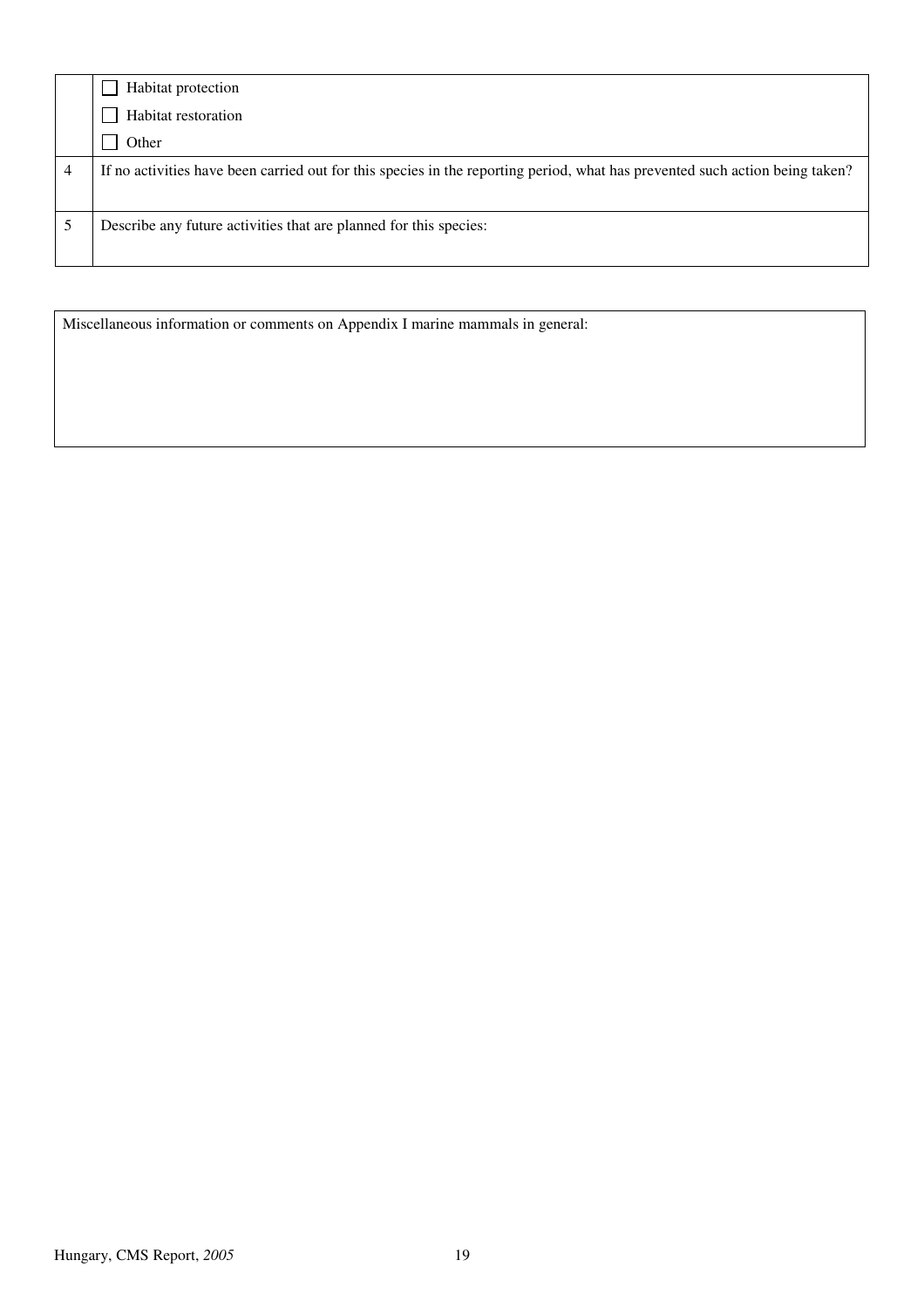### **3 MARINE TURTLES**

#### **3.1 General questions on Appendix I marine turtles**

| 1              | Identify the Ministry, agency/department, or organisation responsible for leading actions relating to Appendix I listed<br>marine turtles:                                                                                                                                                           |
|----------------|------------------------------------------------------------------------------------------------------------------------------------------------------------------------------------------------------------------------------------------------------------------------------------------------------|
|                | n. a.                                                                                                                                                                                                                                                                                                |
| 2              | Is the taking of all Appendix I marine turtles prohibited by the national implementing<br>Yes<br>N <sub>0</sub><br>legislation cited in Table I(a) (General Information)?                                                                                                                            |
|                | If other legislation is relevant, please provide details:                                                                                                                                                                                                                                            |
| 2a             | If the taking of Appendix I marine turtles is prohibited by law, have any exceptions<br>N <sub>0</sub><br>Yes<br>been granted to the prohibition?                                                                                                                                                    |
|                | If Yes, please provide details (Include the date on which the exception was notified to the CMS Secretariat pursuant to<br>CMS Article III(7)):                                                                                                                                                      |
| $\overline{3}$ | Identify any obstacles to migration that exist in relation to Appendix I marine turtles:                                                                                                                                                                                                             |
| 3a             | What actions are being undertaken to overcome these obstacles?                                                                                                                                                                                                                                       |
| 3 <sub>b</sub> | What assistance, if any, does your country require in order to overcome these obstacles?                                                                                                                                                                                                             |
| $\overline{4}$ | What actions have been taken to prevent, reduce or control factors that are endangering or are likely to further endanger<br>species of marine turtles, including strictly controlling the introduction of, or controlling or eliminating, already<br>introduced exotic species (Article III(4)(c))? |
| 4a             | Describe any factors that may limit action being taken in this regard:                                                                                                                                                                                                                               |
| 4b             | What assistance, if any, does your country require to overcome these factors?                                                                                                                                                                                                                        |

#### **3.2 Questions on specific Appendix I marine turtles**

#### **If you have information indicating that your country should be considered a Range State for any marine turtle species that is listed in CMS Appendix I, please complete a table (provided below) for each species.**

|   | <i>Species name,</i> Common name(s):                                                                                                                                                                                        |  |
|---|-----------------------------------------------------------------------------------------------------------------------------------------------------------------------------------------------------------------------------|--|
|   | Please provide published distribution reference:                                                                                                                                                                            |  |
| 2 | Summarise information on population size, trends and distribution (if known):                                                                                                                                               |  |
| 3 | Indicate (with an 'X') and briefly describe any activities that have been carried out in favour of this species in the<br>reporting period. (Please provide the title of the project and contact details, where available): |  |
|   | Research                                                                                                                                                                                                                    |  |
|   | Monitoring                                                                                                                                                                                                                  |  |
|   | Species protection                                                                                                                                                                                                          |  |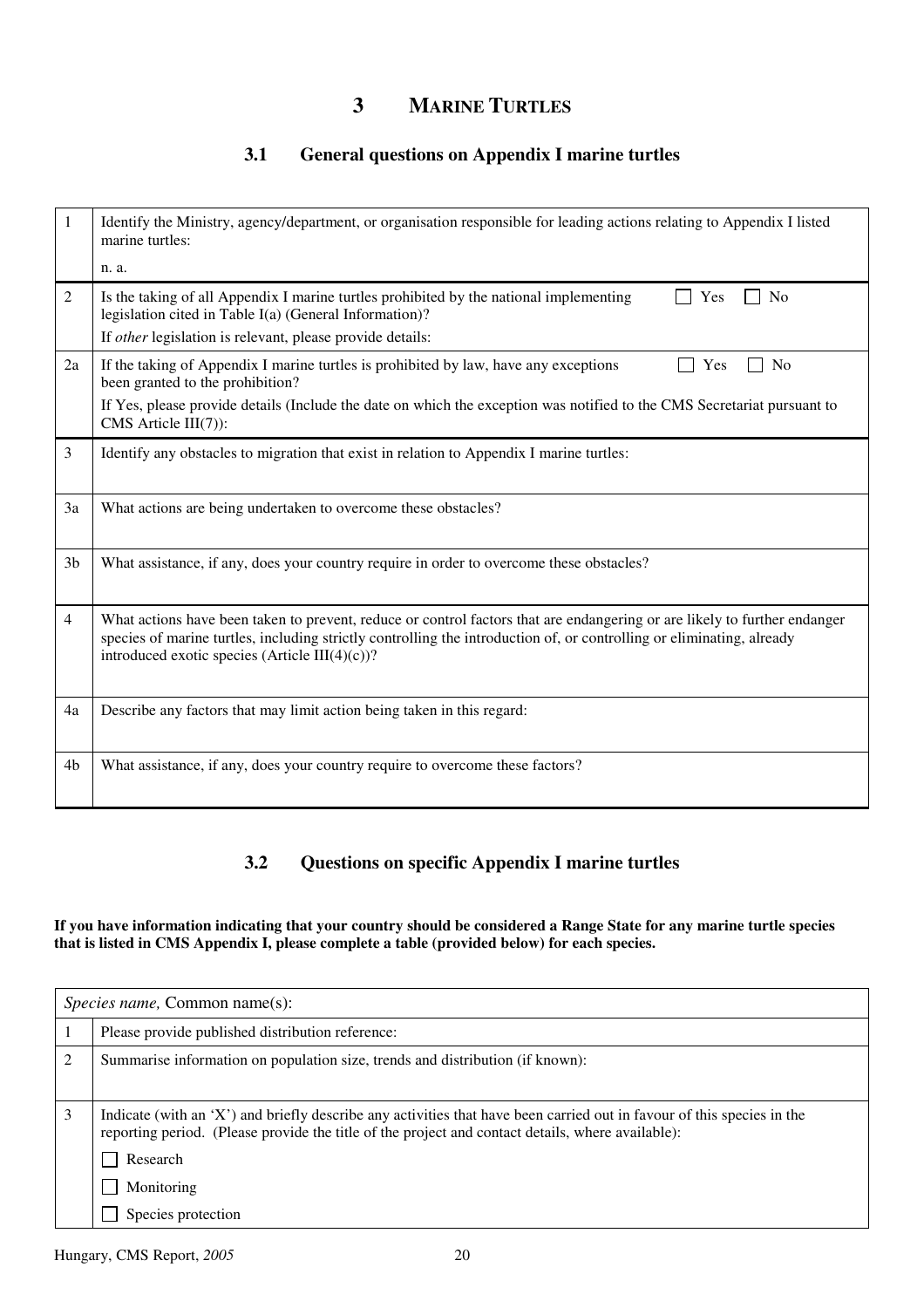|   | Species restoration                                                                                                          |
|---|------------------------------------------------------------------------------------------------------------------------------|
|   | Habitat protection                                                                                                           |
|   | Habitat restoration                                                                                                          |
|   | Other                                                                                                                        |
|   |                                                                                                                              |
| 4 | If no activities have been carried out for this species in the reporting period, what has prevented such action being taken? |
|   |                                                                                                                              |
|   | Describe any future activities that are planned for this species?                                                            |

Miscellaneous information or comments on Appendix I marine turtles in general: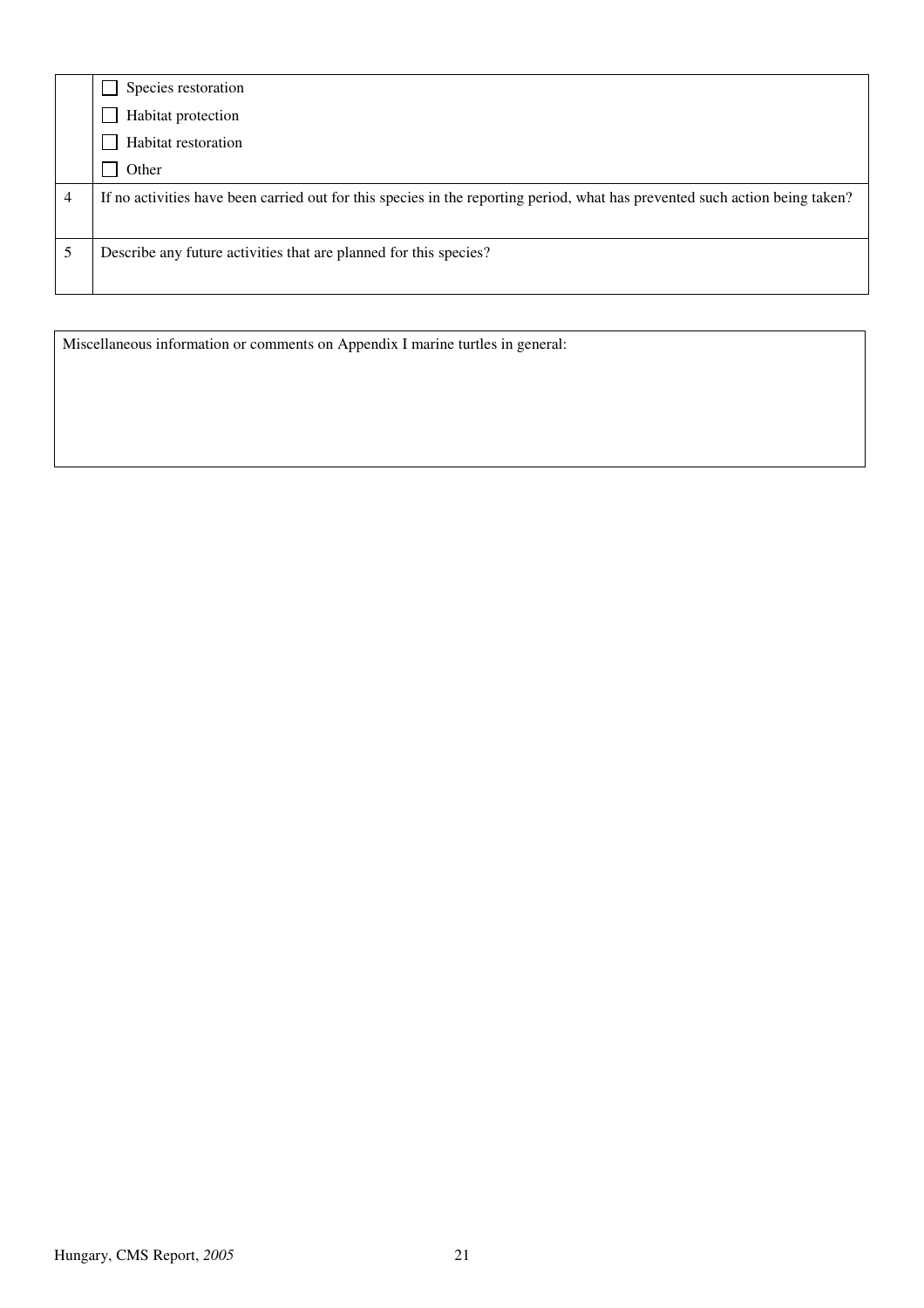#### **4 TERRESTRIAL MAMMALS (OTHER THAN BATS)**

#### **4.1 General questions on Appendix I terrestrial mammals (other than bats)**

| 1              | Identify the Ministry, agency/department, or organisation responsible for leading actions relating to Appendix I listed<br>terrestrial mammals (other than bats):                                                                                                                                                              |
|----------------|--------------------------------------------------------------------------------------------------------------------------------------------------------------------------------------------------------------------------------------------------------------------------------------------------------------------------------|
|                | n. a.                                                                                                                                                                                                                                                                                                                          |
| 2              | Is the taking of all Appendix I terrestrial mammals (other than bats) prohibited by<br><b>No</b><br>Yes<br>the national implementing legislation cited in Table I(a) (General Information)?<br>If other legislation is relevant, please provide details:                                                                       |
| 2a             | If the taking of Appendix I terrestrial mammals (other than bats) is prohibited by<br>Yes<br>N <sub>0</sub><br>law, have any exceptions been granted to the prohibition?                                                                                                                                                       |
|                | If Yes, please provide details (Include the date on which the exception was notified to the CMS Secretariat pursuant to<br>CMS Article $III(7)$ :                                                                                                                                                                              |
| 3              | Identify any obstacles to migration that exist in relation to Appendix I terrestrial mammals (other than bats):                                                                                                                                                                                                                |
| 3a             | What actions are being undertaken to overcome these obstacles?                                                                                                                                                                                                                                                                 |
| 3 <sub>b</sub> | What assistance, if any, does your country require in order to overcome these obstacles?                                                                                                                                                                                                                                       |
| 4              | What actions have been taken to prevent, reduce or control factors that are endangering or are likely to further endanger<br>species of terrestrial mammal (other than bats), including strictly controlling the introduction of, or controlling or<br>eliminating, already introduced exotic species (Article III $(4)(c)$ )? |
| 4a             | Describe any factors which limit action being taken in this regard:                                                                                                                                                                                                                                                            |
| 4b             | What assistance, if any, does your country require to overcome these factors?                                                                                                                                                                                                                                                  |

#### **4.2 Questions on specific Appendix I terrestrial mammals (other than bats)**

#### **If you have information indicating that your country should be considered a Range State for any terrestrial mammal species (other than bats) that is listed in CMS Appendix I, please complete a table (provided below) for each species.**

|                | <i>Species name, Common name(s):</i>                                                                                                                                                                                                                                                               |  |
|----------------|----------------------------------------------------------------------------------------------------------------------------------------------------------------------------------------------------------------------------------------------------------------------------------------------------|--|
|                | Please provide published distribution reference:                                                                                                                                                                                                                                                   |  |
| $\overline{2}$ | Summarise information on population size, trends and distribution (if known):                                                                                                                                                                                                                      |  |
| 3              | Indicate (with an 'X') and briefly describe any activities that have been carried out in favour of this species in the<br>reporting period. (Please provide the title of the project and contact details, where available):<br>Research<br>Monitoring<br>Species protection<br>Species restoration |  |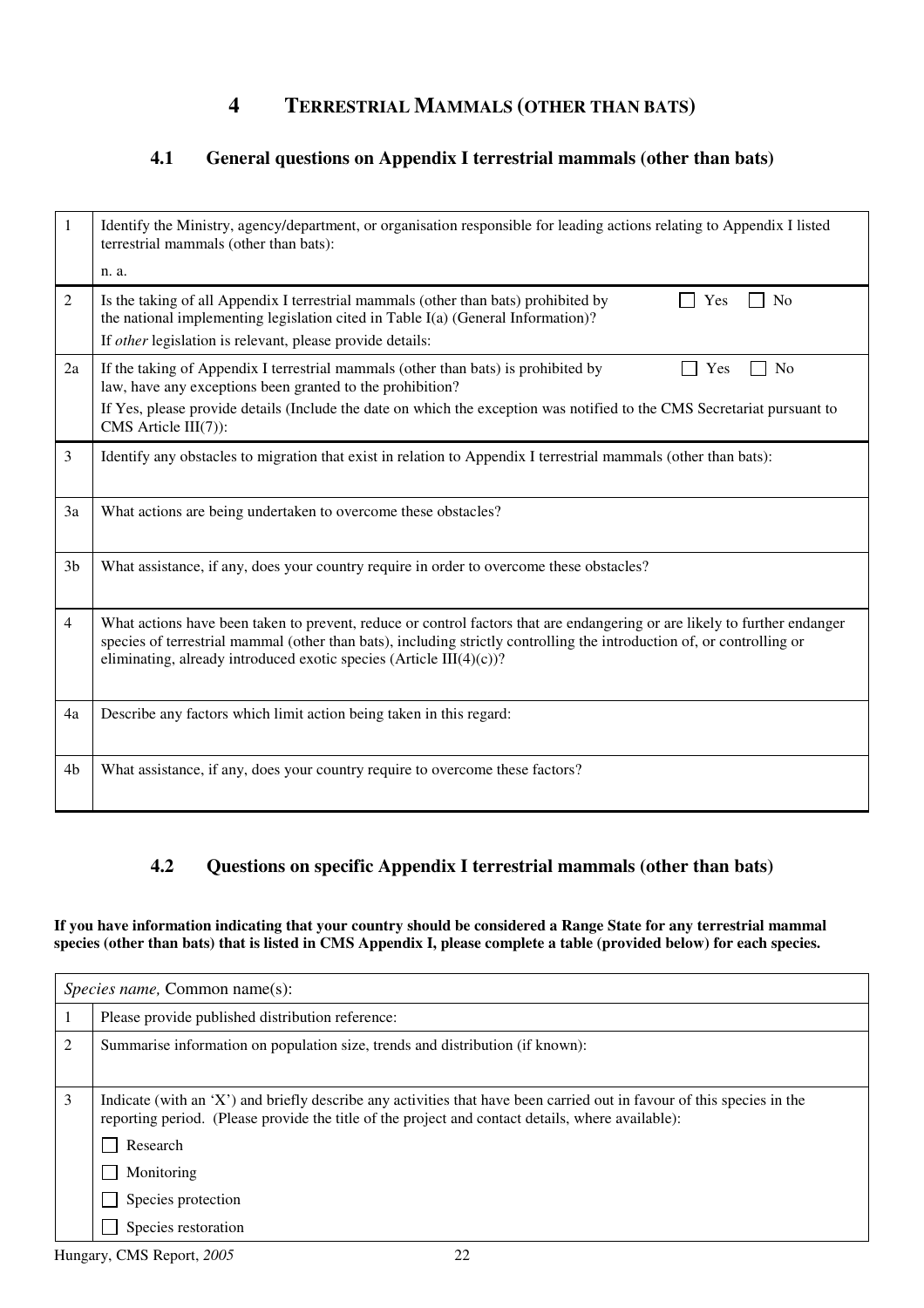| Habitat protection                                                                                                           |
|------------------------------------------------------------------------------------------------------------------------------|
| Habitat restoration                                                                                                          |
| Other                                                                                                                        |
| If no activities have been carried out for this species in the reporting period, what has prevented such action being taken? |
| Describe any future activities that are planned for this species:                                                            |

Miscellaneous information or comments on Appendix I terrestrial mammals (other than bats) in general: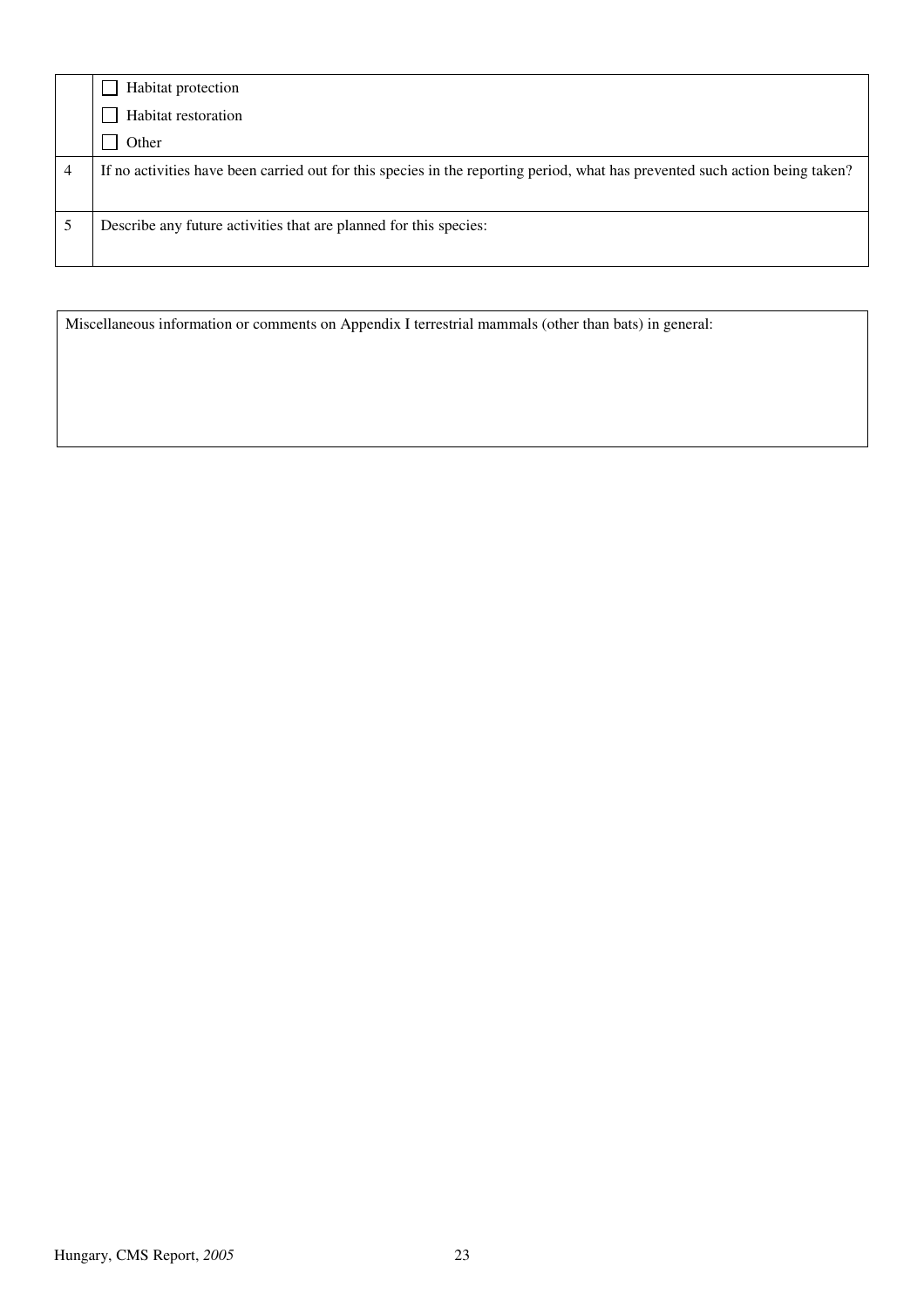### **5 BATS**

#### **5.1 General questions on Appendix I bats**

| 1              | Identify the Ministry, agency/department, or organisation responsible for leading actions relating to Appendix I listed<br>bats:                                                                                                                                                           |
|----------------|--------------------------------------------------------------------------------------------------------------------------------------------------------------------------------------------------------------------------------------------------------------------------------------------|
|                | n.a.                                                                                                                                                                                                                                                                                       |
| $\overline{2}$ | Is the taking of all Appendix I bats prohibited by the national implementing<br>No<br>Yes<br>Legislation cited in Table I(a) (General Information)?                                                                                                                                        |
|                | If other legislation is relevant, please provide details:                                                                                                                                                                                                                                  |
| 2a             | If the taking of Appendix I bats is prohibited by law, have any exceptions<br><b>No</b><br>Yes<br>Been granted to the prohibition?                                                                                                                                                         |
|                | If Yes, please provide details (Include the date on which the exception was notified to the CMS Secretariat pursuant to<br>CMS Article III(7)):                                                                                                                                            |
| 3              | Identify any obstacles to migration that exist in relation to Appendix I bats:                                                                                                                                                                                                             |
| 3a             | What actions are being undertaken to overcome these obstacles?                                                                                                                                                                                                                             |
| 3 <sub>b</sub> | What assistance, if any, does your country require in order to overcome these obstacles?                                                                                                                                                                                                   |
| $\overline{4}$ | What actions have been taken to prevent, reduce or control factors that are endangering or are likely to further endanger<br>species of bats, including strictly controlling the introduction of, or controlling or eliminating, already introduced exotic<br>species (Article III(4)(c))? |
| 4a             | Describe any factors that may limit action being taken in this regard:                                                                                                                                                                                                                     |
| 4b             | What assistance, if any, does your country require to overcome these factors?                                                                                                                                                                                                              |

#### **5.2 Questions on specific Appendix I bat species**

#### **If you have information indicating that your country should be considered a Range State for any bat species that is listed in CMS Appendix I, please complete a table (provided below) for each species.**

|   | <i>Species name, Common name(s):</i>                                                                                                                                                                                        |  |  |
|---|-----------------------------------------------------------------------------------------------------------------------------------------------------------------------------------------------------------------------------|--|--|
|   | Please provide published distribution reference:                                                                                                                                                                            |  |  |
| 2 | Summarise information on population size, trends and distribution (if known):                                                                                                                                               |  |  |
|   |                                                                                                                                                                                                                             |  |  |
| 3 | Indicate (with an 'X') and briefly describe any activities that have been carried out in favour of this species in the<br>reporting period. (Please provide the title of the project and contact details, where available): |  |  |
|   | Research                                                                                                                                                                                                                    |  |  |
|   | Monitoring                                                                                                                                                                                                                  |  |  |
|   | Species protection                                                                                                                                                                                                          |  |  |
|   | Species restoration                                                                                                                                                                                                         |  |  |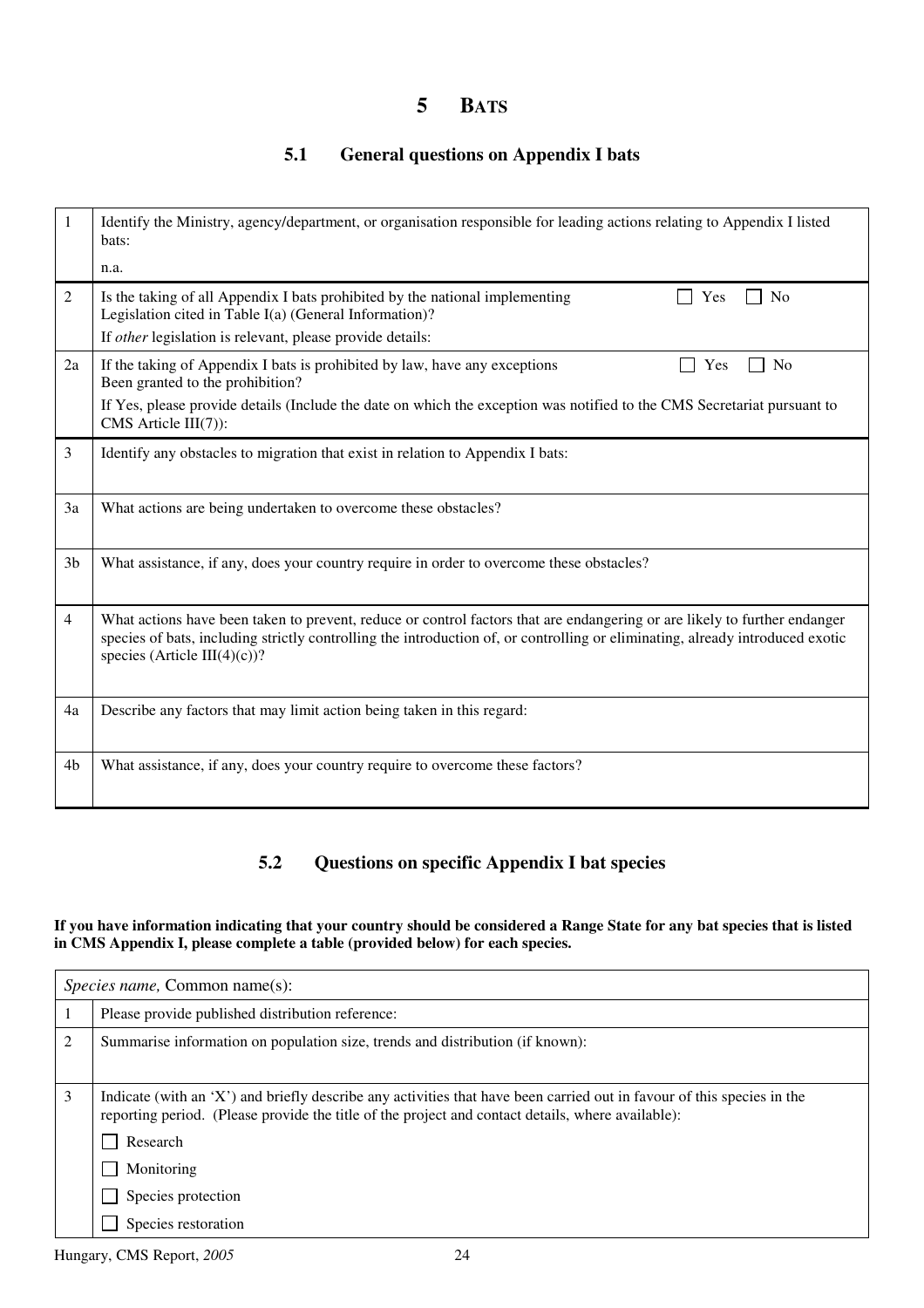| Habitat protection                                                                                                           |
|------------------------------------------------------------------------------------------------------------------------------|
| Habitat restoration                                                                                                          |
| Other                                                                                                                        |
| If no activities have been carried out for this species in the reporting period, what has prevented such action being taken? |
| Describe any future activities that are planned for this species?                                                            |

Miscellaneous information or comments on Appendix I bats in general: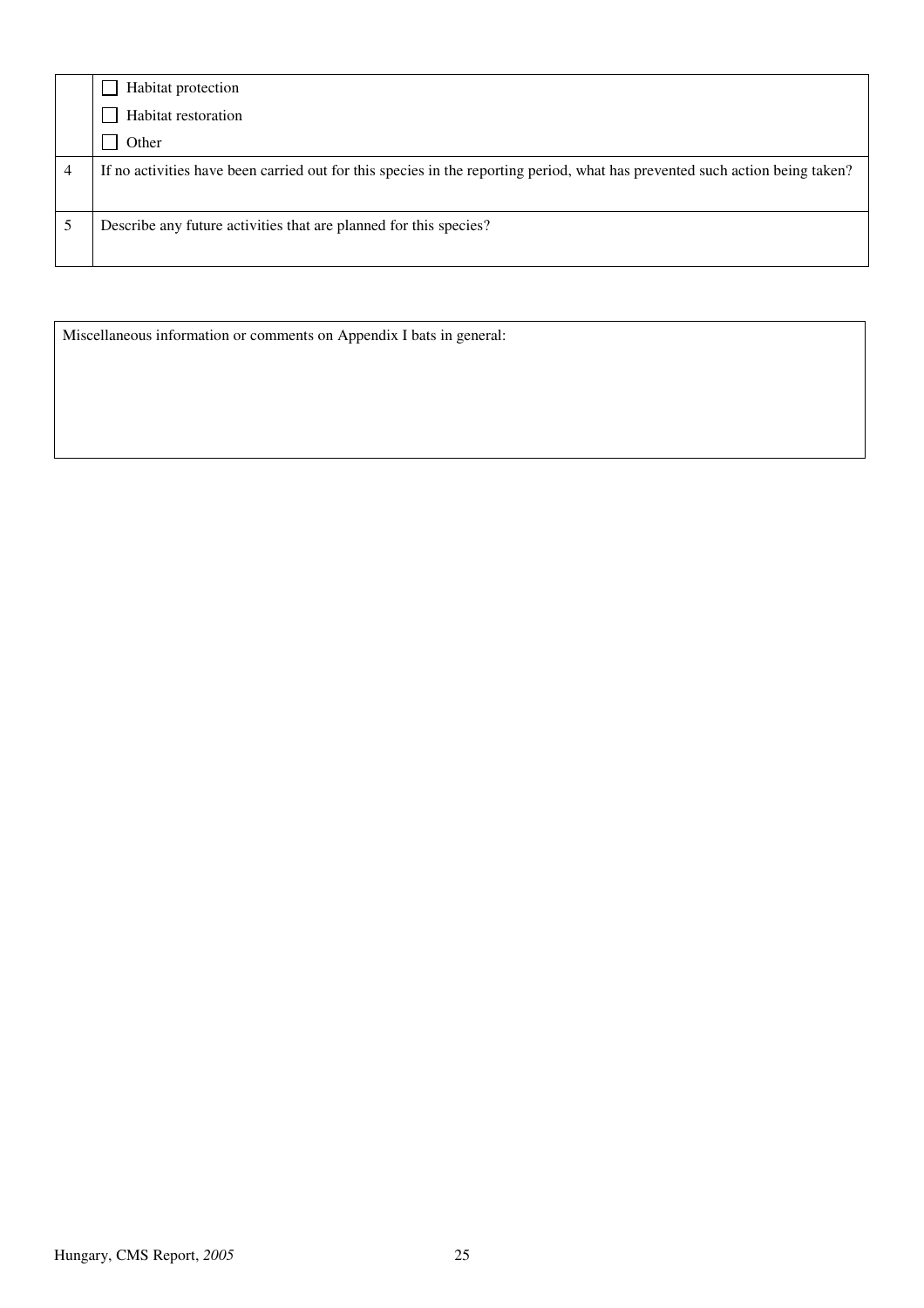### **6 OTHER TAXA**

#### **6.1 General questions on Appendix I species belonging to other taxa**

| 1              | Identify the Ministry, agency/department, or organisation responsible for leading actions relating to Appendix I listed<br>species belonging to taxa not included in sections 1-5 above:<br>n.a.                                                                                                                                          |
|----------------|-------------------------------------------------------------------------------------------------------------------------------------------------------------------------------------------------------------------------------------------------------------------------------------------------------------------------------------------|
| 2              | Is the taking of all Appendix I species belonging to taxa not included in<br>N <sub>0</sub><br>Yes<br>Sections 1-5 above, prohibited by the national legislation listed as being<br>Implementing legislation in Table I(a) (General Information)?                                                                                         |
|                | If other legislation is relevant, please provide details:                                                                                                                                                                                                                                                                                 |
| 2a             | If the taking of Appendix I species belonging to taxa not included in<br>Yes<br>N <sub>o</sub><br>sections 1-5 above is prohibited by law, have any exceptions been<br>granted to the prohibition?                                                                                                                                        |
|                | If Yes, please provide details (Include the date on which the exception was notified to the CMS Secretariat pursuant to<br>CMS Article III(7)):                                                                                                                                                                                           |
| 3              | Identify any obstacles to migration that exist in relation to Appendix I species belonging to taxa not included in sections<br>$1-5$ above:                                                                                                                                                                                               |
| 3a             | What actions are being undertaken to overcome these obstacles?                                                                                                                                                                                                                                                                            |
| 3 <sub>b</sub> | What assistance, if any, does your country require in order to overcome these obstacles?                                                                                                                                                                                                                                                  |
| $\overline{4}$ | What actions have been taken to prevent, reduce or control factors that are endangering or are likely to further endanger<br>species belonging to taxa not included in section 1-5 above, including strictly controlling the introduction of, or<br>controlling or eliminating, already introduced exotic species (Article $III(4)(c)$ )? |
| 4a             | Describe any factors that may limit action being taken in this regard:                                                                                                                                                                                                                                                                    |
| 4b             | What assistance, if any, does your country require to overcome these factors?                                                                                                                                                                                                                                                             |

#### **6.2 Questions on specific Appendix I species belonging to other taxa**

**If you have information indicating that your country should be considered a Range State for any Appendix I listed species that belongs to taxa not included in sections 1-5 above, please complete a table (provided below) for each species.** 

|   | <i>Species name, Common name(s):</i>                                                                                                                                                                                        |  |  |
|---|-----------------------------------------------------------------------------------------------------------------------------------------------------------------------------------------------------------------------------|--|--|
|   | Please provide published distribution reference:                                                                                                                                                                            |  |  |
| 2 | Summarise information on population size, trends and distribution (if known):                                                                                                                                               |  |  |
| 3 | Indicate (with an 'X') and briefly describe any activities that have been carried out in favour of this species in the<br>reporting period. (Please provide the title of the project and contact details, where available): |  |  |
|   | Research                                                                                                                                                                                                                    |  |  |
|   | Monitoring                                                                                                                                                                                                                  |  |  |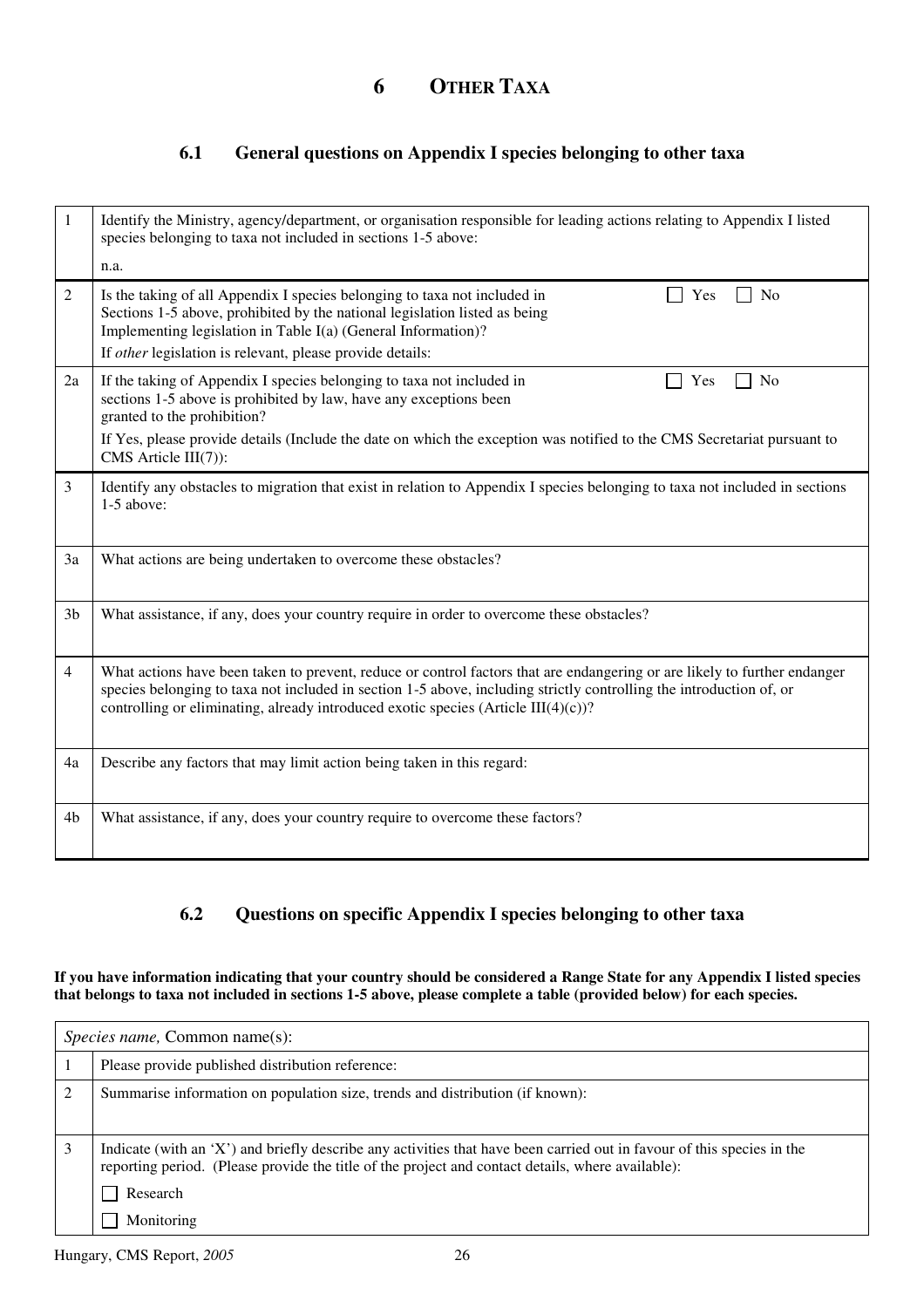|                | Species protection                                                                                                           |
|----------------|------------------------------------------------------------------------------------------------------------------------------|
|                | Species restoration                                                                                                          |
|                | Habitat protection                                                                                                           |
|                | Habitat restoration                                                                                                          |
|                | Other                                                                                                                        |
| $\overline{4}$ | If no activities have been carried out for this species in the reporting period, what has prevented such action being taken? |
|                |                                                                                                                              |
|                | Describe any future activities that are planned for this species?                                                            |
|                |                                                                                                                              |

Miscellaneous information or comments on Appendix I species that belong to taxa not included in sections 1-5 above:

## **7 LISTING OF OTHER ENDANGERED MIGRATORY SPECIES IN APPENDIX I**

|    | Is your country a Range State for any other endangered migratory species                                                                                                                                                                  | X Yes | N <sub>0</sub> |
|----|-------------------------------------------------------------------------------------------------------------------------------------------------------------------------------------------------------------------------------------------|-------|----------------|
|    | not currently listed in Appendix I? Saker Falcon (Falco cherrug), Red-footed Falcon (Falco vespertinus) and Booted<br>Eagle (Hieraaetus pennatus).                                                                                        |       |                |
|    | If Yes, please provide details:                                                                                                                                                                                                           |       |                |
| 1a | Is your country taking any steps to propose listing any of these species?                                                                                                                                                                 | X Yes | No             |
|    | If Yes, please provide details: The Saker Falcon ( <i>Falco cherrug</i> ), the Red-footed Falcon ( <i>Falco vespertinus</i> ) and the<br>Booted Eagle ( <i>Hieraaetus pennatus</i> ) should be include in Appendix I. in the near future. |       |                |
| 1b | What assistance, if any, does your country require to initiate the listing of these species?                                                                                                                                              |       |                |
|    | The Sientific Councillor of Hungary, Dr. Attila Bankovics cooperating with other Range States' specialists will prepare<br>that proposal in the next two years (2006-2007).                                                               |       |                |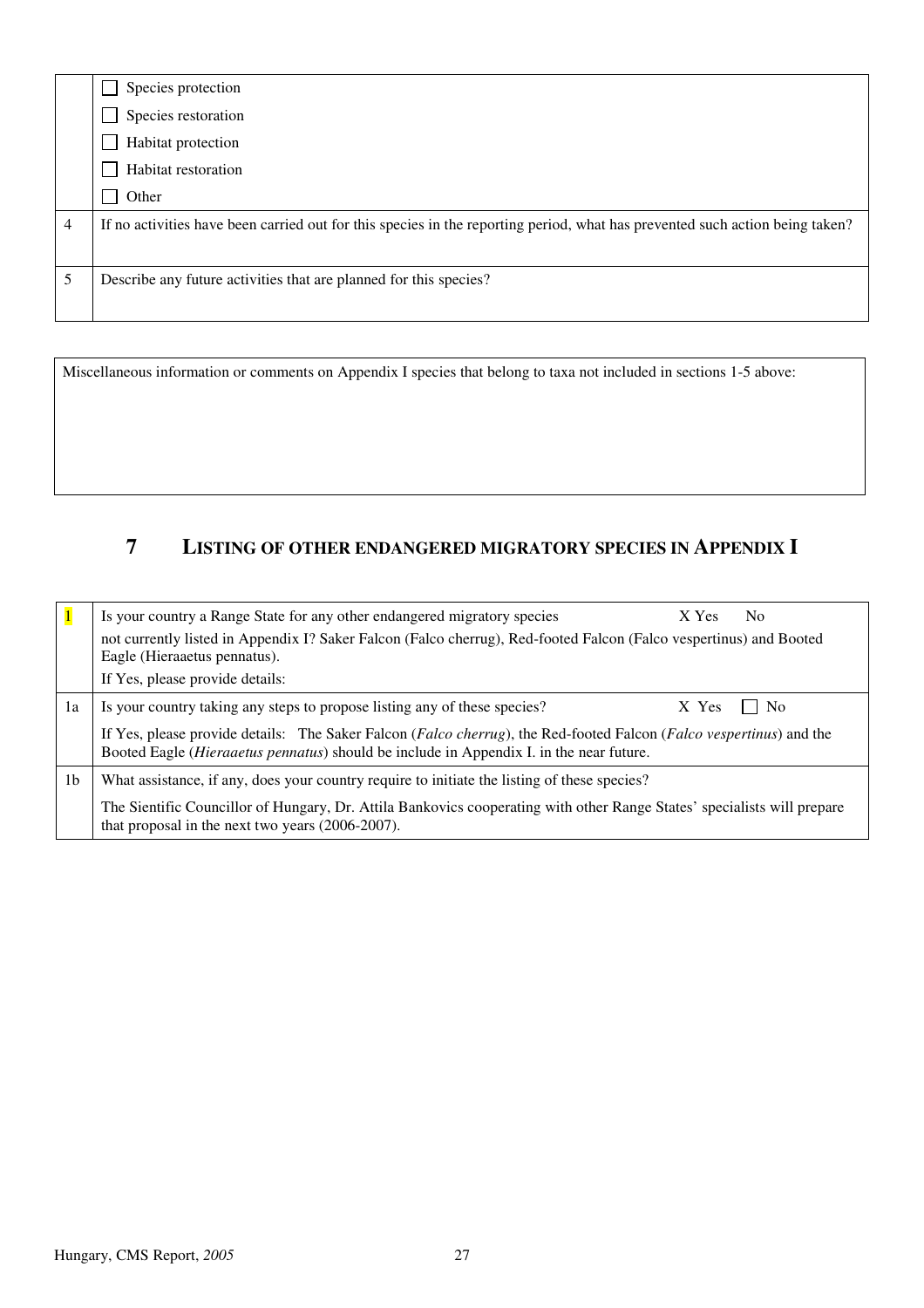## **III. Appendix II Species**

### **1. INFORMATION ON APPENDIX II SPECIES**

**Information pertaining to the conservation of Appendix II species that are the object of CMS Agreements will have been provided in periodic Party reports to those instruments. It will suffice therefore to reference (below), and preferably append, a copy of the latest report that has been submitted to the secretariat each of the Agreement/MoUs to which your country is a Party.** 

| <b>GREAT BUSTARD MoU (2001)</b>                   |                                                                          |  |  |
|---------------------------------------------------|--------------------------------------------------------------------------|--|--|
| Date of last report: 2004                         | Period covered: - 2004                                                   |  |  |
| <b>AQUATIC WARBLER MoU (2004)</b>                 |                                                                          |  |  |
|                                                   | Date of last report: 2005 (under construction) Period covered: 2004-2005 |  |  |
|                                                   | <b>SLENDER-BILLED CURLEW MoU (1994)</b>                                  |  |  |
| Date of last report: October 1995                 | Period covered: - 1995                                                   |  |  |
| EUROBATS (1994)                                   |                                                                          |  |  |
| Date of last report: 2005                         | Period covered: January 2004 – December 2004                             |  |  |
| AEWA (1999, date of acquisition: 2003)            |                                                                          |  |  |
| Date of last report: 2005 (under<br>construction) | Period covered: 2003-2005-                                               |  |  |

## **2. QUESTIONS ON CMS AGREEMENTS**

#### **2.1 Questions on the development of new CMS Agreements relating to birds**

|                | In the current reporting period, has your country <b>initiated</b> the development of any<br>⊠ No<br>Yes<br>CMS Agreements, including Memoranda of Understanding, to address the<br>conservation needs of Appendix II bird species?<br>If Yes, what is the current state of development?                                                                                                                  |
|----------------|-----------------------------------------------------------------------------------------------------------------------------------------------------------------------------------------------------------------------------------------------------------------------------------------------------------------------------------------------------------------------------------------------------------|
| 2              | In the current reporting period, has your country <b>participated</b> in the development<br>$\boxtimes$ Yes<br>N <sub>0</sub><br>of any CMS Agreements, including Memoranda of Understanding, which address<br>the conservation needs of Appendix II bird species?<br>If Yes, please provide details:<br>MoU concerning conservation measures for the Aquatic Warbler ( <i>Acrocephalus paludicola</i> ). |
| 3              | If your country has initiated or is participating in the development of an Agreement or Memorandum of Understanding,<br>what assistance, if any, does your country require in order to initiate or participate in the instrument's development?<br>Accession has been realized                                                                                                                            |
| $\overline{4}$ | Is the development of any CMS Agreement for birds, including Memoranda of<br>N <sub>0</sub><br>Yes<br>Understanding, planned by your country in the foreseeable future?<br>If Yes, please provide details:                                                                                                                                                                                                |

#### **2.2 Questions on the development of new CMS Agreements relating to marine mammals**

|  | In the current reporting period, has your country <b>initiated</b> the development of any | $\vert$ Yes $\boxtimes$ No |  |
|--|-------------------------------------------------------------------------------------------|----------------------------|--|
|  | CMS Agreements, including Memoranda of Understanding, to address the                      |                            |  |
|  | conservation needs of Appendix II marine mammal species?                                  |                            |  |
|  | If Yes, what is the current state of development?                                         |                            |  |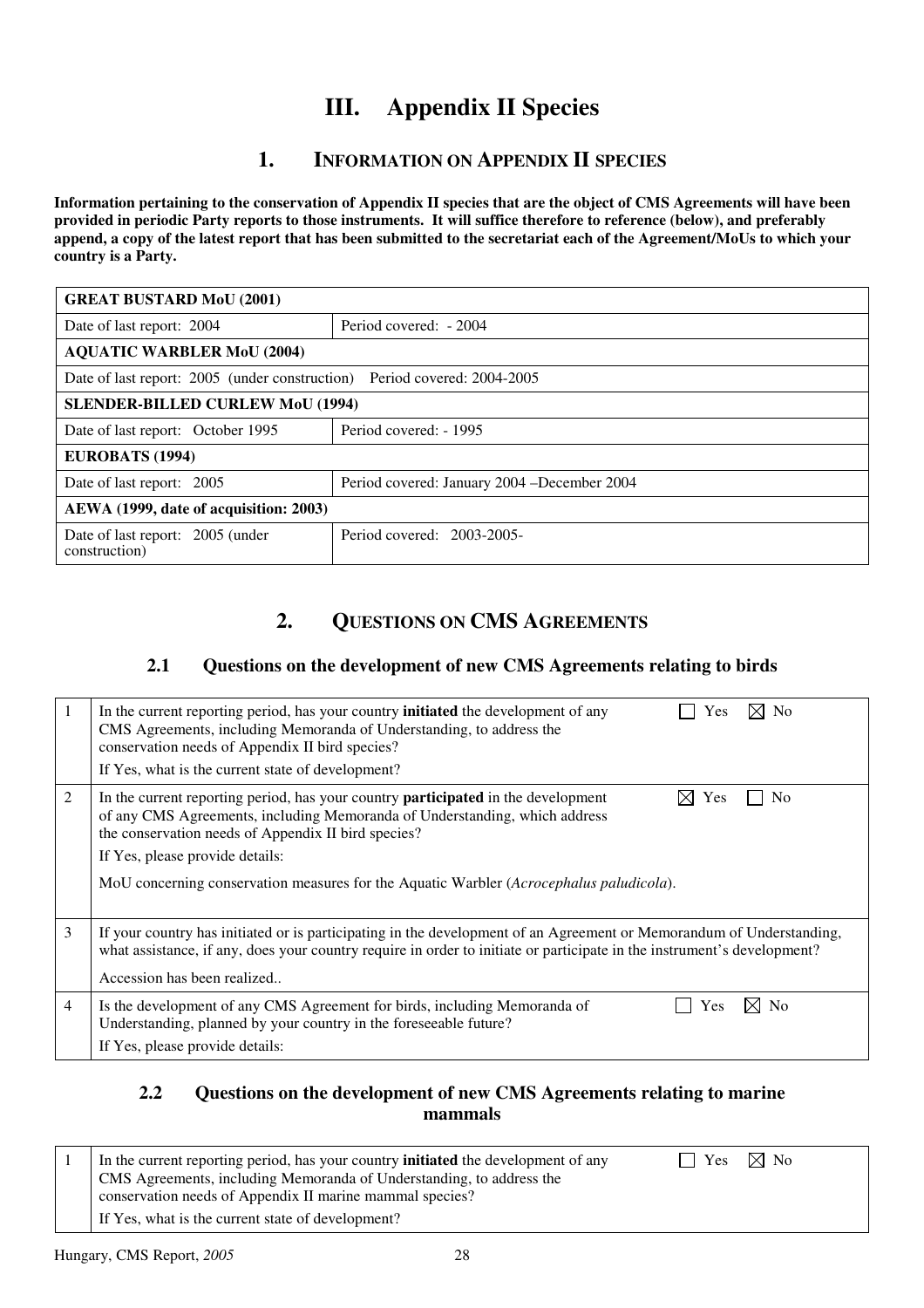| 2 | $\boxtimes$ No<br>In the current reporting period, has your country <b>participated</b> in the development<br>Yes<br>of any CMS Agreements, including Memoranda of Understanding, which address<br>the conservation needs of Appendix II marine mammal species?<br>If Yes, please provide details: |
|---|----------------------------------------------------------------------------------------------------------------------------------------------------------------------------------------------------------------------------------------------------------------------------------------------------|
| 3 | If your country has initiated or is participating in the development of an Agreement or Memorandum of Understanding,<br>what assistance, if any, does your country require in order to initiate or participate in the instrument's development?<br>n.a.                                            |
| 4 | Is the development of any CMS Agreement for marine mammals, including<br>⊠ No<br>Yes<br>Memoranda of Understanding, planned by your country in the foreseeable future?<br>If Yes, please provide details:                                                                                          |

### **2.3 Questions on the development of new CMS Agreements relating to marine turtles**

| 1 | $\times$ l No<br>In the current reporting period, has your country <b>initiated</b> the development of any<br>Yes<br>CMS Agreements, including Memoranda of Understanding, to address the<br>conservation needs of Appendix II marine turtles?<br>If Yes, what is the current state of development? |
|---|-----------------------------------------------------------------------------------------------------------------------------------------------------------------------------------------------------------------------------------------------------------------------------------------------------|
| 2 | $\times$ No<br>In the current reporting period, has your country <b>participated</b> in the development<br>Yes<br>of any CMS Agreements, including Memoranda of Understanding, which address<br>the conservation needs of Appendix II marine turtles?<br>If Yes, please provide details:            |
| 3 | If your country has initiated or is participating in the development of an Agreement or Memorandum of Understanding,<br>what assistance, if any, does your country require in order to initiate or participate in the instrument's development?<br>n.a.                                             |
| 4 | Is the development of any CMS Agreement for marine turtles, including<br>⊠ No<br>Yes<br>Memoranda of Understanding, planned by your country in the foreseeable future?<br>If Yes, please provide details:                                                                                           |

#### **2.4 Questions on the development of new CMS Agreements relating to terrestrial mammals (other than bats)**

|                | $\times$ l No<br>In the current reporting period, has your country <b>initiated</b> the development of any<br>Yes<br>CMS Agreements, including Memoranda of Understanding, to address the conservation<br>needs of Appendix II terrestrial mammal species (other than bats)?<br>If Yes, what is the current state of development? |
|----------------|-----------------------------------------------------------------------------------------------------------------------------------------------------------------------------------------------------------------------------------------------------------------------------------------------------------------------------------|
| 2              | $\times$ No<br>In the current reporting period, has your country <b>participated</b> in the development<br>Yes<br>of any CMS Agreements, including Memoranda of Understanding, which address<br>the conservation needs of Appendix II terrestrial mammal species (other than bats)?<br>If Yes, please provide details:            |
| 3              | If your country has initiated or is participating in the development of an Agreement or Memorandum of Understanding,<br>what assistance, if any, does your country require in order to initiate or participate in the instrument's development?<br>n. a.                                                                          |
| $\overline{4}$ | Is the development of any CMS Agreement for terrestrial mammals (other than bats),<br>N <sub>o</sub><br>Yes<br>Including Memoranda of Understanding, planned by your country in the foreseeable future?<br>If Yes, please provide details:                                                                                        |

#### **2.5 Questions on the development of new CMS Agreements relating to bats**

| In the current reporting period, has your country <b>initiated</b> the development of any | $\vert$   Yes $\boxtimes$ No |  |
|-------------------------------------------------------------------------------------------|------------------------------|--|
| CMS Agreements, including Memoranda of Understanding, to address the                      |                              |  |
| conservation needs of Appendix II bat species?                                            |                              |  |
| If Yes, what is the current state of development?                                         |                              |  |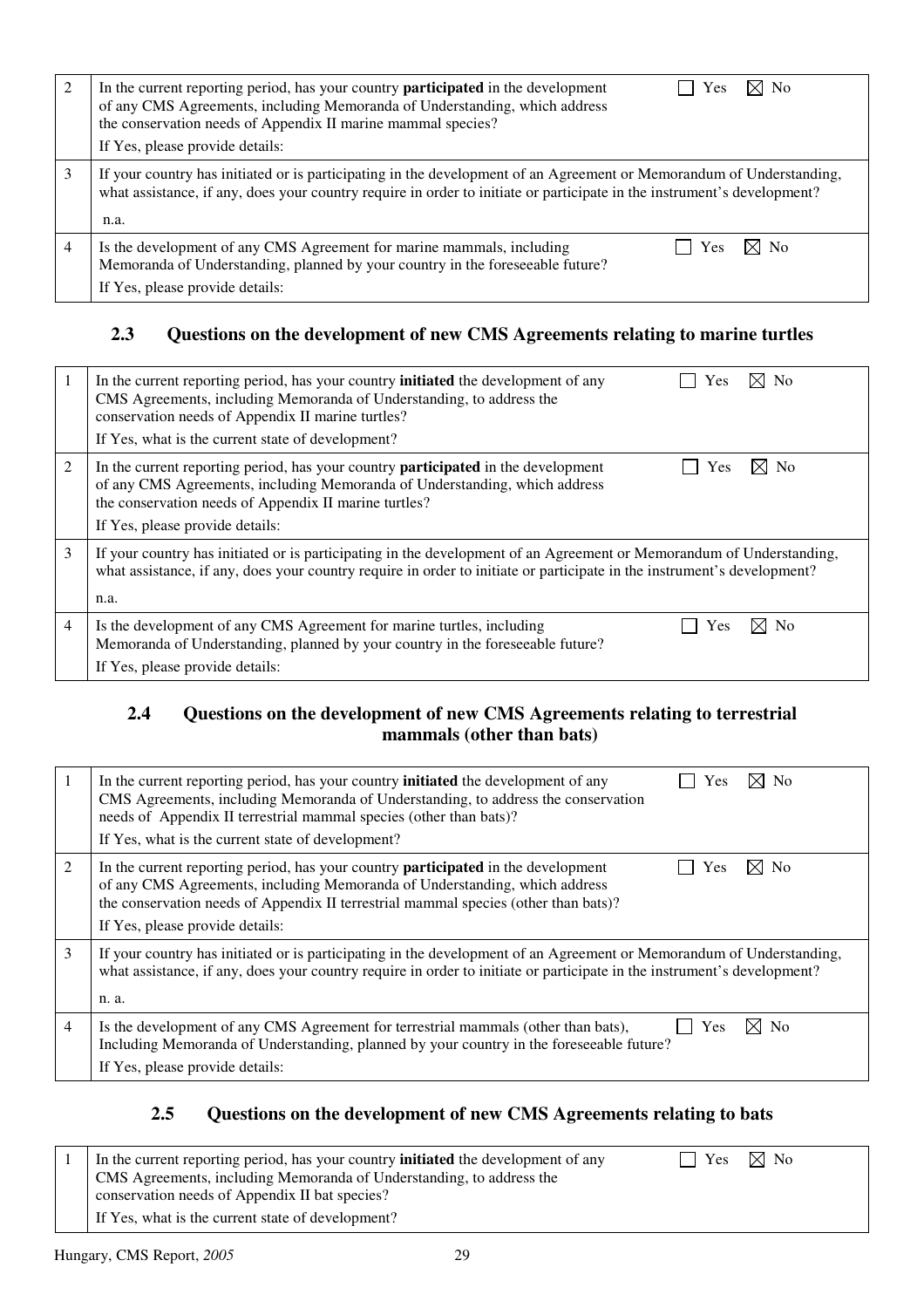|   | $\boxtimes$ No<br>In the current reporting period, has your country <b>participated</b> in the development<br>Yes<br>of any CMS Agreements, including Memoranda of Understanding, which address<br>the conservation needs of Appendix II bat species?<br>If Yes, please provide details: |
|---|------------------------------------------------------------------------------------------------------------------------------------------------------------------------------------------------------------------------------------------------------------------------------------------|
|   | If your country has initiated or is participating in the development of an Agreement or Memorandum of Understanding,<br>what assistance, if any, does your country require in order to initiate or participate in the instrument's development?<br>n.a.                                  |
| 4 | Is the development of any CMS Agreement for bats, including Memoranda of<br>⊠ No<br><b>Yes</b><br>Understanding, planned by your country in the future?<br>If Yes, please provide details:                                                                                               |

## **2.6 Questions on the development of new CMS Agreements relating to other taxa**

|   | ⊠ No<br>In the current reporting period, has your country <b>initiated</b> the development of any<br><b>Yes</b><br>CMS Agreements, including Memoranda of Understanding, to address the<br>conservation needs of Appendix II species belonging to taxa not<br>included in sections 1-6 above?<br>If Yes, what is the current state of development? |
|---|----------------------------------------------------------------------------------------------------------------------------------------------------------------------------------------------------------------------------------------------------------------------------------------------------------------------------------------------------|
| 2 | In the current reporting period, has your country <b>participated</b> in the development<br>⊠ No<br>Yes<br>of any CMS Agreements, including Memoranda of Understanding, which address<br>the conservation needs of species belonging to taxa not included in sections 1-6 above?<br>If Yes, please provide details:                                |
| 3 | If your country has initiated or is participating in the development of an Agreement or Memorandum of Understanding,<br>what assistance, if any, does your country require in order to initiate or participate in the instrument's development?<br>n.a.                                                                                            |
| 4 | Is the development of any CMS Agreement for other taxa, including Memoranda of<br>⊠ No<br>Yes<br>Understanding, planned by your country in the foreseeable future?<br>If Yes, please provide details:                                                                                                                                              |

## **3. LISTING OF MIGRATORY SPECIES IN APPENDIX II**

|                | Is your country a Range State for any migratory species that has an unfavourable<br>N <sub>0</sub><br><b>Yes</b><br>conservation status, but is not currently listed in Appendix II and could benefit<br>from the conclusion of an Agreement for its conservation?                                      |
|----------------|---------------------------------------------------------------------------------------------------------------------------------------------------------------------------------------------------------------------------------------------------------------------------------------------------------|
|                | If Yes, please provide details: Skylark (Alauda arvensis), Calandra Lark (Melanocorypha calandra), Meadow pipit<br>(Anthus pratensis), Woodlark (Lullula arborea) and others are suffering in recent years from the increasing pressure of<br>Italian hunters in the south-eastern countries in Europe. |
| 1a             | $\boxtimes$ Yes<br>N <sub>0</sub><br>Is your country taking any steps to propose the listing of this/these species in Appendix II?                                                                                                                                                                      |
|                | If Yes, please provide details: The Scientific Councillor of Hungary, Dr. Attila Bankovics will prepare proposals for<br>listing of these (and possibly other endangered) species in Appendix II. for the next meeting of the CMS Scientific<br>Council.                                                |
| 1 <sub>b</sub> | What assistance, if any, does your country require to initiate the listing of this/these species?                                                                                                                                                                                                       |
|                | n.a.                                                                                                                                                                                                                                                                                                    |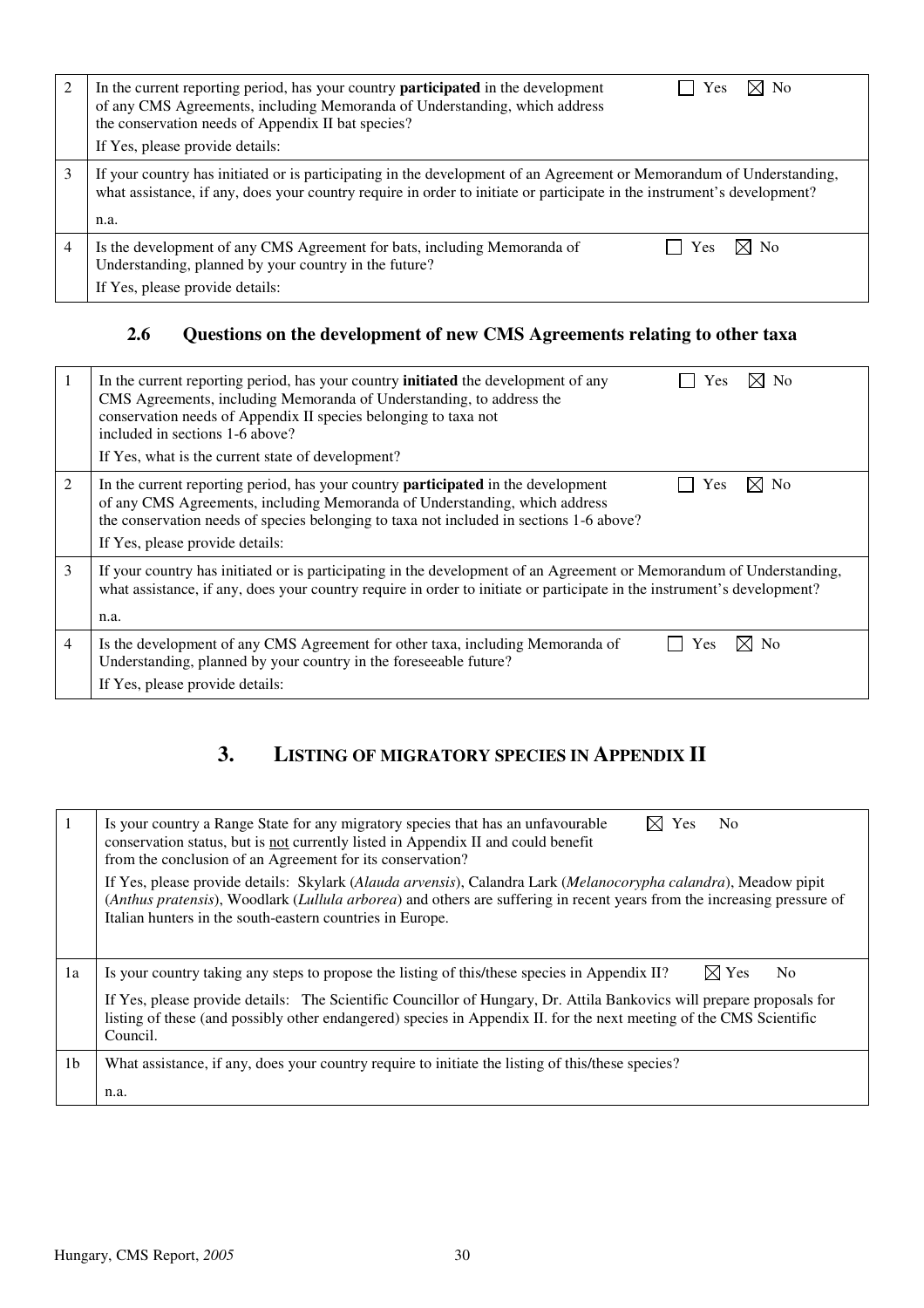# **IV. National and Regional Priorities**

| $\mathbf{1}$   | Medium<br>What priority does your country assign to the conservation and,<br>Low<br>X High<br>where applicable, sustainable use of migratory species in<br>comparison to other biodiversity-related issues?                                                                                                                                                                                                                                                                                                                                                                                                                                                                                                                                                                                                                                                                                             |
|----------------|---------------------------------------------------------------------------------------------------------------------------------------------------------------------------------------------------------------------------------------------------------------------------------------------------------------------------------------------------------------------------------------------------------------------------------------------------------------------------------------------------------------------------------------------------------------------------------------------------------------------------------------------------------------------------------------------------------------------------------------------------------------------------------------------------------------------------------------------------------------------------------------------------------|
| $\overline{c}$ | Are migratory species and their habitats addressed by your country's national<br>X Yes<br>No<br>biodiversity strategy or action plan?                                                                                                                                                                                                                                                                                                                                                                                                                                                                                                                                                                                                                                                                                                                                                                   |
|                | The objectives of the National Biodiversity Strategy and Action Plan help the conservation and sustainable use of<br>migratory species and their habitats but there is no specific strategic objective on this issue. The objectives focusing on<br>species and habitats include migratory species as well. All sectoral chapters (mining; forestry and forest management;<br>fisheries management, fishing, angling; agriculture; regional development and tourism; land use; hunting; water<br>management; molecular biology methods and biodiversity) of the National Biodiversity Strategy and Action Plan help<br>indirectly the above mentioned objective.                                                                                                                                                                                                                                        |
|                | The Hungarian Parliament has approved the resolution on the National Environmental Programme for 2003-2008.<br>Within this frame exists the National Nature Conservation Master Plan containing the obligation of implementation of<br>CMS. Numerous provisions serve the protection of migratory species e.g. designation of protected and non-protected<br>areas, wildlife protection, landscape protection sections.                                                                                                                                                                                                                                                                                                                                                                                                                                                                                 |
|                | If Yes, please indicate and briefly describe the extent to which it addresses the following issues:                                                                                                                                                                                                                                                                                                                                                                                                                                                                                                                                                                                                                                                                                                                                                                                                     |
|                | Conservation, sustainable use and/or restoration of migratory species<br>X                                                                                                                                                                                                                                                                                                                                                                                                                                                                                                                                                                                                                                                                                                                                                                                                                              |
|                | Conservation, sustainable use and/or restoration of the habitats of migratory species, including protected areas<br>X                                                                                                                                                                                                                                                                                                                                                                                                                                                                                                                                                                                                                                                                                                                                                                                   |
|                | Actions to prevent, reduce or control factors that are endangering or are likely to further endanger migratory<br>X<br>species (e.g. alien invasive species or by-catch) Reducing the number of invasive species is priority issue $-$<br>(research, survey, strategy and legislative goals)                                                                                                                                                                                                                                                                                                                                                                                                                                                                                                                                                                                                            |
|                | Minimising or eliminating barriers or obstacles to migration (minimize the risk of electrocution and to take the<br>X<br>interests of migritory birds into consideration in the planning process of windturbines)                                                                                                                                                                                                                                                                                                                                                                                                                                                                                                                                                                                                                                                                                       |
|                | Research and monitoring of migratory species Natura 2000 monitoring, Endangered species monitoring (including<br>X<br>species still abundant, but declining e-g- White Stork), Strictly protected and colonial bird species monitoring (running<br>from 2000 aiming to create scientific base to the species protection programs and to trace population trends. The results<br>of these surveys give the base for international reporting obligation of Hungary), Everyday birds monitoring, national<br>waterfowl monitoring (carried out 8 months a year aiming to detect the dynamics of breeding birds and migratory birds<br>and carrying out synchronic censuses on Ramsar and important .migratiory sites), monitoring of the effectiveness of<br>nature conservation programs, monitoring nature conservation activities, monitoring Monitoring utilized species<br>Transboundary co-operation |
| 3              | Does the conservation of migratory species currently feature in any other national<br>Yes<br>No<br>XI                                                                                                                                                                                                                                                                                                                                                                                                                                                                                                                                                                                                                                                                                                                                                                                                   |
|                | or regional policies/plans (apart from CMS Agreements)                                                                                                                                                                                                                                                                                                                                                                                                                                                                                                                                                                                                                                                                                                                                                                                                                                                  |
|                | If Yes, please provide details: The National Agri-environmental scheme under the Rural Development Plan includes<br>species-specific measures for migratory species, such as Great Bustard, Montagu's Harrier (Circus pygargus) and Roller<br>(Coracias garrulus). The Act on Regional Policy identifies the broad outlines of the National Ecological Network, which<br>supports migratory species.                                                                                                                                                                                                                                                                                                                                                                                                                                                                                                    |
|                | Hungary joined the European Union in May 2004, and thus the Birds Directive and Habitats Directive apply in the<br>country. Implementation began in October 2004 when the Special Protection Areas were designated by the Government<br>and the proposed Sites of Conservation Interest were submitted to the EU Commission.                                                                                                                                                                                                                                                                                                                                                                                                                                                                                                                                                                            |
| 3a             | Do these policies/plans cover the following areas (if Yes, please provide details):                                                                                                                                                                                                                                                                                                                                                                                                                                                                                                                                                                                                                                                                                                                                                                                                                     |
|                |                                                                                                                                                                                                                                                                                                                                                                                                                                                                                                                                                                                                                                                                                                                                                                                                                                                                                                         |
|                | No<br>Yes                                                                                                                                                                                                                                                                                                                                                                                                                                                                                                                                                                                                                                                                                                                                                                                                                                                                                               |
|                | $\Box$<br>Exploitation of natural resources (e.g. fisheries, hunting, etc.)                                                                                                                                                                                                                                                                                                                                                                                                                                                                                                                                                                                                                                                                                                                                                                                                                             |
|                | $\Box$<br>Economic development                                                                                                                                                                                                                                                                                                                                                                                                                                                                                                                                                                                                                                                                                                                                                                                                                                                                          |
|                | $\Box$<br>Land-use planning                                                                                                                                                                                                                                                                                                                                                                                                                                                                                                                                                                                                                                                                                                                                                                                                                                                                             |
|                | $\Box$<br>Pollution control                                                                                                                                                                                                                                                                                                                                                                                                                                                                                                                                                                                                                                                                                                                                                                                                                                                                             |
|                | Designation and development of protected areas                                                                                                                                                                                                                                                                                                                                                                                                                                                                                                                                                                                                                                                                                                                                                                                                                                                          |
|                | $\overline{\phantom{a}}$<br>Development of ecological networks                                                                                                                                                                                                                                                                                                                                                                                                                                                                                                                                                                                                                                                                                                                                                                                                                                          |
|                | $\mathbb{R}^n$<br>Planning of powerlines                                                                                                                                                                                                                                                                                                                                                                                                                                                                                                                                                                                                                                                                                                                                                                                                                                                                |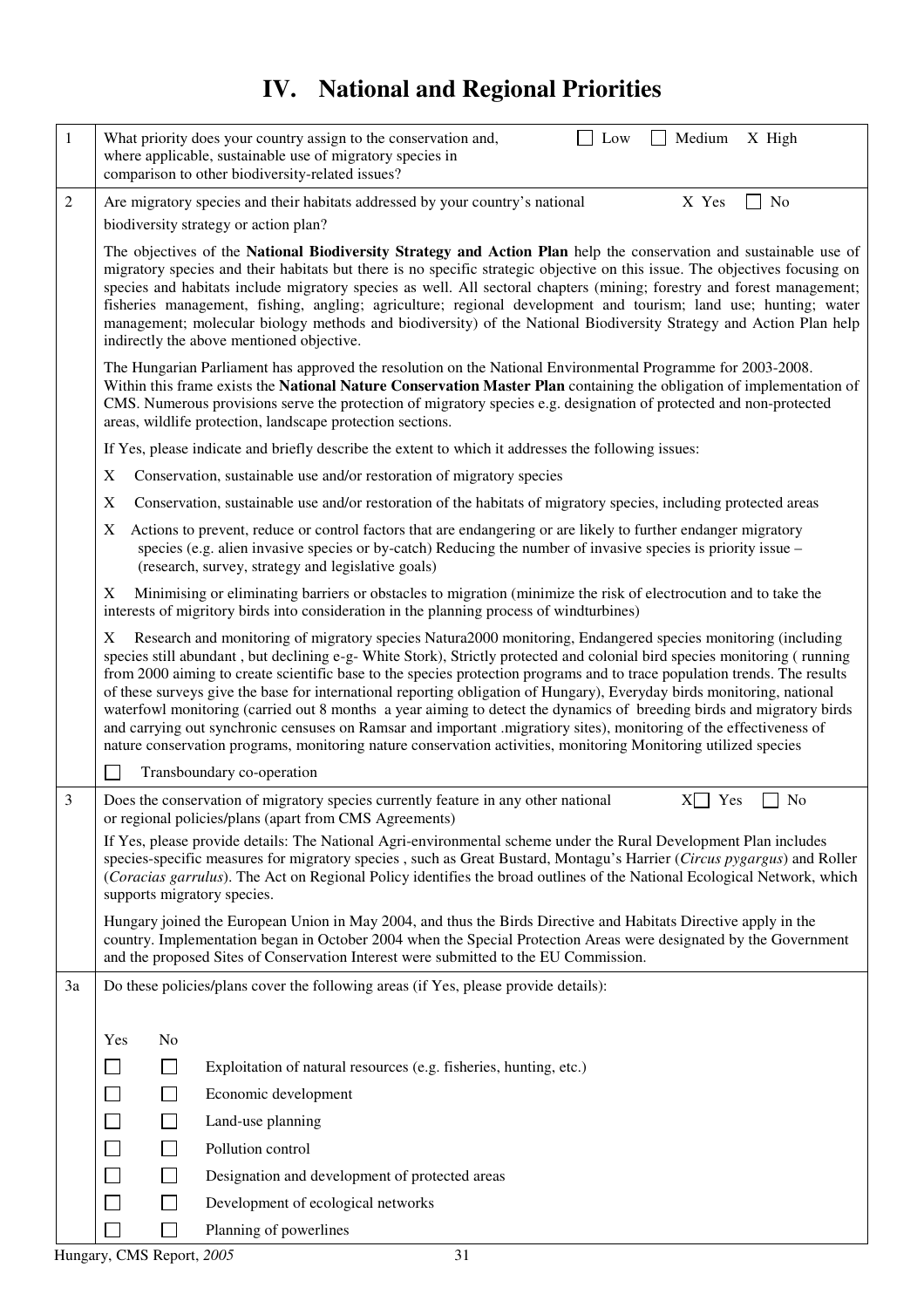|  | Planning of fences |
|--|--------------------|
|  | Planning of dams   |
|  | Other              |

## **V. Protected Areas**

|                | Are migratory species taken into account in the selection, establishment and<br>N <sub>o</sub><br>X Yes<br>management of protected areas in your country?                                                           |
|----------------|---------------------------------------------------------------------------------------------------------------------------------------------------------------------------------------------------------------------|
|                | If Yes, please provide details: Several protected areas are designated for saving certain migratory species. As a member<br>state of the EU SPA sites have also been designated in the frame of Natura 2000 system. |
| 1a             | Do these protected areas cover the following areas? (If Yes, please provide details and include the amount of protected<br>areas coverage and the number of protected areas):                                       |
|                | Yes<br>N <sub>0</sub>                                                                                                                                                                                               |
|                | X<br><b>Terrestrial</b>                                                                                                                                                                                             |
|                | X<br>Aquatic                                                                                                                                                                                                        |
|                | Marine                                                                                                                                                                                                              |
| 1 <sub>b</sub> | Identify the agency, department or organization responsible for leading on this action in your country:                                                                                                             |
|                | Office for Nature Conservation - Ministry of Environment and Water                                                                                                                                                  |

# **VI. Policies on Satellite Telemetry**

|   | In the current reporting period, has your country undertaken<br>conservation/research projects that use satellite telemetry?                                                                                                                                                                                                              | $\boxtimes$ Yes | N <sub>0</sub> |
|---|-------------------------------------------------------------------------------------------------------------------------------------------------------------------------------------------------------------------------------------------------------------------------------------------------------------------------------------------|-----------------|----------------|
|   | If Yes, please provide details (Indicate <i>inter alia</i> the scientific justification for the research, describe briefly the measures<br>taken to ensure that risks to the welfare of individual animals and $-$ in the case of severely depleted populations $-$ to the<br>species are minimised, and summarise the results obtained): |                 |                |
|   | In the frame of LIFE Nature Poject on the conservation of Imperial Eagle, Satellite tracking (6 birds) and radio telemetry<br>$(10 \text{ birds})$ in 2003-2004 were carried out.                                                                                                                                                         |                 |                |
| 2 | Are any future conservation/research projects planned that will use<br>satellite telemetry?                                                                                                                                                                                                                                               | $\boxtimes$ Yes | $\overline{N}$ |
|   | If Yes, please provide details (including the expected time frame for these projects):                                                                                                                                                                                                                                                    |                 |                |
|   | If No, please explain any impediments or requirements in this regard:                                                                                                                                                                                                                                                                     |                 |                |
|   |                                                                                                                                                                                                                                                                                                                                           |                 |                |

# **VII. Membership**

|    | $\boxtimes$ No<br>Have actions been taken by your country to encourage non-Parties<br><b>Yes</b><br>to join CMS and its related Agreements?                                                   |
|----|-----------------------------------------------------------------------------------------------------------------------------------------------------------------------------------------------|
|    | If Yes, please provide details. (In particular, describe actions taken to recruit the non-Parties that have been identified by<br>the Standing Committee as high priorities for recruitment.) |
| 1a | Identify the agency, department or organization responsible for leading on this action in your country:                                                                                       |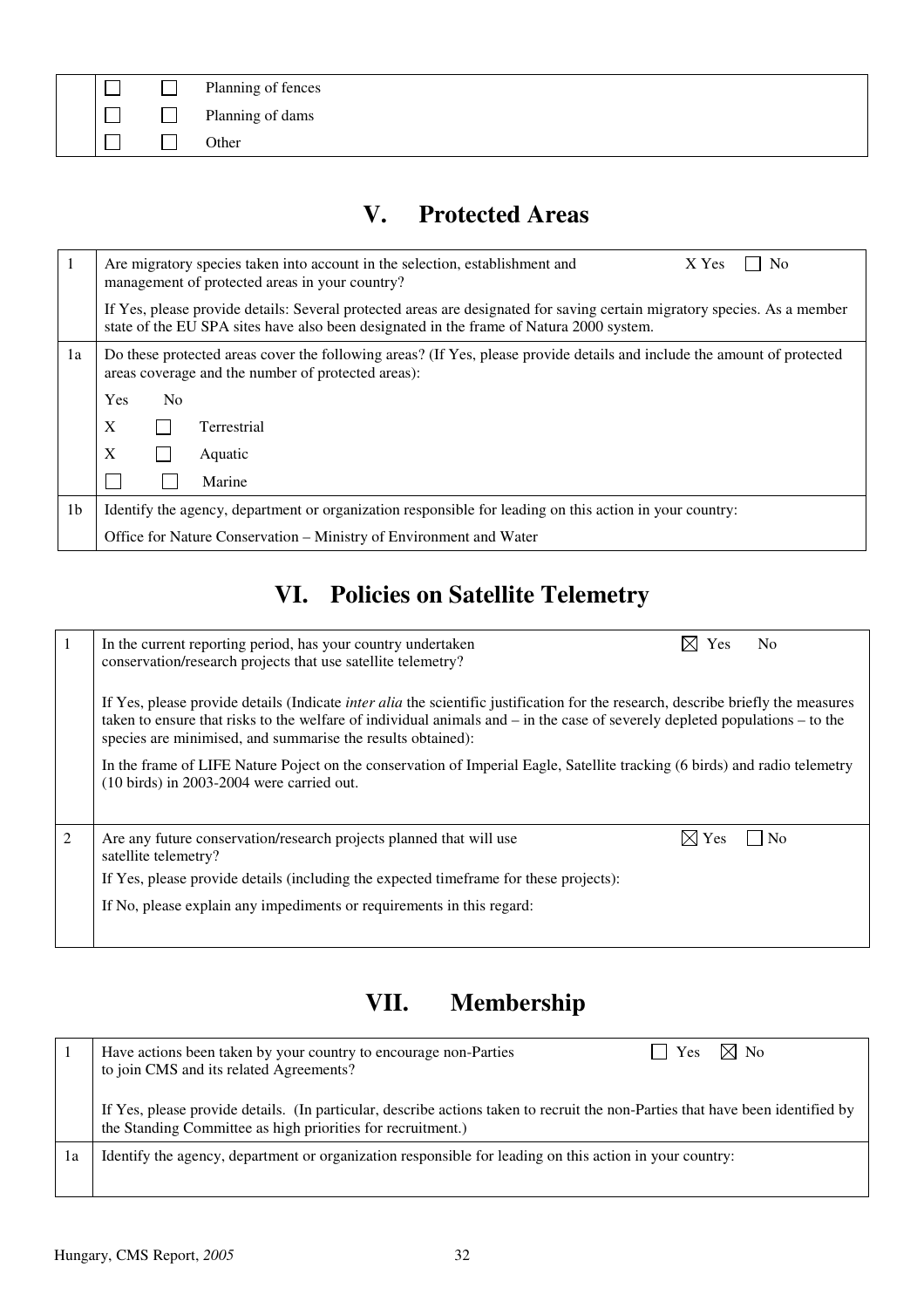## **VIII. Global and National Importance of CMS**

| $\Box$ Yes $\boxtimes$ No<br>Have actions been taken by your country to increase national, regional<br>and/or global awareness of the relevance of CMS and its global importance<br>in the context of biodiversity conservation?<br>If Yes, please provide details: |
|---------------------------------------------------------------------------------------------------------------------------------------------------------------------------------------------------------------------------------------------------------------------|
| Identify the agency, department or organization responsible for leading on this action in your country:                                                                                                                                                             |

## **IX. Mobilization of Resources**

1 Has your country made financial resources available for conservation activities having  $\boxtimes$  Yes  $\Box$  No direct benefits for migratory species in your country? Yes

If Yes, please provide details (Indicate the migratory species that have benefited from these activities): Red-footed Falcon species action plan prepared and implementation begun (supply of artificial nestboxes), LIFE project for Redfooted Falcon submitted; Saker Falcon –LIFE project in preparation, artificial nestboxes supplied; insulation of power lines continues in areas of particular importance for raptors.

A Conservation Program for the Great Bustard has been launched partly with governmental funding. A certain proportion of the national park directorates' budget is used for the conservation of protected and strictly protected species and their habitats, including most of the Annex I and II migratory species.

Hungary has recently launched two species-specific LIFE projects that support Appendix I species, as detailed above (Great Bustard, Imperial Eagle) and has submitted one for the Ferrugionus Duck. Several LIFE projects have been launched for habitat restotaions, especially wetland habitats, which also support numerous migratory species (see summary below):

| Project title                                                                                                                                                                                                        | Year of | Applicant                                                        | EU support | Ratio of                |
|----------------------------------------------------------------------------------------------------------------------------------------------------------------------------------------------------------------------|---------|------------------------------------------------------------------|------------|-------------------------|
|                                                                                                                                                                                                                      | start   |                                                                  | (euros)    | EU<br>support<br>$(\%)$ |
| Habitat management of Hortobágy eco-<br>region for bird protection, wetland and<br>steppe restoration at Nagy-Vókonya                                                                                                | 2003    | Hortobágy Nature<br><b>Conservation Society</b>                  | 622 151    | 75                      |
| Restoration of pannonic steppes and<br>marshes of Hortobágy National Park                                                                                                                                            | 2003    | Hortobágy National<br>Park Directorate                           | 546 521    | 70                      |
| Complex habitat rehabilitation of the<br>Central Bereg Plain, Northeast Hungary -<br>Restoration and preparation for long term<br>maintenance of active raised bogs, mires,<br>fens, grasslands and parkland meadows |         | Hortobágy National<br>Park Directorate                           | 700 302    | 67                      |
| Grassland restoration and marsh protection<br>in Egyek-Pusztakócs                                                                                                                                                    | 2005    | Hortobágy National<br>Park Directorate                           | 858 325    | 70                      |
| Management of floodplains on the Middle<br>Tisza                                                                                                                                                                     | 2001    | <b>Applicant: WWF</b><br>Implementing<br>partner: WWF<br>Hungary | 187 190    | 43                      |
| Integrated (Multi-level inundation) water<br>management system solving flood-<br>protection, nature conservation and rural<br>employment challenges in Upper Tisza                                                   | 2004    | Tisza-Szamos KHT                                                 | 257 358    | 30                      |
| Sustainable use and management<br>rehabilitation of flood plain in the Middle<br><b>Tisza District</b>                                                                                                               | 2004    | KÖTIKÖVIZIG                                                      | 691 508    | 50                      |

There have been many projects funded from the Central Environmental Fund in the reporting period for the restoration of habitats for Annex II. bat and bird species and the protection of the species themselves (e.g. national survey of artificial underground pits to identify important bat habitats; bat-friendly closure of certain caves and underground pits; supply of bat houses where renovation of buildings threatens colonies; wetland restorations; monitoring of Lesser White-fronted Goose on the Hortobágy; etc.)

2 Has your country made voluntary contributions to the CMS Trust Fund to support  $\Box$  Yes  $\boxtimes$  No requests from developing countries and countries with economies in transition? If Yes, please provide details: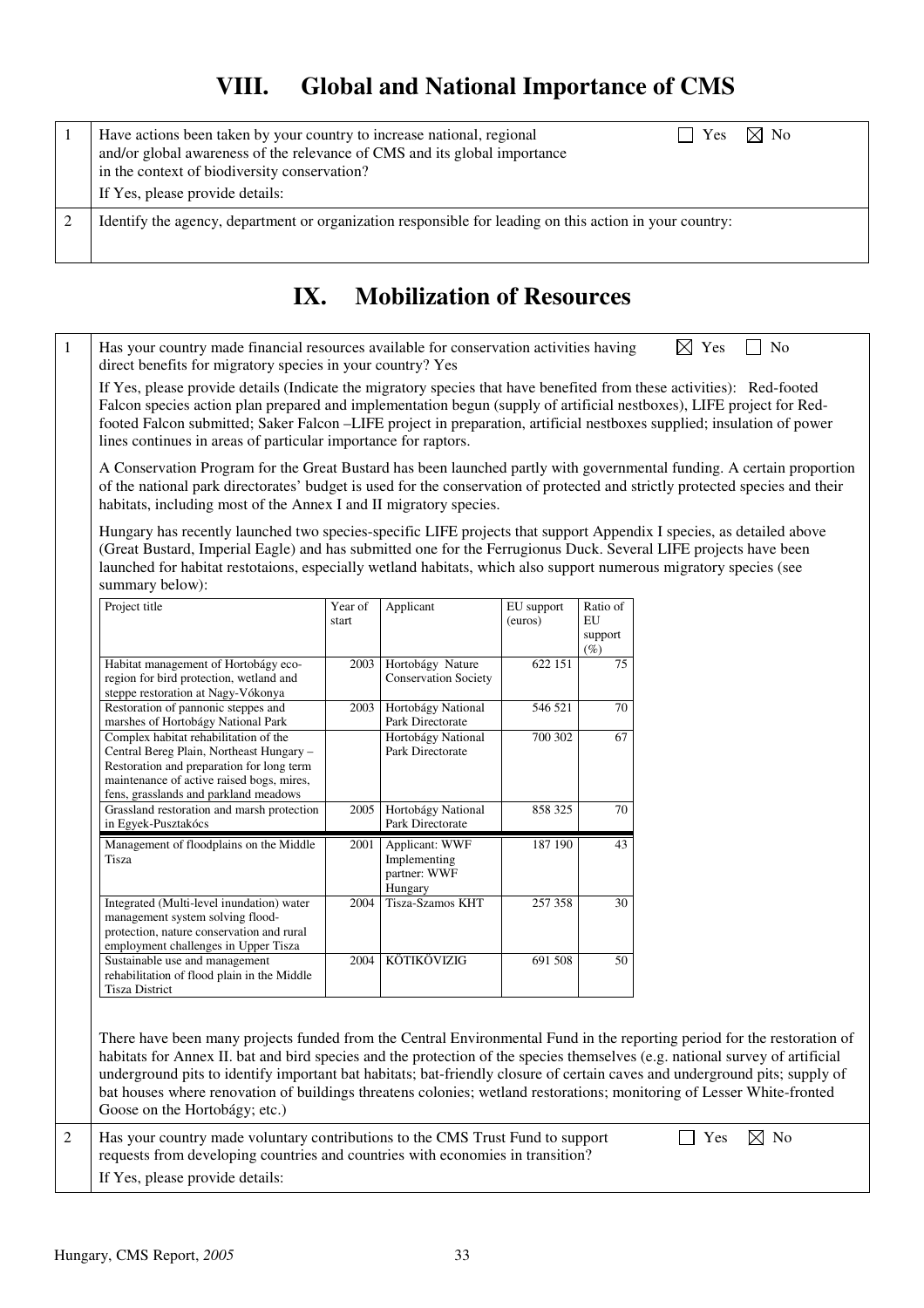| 3 | Has your country made other voluntary financial contributions to support<br>conservation activities having direct benefits for migratory species in other<br>countries (particularly developing countries)?                                                                  | X Yes      | N <sub>0</sub> |
|---|------------------------------------------------------------------------------------------------------------------------------------------------------------------------------------------------------------------------------------------------------------------------------|------------|----------------|
|   | If Yes, please provide details (Indicate the migratory species that have benefited from these activities): co - hosting the<br>MoP of Great Bustard MoU                                                                                                                      |            |                |
| 4 | Has your country provided technical and/or scientific assistance to<br>developing countries to facilitate initiatives for the benefit of migratory<br>species?<br>If Yes, please provide details (Indicate the migratory species that have benefited from these activities): | Yes        | $\boxtimes$ No |
| 5 | Has your country received financial assistance/support from the CMS Trust                                                                                                                                                                                                    | <b>Yes</b> | ⊠ No           |
|   | Fund, via the CMS Secretariat, for national conservation activities having<br>direct benefits for migratory species in your country?                                                                                                                                         |            |                |
|   | If Yes, please provide details (Indicate the migratory species that have benefited from these activities):                                                                                                                                                                   |            |                |
| 6 | Has your country received financial assistance/support from sources other<br>than the CMS Secretariat for conservation activities having direct benefit for<br>migratory species in your country?                                                                            | Yes        | ⊠ No           |
|   | If Yes, please provide details (Indicate the migratory species that have benefited from these activities):                                                                                                                                                                   |            |                |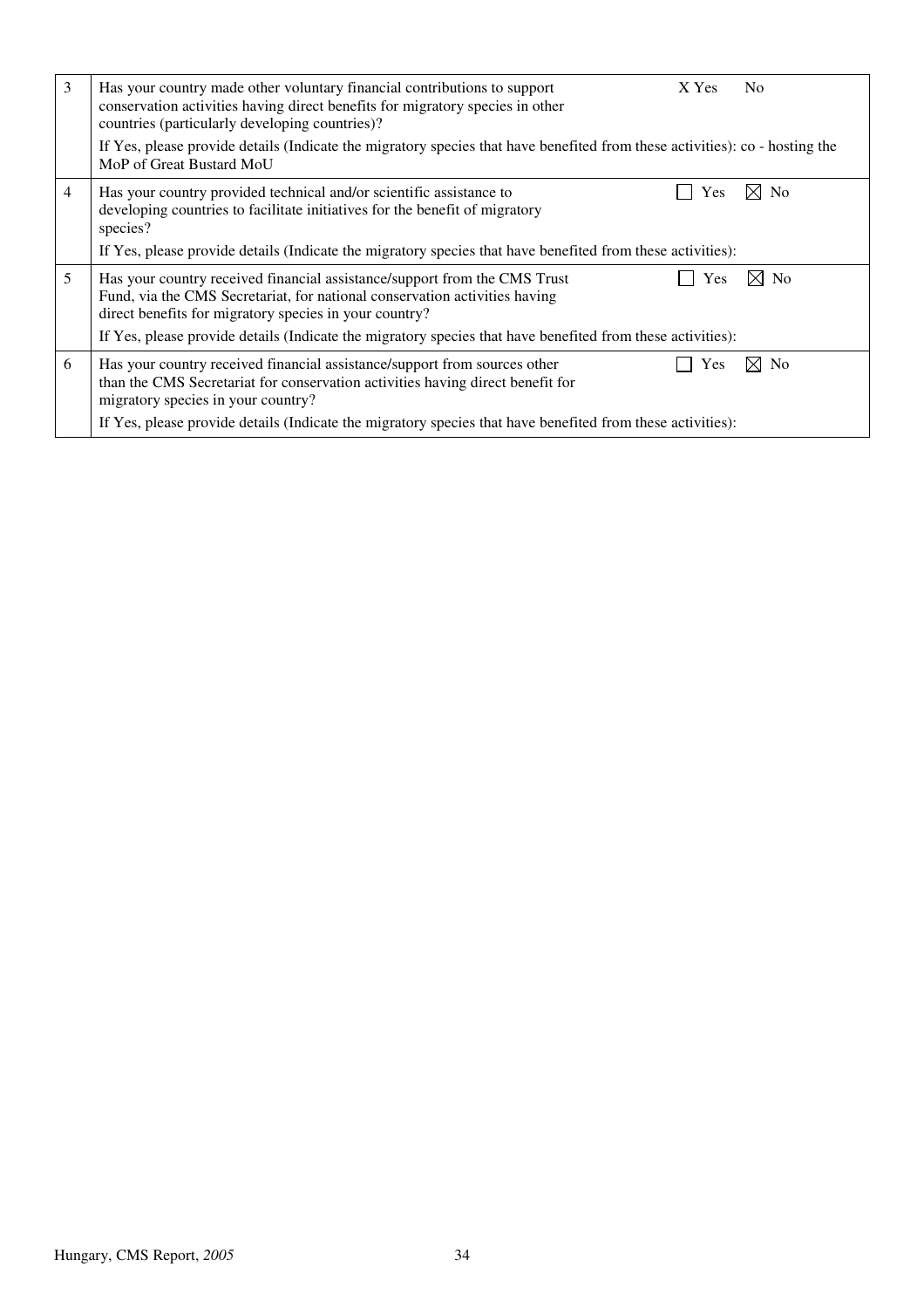## **X. Implementation of COP Resolutions and Recommendations**

**Please summarize the measures undertaken by your country to implement the substantive, operational Resolutions and Recommendations adopted by the Conference of the Parties, where these have not been mentioned elsewhere in this report, giving particular emphasis to those identified below (as appropriate).**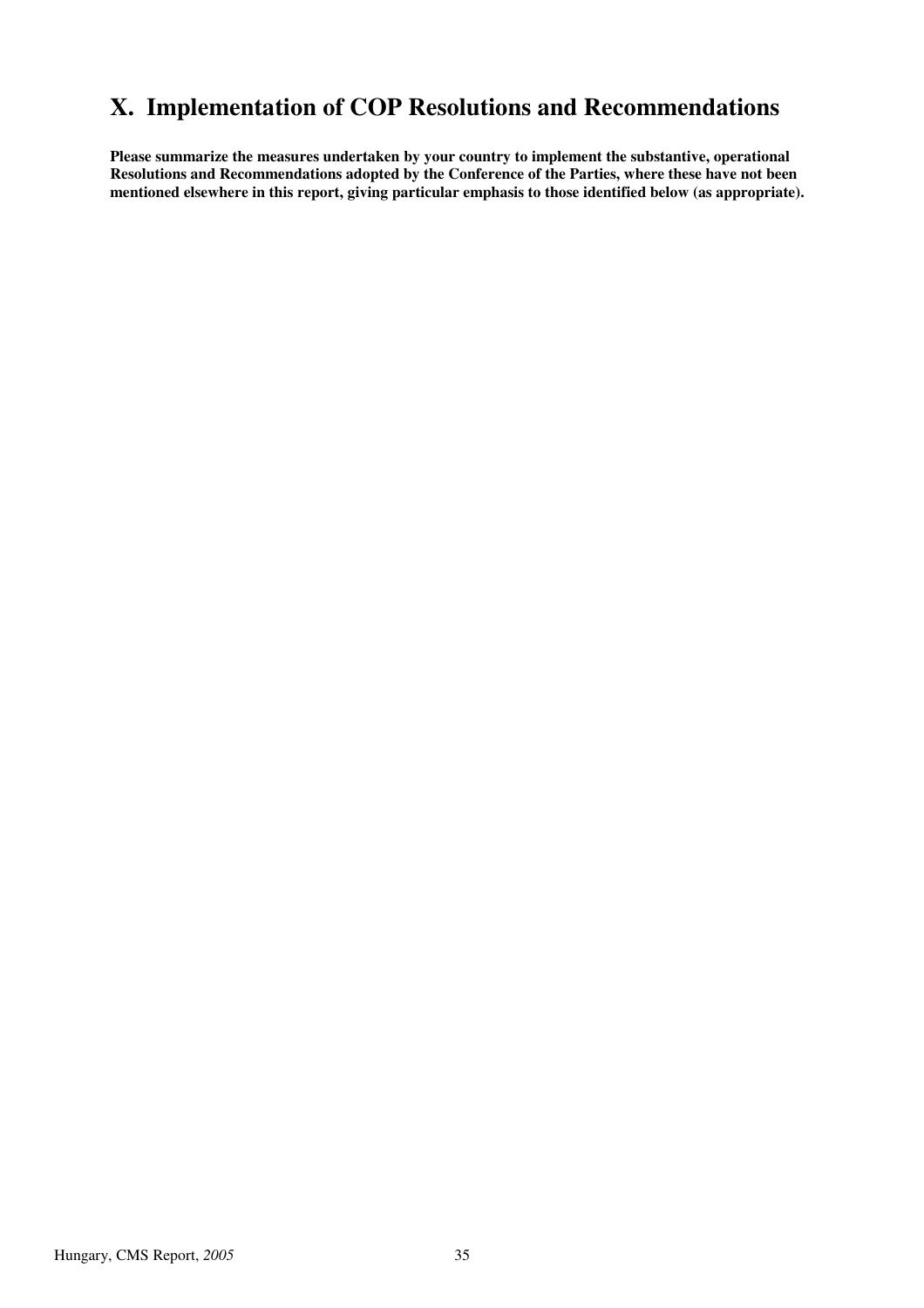Resolutions

Resolution 6.2 – By-catch, and Recommendation 7.2 – Implementation of Resolution 6.2 on By-catch: n.a.

Resolution 6.3 – Southern Hemisphere Albatross Conservation:n.a.

Resolution 7.2 – **Impact Assessment** and Migratory Species:

20/2001 Governmental Decree lays down the detailed rules on Environmental Impact Assessment in Hungary. Certain activities (which may negatively affect migratory species as well) are subject to obligatory detailed EIA, like the construction of motorways, highways, railways, public roads longer than 10 km, 220 kV power lines longer than 15 km.. Other activities, like redistribution of land property (in case of protected areas, ecological corridors or lands larger than 300 hectares) , alteration of intensive agricultural land-use, meliorization, establishment of animal husbandry facilities in certain cases, construction of 120 kV power lines and 2 MW windturbines (200 kW in protected areas) may be subject to EIA – upon the decision of environmental authority.

Resolution 7.3 – Oil Pollution and Migratory Species: n.a.

#### Resolution 7.4 – **Electrocution** of Migratory Birds:

In Hungary a lenght of 50 000 kms of medium-voltage power lines exist, which means 650 000 towers – according to the data given by the power supplyers. Five surveys were carried out on the mortality caused by electrocution: 4 regional and one covering the country. Latter was conducted in 2004, when 4 067 towers meaning 325 km-s of power lines were surveyed. 581 dead specimens were found from 33 bird species – from which 322 specimens were protected or strictly protected. The results show that the average is one dead bird / every 7 th tower, and one raptor / every 18th tower ( Demeter, Iván et al., 2004). Most frequently found species are *Buteo buteo*, *Falco vespertinus* and *Ciconia ciconia*, but rare species are regularly found e.g. *Falco cherrug, Aquila heliaca, Haliaeetus albicilla, Falco peregrinus, Aquila chrysaetos* and *Milvus* species.

Birdlife Hungary has been carrying out an insulation program since 1987 aiming to minimize the risk of electrocution by installing 'insulation slippers' on the towers. Since then – after the development and the manufacturing of the prototypes - more ten thousands of such 'insulation slippers' have been installed.

Birdlife Hungary has carried out another, so called white stork protection and nest heightening program. In the last four decades the nesting of white storks has changed and 80% of the white storks nest on electricity poles. Birdlife Hungary co-operating with the power supplyers develeoped a special stork nest holder, and ~6000 such holders have been installed. In 2001 and in 2002 Birdlife Hungary surveyed the types and quality of the of poles, and monitored the nests and consequently investigated the possible risk posed. They found that 32-33% of the nests are endangered. According to mortality data of the years 1994- 1999, 95% of known mortatlity of anthropogenic origin is caused by electrocution.

Activities aiming to reduce the risk of electrocution are financed and carried out in co-operation among constructors, conservation organizations, the competent nature conservation authority and power supplyers.One of the five power supplyers in Hungary itself finances production of 'insulation slippers' and developed new pole types in 2003 also.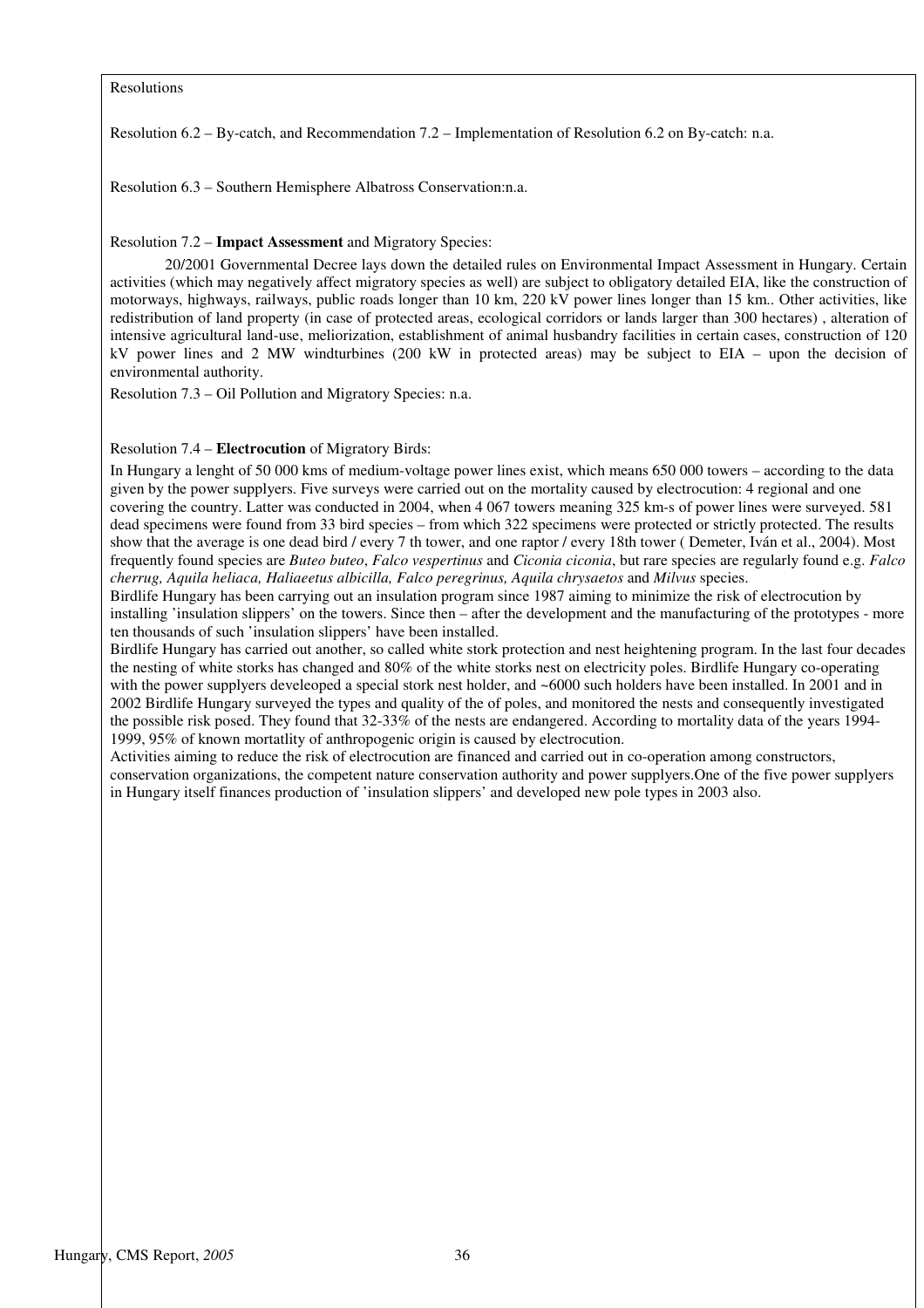#### Resolution 7.5 – **Wind Turbines** and Migratory Species:

In 2003 the Ministry of Environment and Water compiled and adopted the conception on the conditions for wind farm establishment in Hungary - taking the aspects of nature and landscape protection into account. The study determines areas not recommended for wind farm establishment from nature conservation aspects as followings:

- Any part of the ecological network: protected natural areas and their buffer zones, natural areas (areas protected by power of the Act on nature conservation, protected natural monuments and the surface area of protected subterranean natural monuments /caves/) as well as the ecological (green) corridors;
- The breeding, feeding, resting sites and migration routes of wild animals (with special regard to protected species);
- Habitats of protected plant species and plant communities;
- Areas designated under international convention and directives (Ramsar sites, Natura 2000 network, Biosphere Reserves);
- Landscape protection zones, areas around individual landscape features.

The study determines the impacts of wind farms on wildlife to be assessed in case of installation. These are loss of, or damage to, habitat resulting from wind turbines and associated infrastructure; collision mortality and disturbance leading to displacement or exclusion, including barriers to movement.

According to relevant regulations in Hungary the following permits are needed:

- Environmental permit over 2 MW total capacity, in protected natural areas over 200 kW total capacity;
- Building permit;
- Power station establishing permit (over 50 MW);
- Utilisation permit;
- Permit for connection to the mains electricity supply;
- Nature conservation permit in protected natural areas.

The nature conservation authority acts as a co-authority (gives or refuses consent to a permit issued by another authority) in the environmental, building and connection to mains permission procedures. The nature conservation permit is the competence of the nature conservation authority.

In Hungary, the state is obliged to buy electricity generated by renewable energy sources, at a higher price than in the case of other energy sources.

Resolution 7.9 – Cooperation with Other Bodies and Processes:

Resolution 7.15 – Future Action on the Antarctic Minke, Bryde's and Pygmy Right Whales under the Convention on Migratory Species: n.a.

Recommendations

Recommendation 7.5 – Range State Agreement for Dugong (Dugong dugon) Conservation:n.a.

Recommendation 7.6 – Improving the Conservation Status of the Leatherback Turtle (Dermochelys coriacea): n.a.

Recommendation 7.7 – America Pacific Flyway Programme:n.a.

Other resolutions/recommendations:

#### **Other remarks:**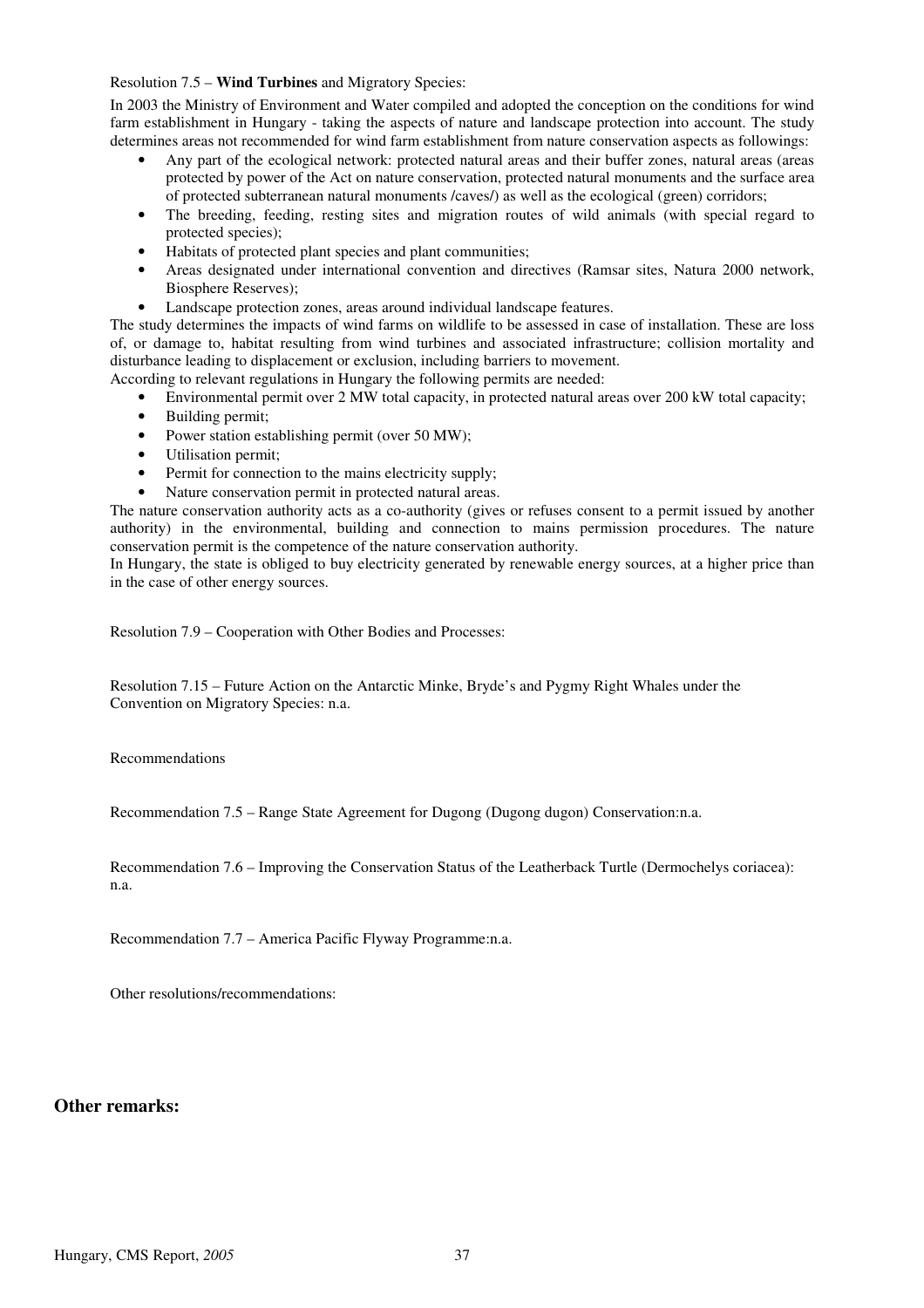## **Annex: Questions on specific Appendix II species**

**The tables below contain the list of all species listed in Appendix II. Boxes have been checked to indicate the species for which your country is considered to be a Range State. Please amend the boxes where appropriate. (If you wish to provide further information on any of these species, please attach as an annex.) Please also provide published distribution references where available.** 

| Species                     | Range<br><b>State</b>       | Not a<br>Range State | Extinct      | N <sub>o</sub><br>information<br>available | Published distribution reference |  |  |  |  |
|-----------------------------|-----------------------------|----------------------|--------------|--------------------------------------------|----------------------------------|--|--|--|--|
| <b>CHIROPTERA</b>           |                             |                      |              |                                            |                                  |  |  |  |  |
| Rhinolophus ferrumequinum   | $\boxtimes$                 |                      |              | $\Box$                                     |                                  |  |  |  |  |
| (only European populations) |                             |                      |              |                                            |                                  |  |  |  |  |
| Rhinolophus hipposideros    | $\boxtimes$                 |                      |              | $\mathbf{I}$                               |                                  |  |  |  |  |
| (only European populations) |                             |                      |              |                                            |                                  |  |  |  |  |
| Rhinolophus euryale         | $\boxtimes$                 |                      | ×.           | $\mathcal{L}_{\mathcal{A}}$                |                                  |  |  |  |  |
| (only European populations) |                             |                      |              |                                            |                                  |  |  |  |  |
| Rhinolophus mehelyi         | $\mathcal{L}_{\mathcal{A}}$ | $\boxtimes$          | ×.           | $\sim$                                     |                                  |  |  |  |  |
| (only European populations) |                             |                      |              |                                            |                                  |  |  |  |  |
| Rhinolophus blasii          |                             | $\boxtimes$          | $\sim$       | $\sim$                                     |                                  |  |  |  |  |
| (only European populations) |                             |                      |              |                                            |                                  |  |  |  |  |
| Myotis alchatoe             | $\boxtimes$                 |                      |              | <b>Contract</b>                            |                                  |  |  |  |  |
| (only European populations) |                             |                      |              |                                            |                                  |  |  |  |  |
| Myotis bechsteini           | $\boxtimes$                 |                      |              | П                                          |                                  |  |  |  |  |
| (only European populations) |                             |                      |              |                                            |                                  |  |  |  |  |
| Myotis blythi               | $\boxtimes$                 |                      |              |                                            |                                  |  |  |  |  |
| (only European populations) |                             |                      |              |                                            |                                  |  |  |  |  |
| Myotis brandtii             | $\boxtimes$                 |                      |              |                                            |                                  |  |  |  |  |
| (only European populations) |                             |                      |              |                                            |                                  |  |  |  |  |
| Myotis capaccinii           |                             | $\boxtimes$          |              |                                            |                                  |  |  |  |  |
| (only European populations) |                             |                      |              |                                            |                                  |  |  |  |  |
| Myotis dasycneme            | $\boxtimes$                 |                      | ×            | $\sim$                                     |                                  |  |  |  |  |
| (only European populations) |                             |                      |              |                                            |                                  |  |  |  |  |
| Myotis daubentoni           | $\boxtimes$                 |                      |              |                                            |                                  |  |  |  |  |
| (only European populations) |                             |                      |              |                                            |                                  |  |  |  |  |
| Myotis emarginatus          | $\boxtimes$                 |                      | ×            |                                            |                                  |  |  |  |  |
| (only European populations) |                             |                      |              |                                            |                                  |  |  |  |  |
| Myotis myotis               | $\boxtimes$                 |                      | $\mathsf{L}$ | П                                          |                                  |  |  |  |  |
| (only European populations) |                             |                      |              |                                            |                                  |  |  |  |  |
| Myotis mystacinus           | $\boxtimes$                 |                      |              |                                            |                                  |  |  |  |  |
| (only European populations) |                             |                      |              |                                            |                                  |  |  |  |  |
| Myotis nattereri            | $\boxtimes$                 |                      |              | $\overline{\phantom{0}}$                   |                                  |  |  |  |  |
| (only European populations) |                             |                      |              |                                            |                                  |  |  |  |  |
| Pipistrellus kuhli          | $\boxtimes$                 |                      |              |                                            |                                  |  |  |  |  |
| (only European populations) |                             |                      |              |                                            |                                  |  |  |  |  |
| Pipistrellus nathusii       | $\boxtimes$                 |                      |              |                                            |                                  |  |  |  |  |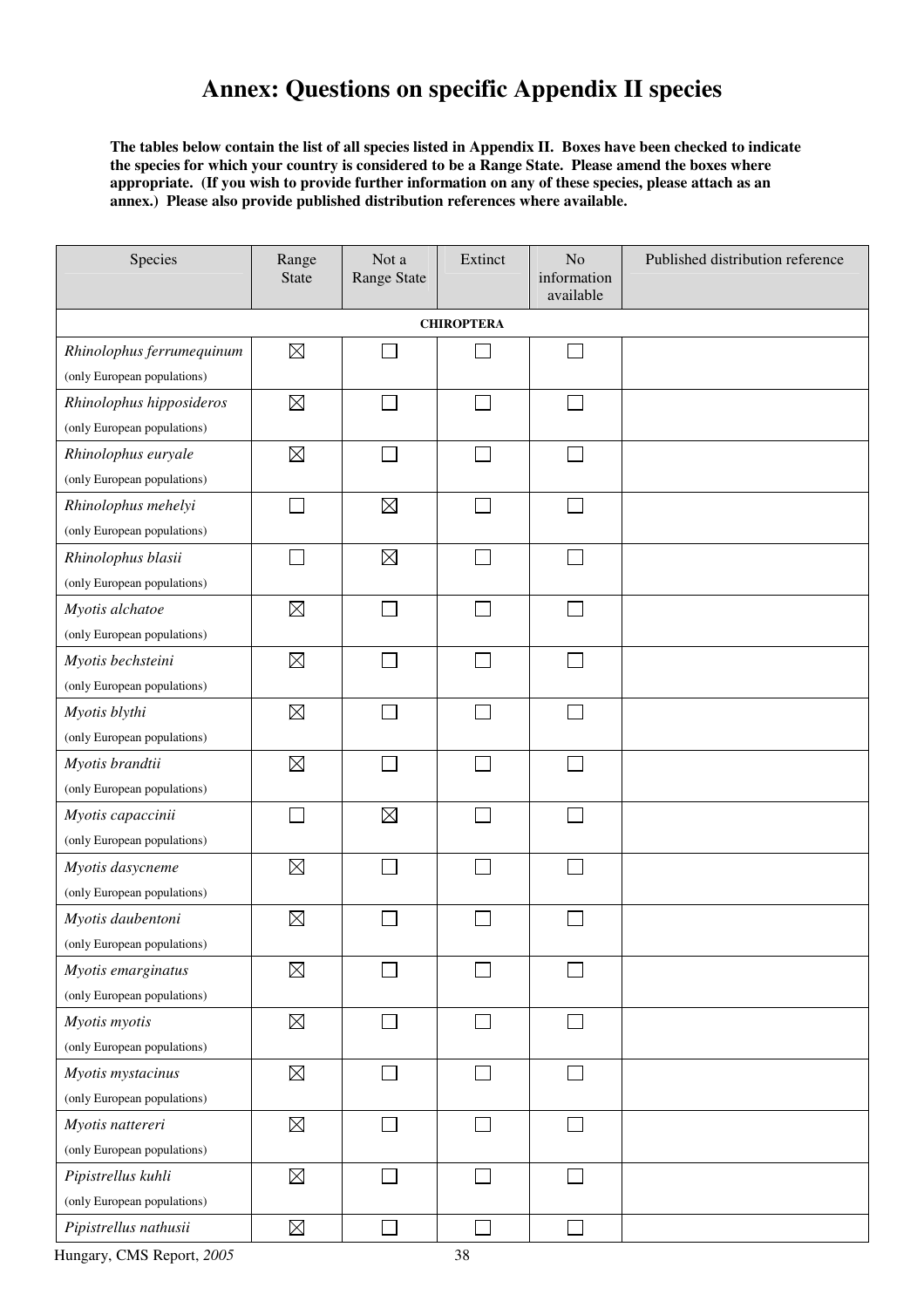| Species                             | Range<br><b>State</b> | Not a<br><b>Range State</b> | Extinct        | No<br>information<br>available | Published distribution reference |
|-------------------------------------|-----------------------|-----------------------------|----------------|--------------------------------|----------------------------------|
| (only European populations)         |                       |                             |                |                                |                                  |
| Pipistrellus pipistrellus           | $\boxtimes$           |                             |                |                                |                                  |
| (only European populations)         |                       |                             |                |                                |                                  |
| Pipistrellus pygmaeus               | $\boxtimes$           |                             | e i            |                                |                                  |
| (only European populations)         |                       |                             |                |                                |                                  |
| Pipistrellus savii                  |                       | $\boxtimes$                 |                |                                |                                  |
| (only European populations)         |                       |                             |                |                                |                                  |
| Nyctalus lasiopterus                | $\boxtimes$           |                             |                |                                |                                  |
| (only European populations)         |                       |                             |                |                                |                                  |
| Nyctalus leisleri                   | $\boxtimes$           |                             | a i            |                                |                                  |
| (only European populations)         |                       |                             |                |                                |                                  |
| Nyctalus noctula                    | $\boxtimes$           |                             |                |                                |                                  |
| (only European populations)         |                       |                             |                |                                |                                  |
| Eptesicus nilssonii                 | $\boxtimes$           |                             |                |                                |                                  |
| (only European populations)         |                       |                             |                |                                |                                  |
| Eptesicus serotinus                 | $\boxtimes$           |                             |                |                                |                                  |
| (only European populations)         |                       |                             |                |                                |                                  |
| Vespertilio murinus                 | $\boxtimes$           |                             |                |                                |                                  |
| (only European populations)         |                       |                             |                |                                |                                  |
| Barbastella barbastellus            | $\boxtimes$           |                             |                |                                |                                  |
| (only European populations)         |                       |                             |                |                                |                                  |
| Plecotus auritus                    | $\boxtimes$           |                             |                |                                |                                  |
| (only European populations)         |                       |                             |                |                                |                                  |
| Plecotus austriacus                 | $\boxtimes$           |                             |                |                                |                                  |
| (only European populations)         |                       |                             |                |                                |                                  |
| Plecotus kolombatovici              |                       | $\boxtimes$                 |                |                                |                                  |
| (only European populations)         |                       |                             |                |                                |                                  |
| Miniopterus schreibersii            | $\boxtimes$           |                             |                |                                |                                  |
| (only European populations)         |                       |                             |                |                                |                                  |
| Tadarida teniotis                   |                       | $\boxtimes$                 |                |                                |                                  |
|                                     |                       |                             | <b>CETACEA</b> |                                |                                  |
| Physeter macrocephalus              |                       | $\boxtimes$                 |                |                                |                                  |
| Platanista gangetica<br>gangetica   |                       | $\boxtimes$                 |                |                                |                                  |
| Pontoporia blainvillei              |                       | $\boxtimes$                 |                |                                |                                  |
| Inia geoffrensis                    |                       | $\boxtimes$                 |                |                                |                                  |
| Delphinapterus leucas               |                       | $\boxtimes$                 |                |                                |                                  |
| Monodon monoceros                   |                       | $\boxtimes$                 |                |                                |                                  |
| Phocoena phocoena                   |                       | $\boxtimes$                 |                |                                |                                  |
| (North and Baltic Sea populations)  |                       |                             |                |                                |                                  |
| Phocoena phocoena                   |                       | $\boxtimes$                 |                |                                |                                  |
| (western North Atlantic population) |                       |                             |                |                                |                                  |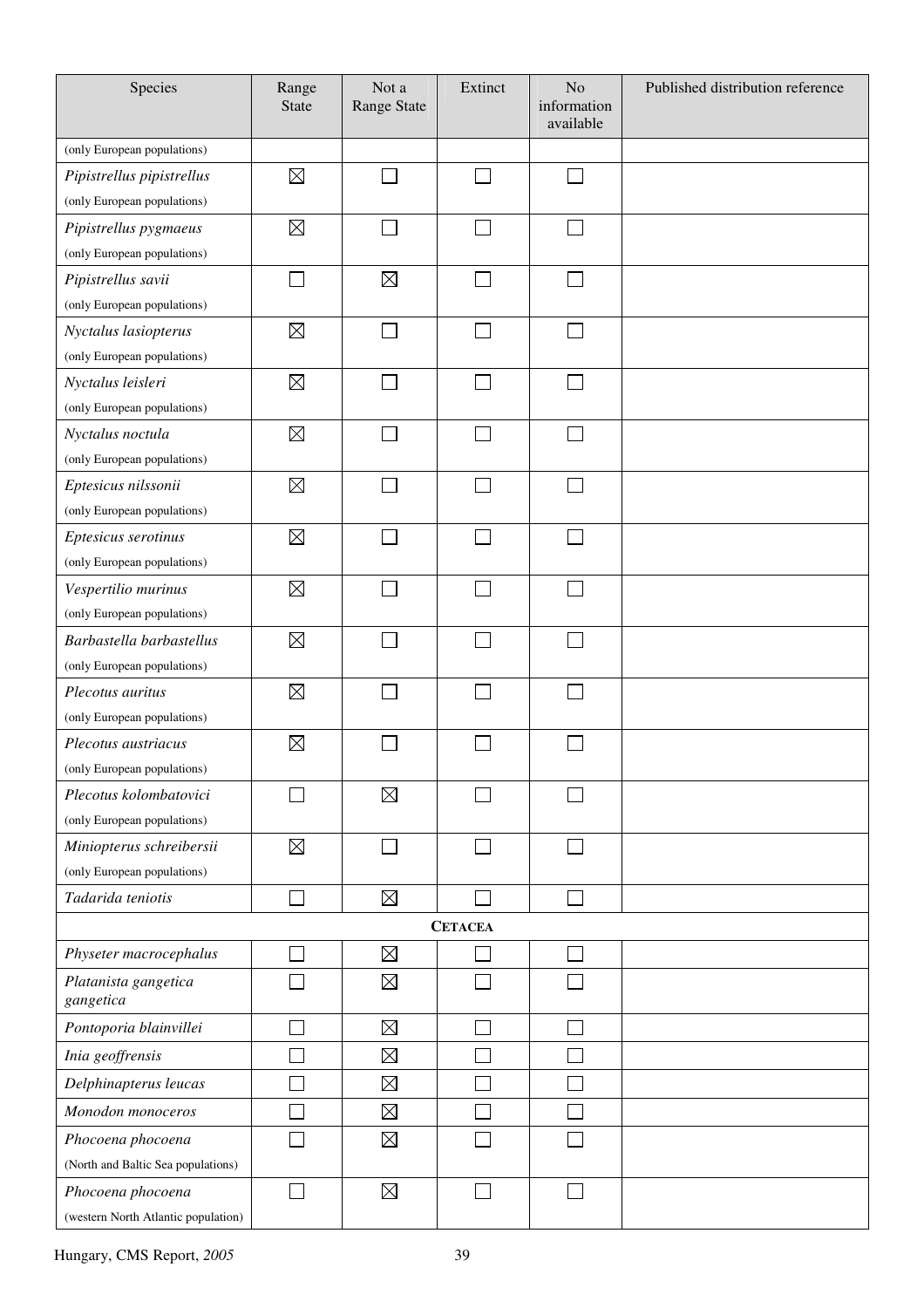| Species                                                        | Range<br><b>State</b> | Not a<br><b>Range State</b> | Extinct | N <sub>o</sub><br>information<br>available | Published distribution reference |
|----------------------------------------------------------------|-----------------------|-----------------------------|---------|--------------------------------------------|----------------------------------|
| Phocoena phocoena                                              | $\sim$                | $\boxtimes$                 | $\sim$  | J.                                         |                                  |
| (Black Sea population)                                         |                       |                             |         |                                            |                                  |
| Neophocaena phocaenoides                                       |                       | $\boxtimes$                 |         |                                            |                                  |
| Phocoenoides dalli                                             |                       | $\boxtimes$                 |         |                                            |                                  |
| Phocoena spinipinnis                                           |                       | $\boxtimes$                 |         |                                            |                                  |
| Phocoena dioptrica                                             |                       | $\boxtimes$                 |         |                                            |                                  |
| Sousa chinensis                                                |                       | $\boxtimes$                 |         |                                            |                                  |
| Sousa teuszii                                                  |                       | $\boxtimes$                 |         |                                            |                                  |
| Sotalia fluviatilis                                            |                       | $\boxtimes$                 |         |                                            |                                  |
| Lagenorhynchus albirostris                                     |                       | $\boxtimes$                 |         |                                            |                                  |
| (only North and Baltic Sea<br>populations)                     |                       |                             |         |                                            |                                  |
| Lagenorhynchus acutus                                          |                       | $\boxtimes$                 |         |                                            |                                  |
| (only North and Baltic Sea<br>populations)                     |                       |                             |         |                                            |                                  |
| Lagenorhynchus australis                                       |                       | $\boxtimes$                 |         |                                            |                                  |
| Lagenorhynchus obscurus                                        |                       | $\boxtimes$                 |         |                                            |                                  |
| Grampus griseus                                                |                       | $\boxtimes$                 |         |                                            |                                  |
| (only North and Baltic Sea<br>populations)                     |                       |                             |         |                                            |                                  |
| Tursiops aduncus                                               |                       | $\boxtimes$                 |         |                                            |                                  |
| (Arafura/Timor Sea populations)                                |                       |                             |         |                                            |                                  |
| Tursiops truncatus                                             |                       | $\boxtimes$                 |         |                                            |                                  |
| (North and Baltic Sea populations)                             |                       |                             |         |                                            |                                  |
| Tursiops truncatus                                             |                       | $\boxtimes$                 |         |                                            |                                  |
| (western Mediterranean<br>population)                          |                       |                             |         |                                            |                                  |
| Tursiops truncatus                                             |                       | $\boxtimes$                 |         |                                            |                                  |
| (Black Sea population)                                         |                       |                             |         |                                            |                                  |
| Stenella attenuata                                             |                       | $\boxtimes$                 |         |                                            |                                  |
| (eastern tropical Pacific population)                          |                       |                             |         |                                            |                                  |
| Stenella attenuata                                             | $\sim$                | $\boxtimes$                 |         | $\sim$                                     |                                  |
| (Southeast Asian populations)                                  |                       |                             |         |                                            |                                  |
| Stenella longirostris                                          | $\sim$                | $\boxtimes$                 |         | □                                          |                                  |
| (eastern tropical Pacific<br>populations)                      |                       |                             |         |                                            |                                  |
| Stenella longirostris                                          |                       | $\boxtimes$                 |         |                                            |                                  |
| (Southeast Asian populations)                                  |                       |                             |         |                                            |                                  |
| Stenella coeruleoalba                                          |                       | $\boxtimes$                 |         |                                            |                                  |
| (eastern tropical Pacific population)<br>Stenella coeruleoalba |                       | $\boxtimes$                 |         |                                            |                                  |
| (western Mediterranean                                         |                       |                             |         |                                            |                                  |
| population)                                                    |                       |                             |         |                                            |                                  |
| Delphinus delphis                                              |                       | $\boxtimes$                 |         |                                            |                                  |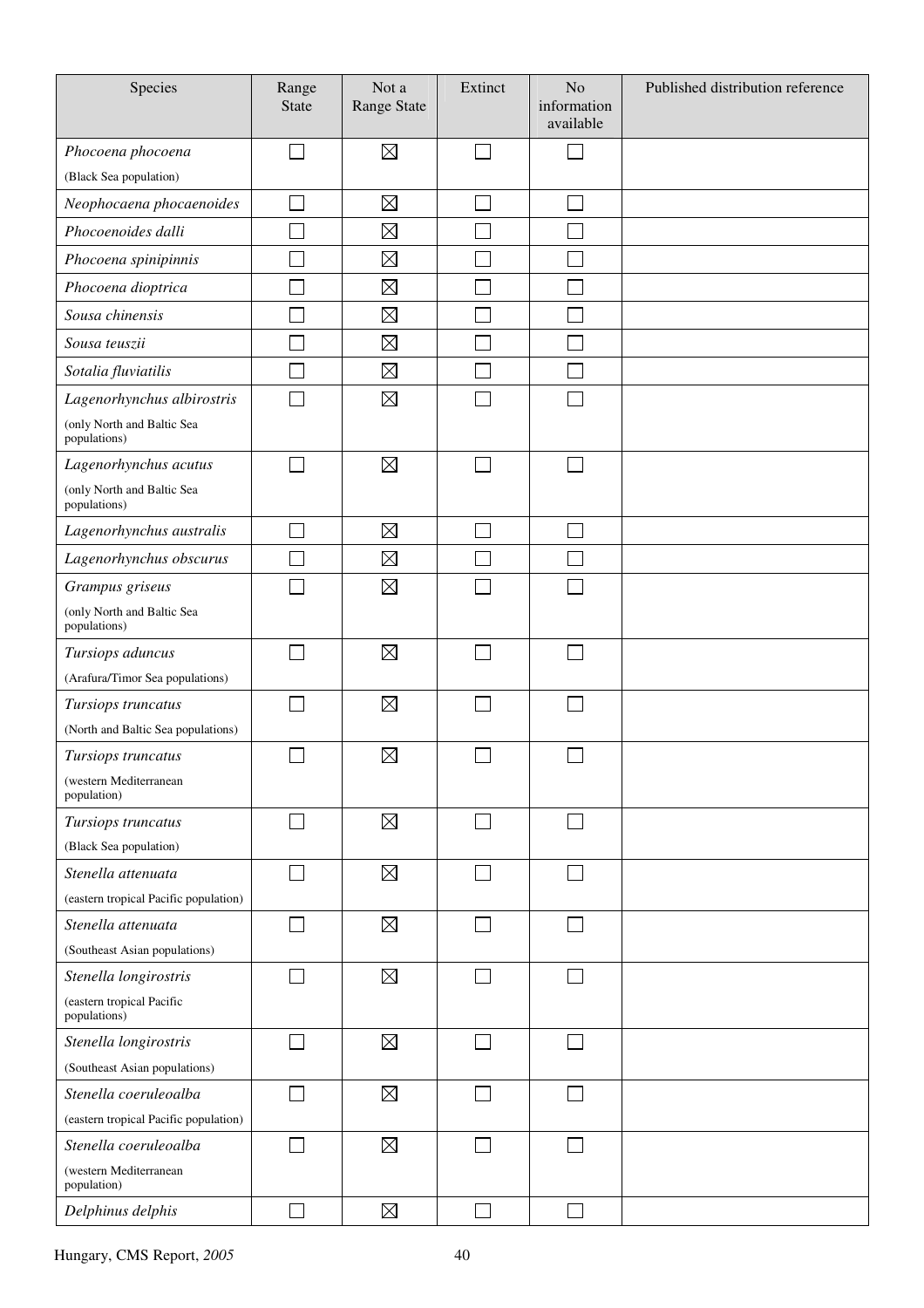| Species                                      | Range<br><b>State</b> | Not a<br>Range State | Extinct                     | No<br>information<br>available | Published distribution reference |
|----------------------------------------------|-----------------------|----------------------|-----------------------------|--------------------------------|----------------------------------|
| (North and Baltic Sea populations)           |                       |                      |                             |                                |                                  |
| Delphinus delphis                            |                       | $\boxtimes$          | ×.                          | $\sim$                         |                                  |
| (western Mediterranean<br>population)        |                       |                      |                             |                                |                                  |
| Delphinus delphis                            |                       | $\boxtimes$          |                             |                                |                                  |
| (Black Sea population)                       |                       |                      |                             |                                |                                  |
| Delphinus delphis                            |                       | $\boxtimes$          |                             |                                |                                  |
| (eastern tropical Pacific population)        |                       |                      |                             |                                |                                  |
| Lagenodelphis hosei                          |                       | $\boxtimes$          |                             |                                |                                  |
| (Southeast Asian populations)                |                       |                      |                             |                                |                                  |
| Orcaella brevirostris                        |                       | $\boxtimes$          |                             |                                |                                  |
| Cephalorhynchus<br>commersonii               |                       | $\boxtimes$          |                             |                                |                                  |
| (South American population)                  |                       |                      |                             |                                |                                  |
| Cephalorhynchus eutropia                     |                       | $\boxtimes$          |                             |                                |                                  |
| Cephalorhynchus heavisidii                   |                       | $\boxtimes$          |                             |                                |                                  |
| Orcinus orca                                 |                       | $\boxtimes$          |                             |                                |                                  |
| Globicephala melas                           |                       | $\boxtimes$          |                             |                                |                                  |
| (only North and Baltic Sea<br>populations)   |                       |                      |                             |                                |                                  |
| Berardius bairdii                            |                       | $\boxtimes$          |                             |                                |                                  |
| Hyperoodon ampullatus                        |                       | $\boxtimes$          |                             |                                |                                  |
| Balaenoptera bonaerensis                     |                       | $\boxtimes$          |                             |                                |                                  |
| Balaenoptera edeni                           |                       | $\boxtimes$          |                             |                                |                                  |
| Balaenoptera borealis                        |                       | $\boxtimes$          |                             |                                |                                  |
| Balaenoptera physalus                        |                       | $\boxtimes$          |                             |                                |                                  |
| Caperea marginata                            |                       | $\boxtimes$          |                             |                                |                                  |
|                                              |                       |                      | <b>CARNIVORA</b>            |                                |                                  |
| Arctocephalus australis                      |                       | $\boxtimes$          |                             |                                |                                  |
| Otaria flavescens                            |                       | $\boxtimes$          |                             |                                |                                  |
| Phoca vitulina                               |                       | $\boxtimes$          |                             |                                |                                  |
| (only Baltic and Wadden Sea<br>populations)  |                       |                      |                             |                                |                                  |
| Halichoerus grypus                           |                       | $\boxtimes$          | $\mathcal{L}_{\mathcal{A}}$ |                                |                                  |
| (only Baltic Sea populations)                |                       |                      |                             |                                |                                  |
| Monachus monachus                            | J.                    | $\boxtimes$          | π                           |                                |                                  |
|                                              |                       |                      | <b>PROBOSCIDEA</b>          |                                |                                  |
| Loxodonta africana                           | J.                    | $\boxtimes$          |                             | Ξ                              |                                  |
|                                              |                       |                      | <b>SIRENIA</b>              |                                |                                  |
| Trichechus manatus                           |                       | $\boxtimes$          |                             |                                |                                  |
| (populations between Honduras<br>and Panama) |                       |                      |                             |                                |                                  |
| Trichechus senegalensis                      | ┓                     | $\boxtimes$          | П                           |                                |                                  |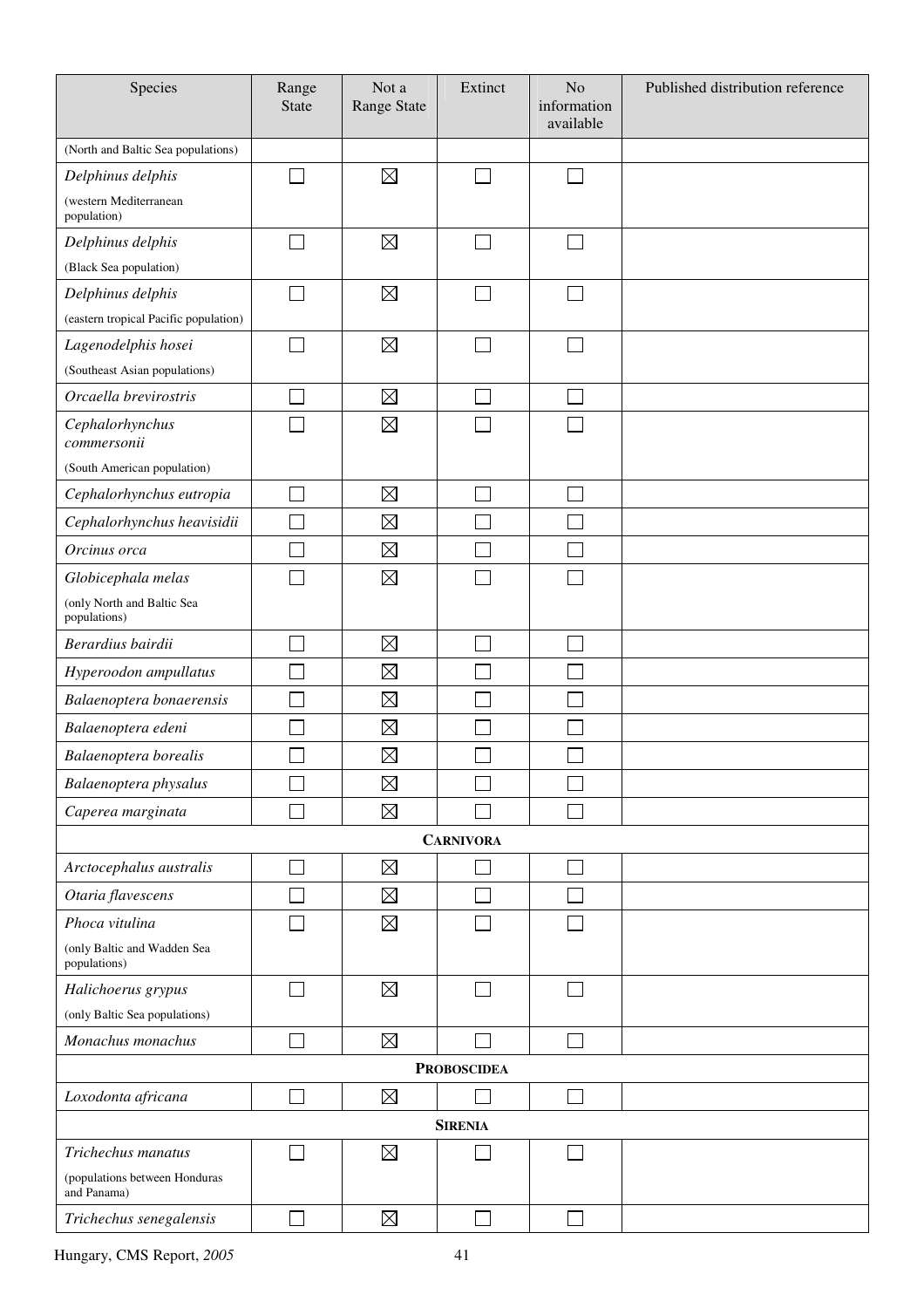| Species                                     | Range<br><b>State</b> | Not a<br>Range State | Extinct                 | N <sub>o</sub><br>information<br>available | Published distribution reference        |
|---------------------------------------------|-----------------------|----------------------|-------------------------|--------------------------------------------|-----------------------------------------|
| Trichechus inunguis                         |                       | $\boxtimes$          |                         |                                            |                                         |
| Dugong dugon                                |                       | $\boxtimes$          |                         |                                            |                                         |
|                                             |                       |                      | <b>PERISSODACTYLA</b>   |                                            |                                         |
| Equus hemionus                              |                       | $\boxtimes$          |                         |                                            |                                         |
| (includes Equus hemionus, Equus             |                       |                      |                         |                                            |                                         |
| onager and Equus kiang)                     |                       |                      |                         |                                            |                                         |
|                                             |                       |                      | <b>ARTIODACTYLA</b>     |                                            |                                         |
| Vicugna vicugna                             |                       | $\boxtimes$          |                         |                                            |                                         |
| Oryx dammah                                 |                       | $\boxtimes$          |                         |                                            |                                         |
| Gazella gazella<br>(only Asian populations) |                       | $\boxtimes$          |                         |                                            |                                         |
| Gazella subgutturosa                        |                       | $\boxtimes$          |                         |                                            |                                         |
| Procapra gutturosa                          |                       | $\boxtimes$          |                         |                                            |                                         |
| Saiga tatarica tatarica                     |                       | $\boxtimes$          |                         |                                            |                                         |
|                                             |                       |                      | <b>GAVIIFORMES</b>      |                                            |                                         |
| Gavia stellata                              | $\boxtimes$           |                      |                         |                                            | Magyar, Hadarics, Waliczky et al. 1998. |
| (Western Palearctic populations)            |                       |                      |                         |                                            |                                         |
| Gavia arctica arctica                       | $\boxtimes$           |                      |                         |                                            | Magyar, Hadarics, Waliczky et al. 1998. |
| Gavia arctica suschkini                     |                       | $\boxtimes$          |                         |                                            |                                         |
| Gavia immer immer                           | $\boxtimes$           |                      |                         |                                            | Magyar, Hadarics, Waliczky et al. 1998. |
| (Northwest European population)             |                       |                      |                         |                                            |                                         |
| Gavia adamsii                               |                       | $\boxtimes$          |                         |                                            |                                         |
| (Western Palearctic population)             |                       |                      |                         |                                            |                                         |
|                                             |                       |                      | <b>PODICIPEDIFORMES</b> |                                            |                                         |
| Podiceps grisegena<br>grisegena             | $\boxtimes$           |                      |                         |                                            | Magyar, Hadarics, Waliczky et al. 1998. |
| Podiceps auritus                            | $\boxtimes$           |                      |                         |                                            | Magyar, Hadarics, Waliczky et al. 1998. |
| (Western Palearctic populations)            |                       |                      |                         |                                            |                                         |
|                                             |                       |                      | <b>PELECANIFORMES</b>   |                                            |                                         |
| Phalacrocorax nigrogularis                  |                       | $\boxtimes$          |                         |                                            |                                         |
| Phalacrocorax pygmeus                       | $\boxtimes$           |                      |                         |                                            | Magyar, Hadarics, Waliczky et al. 1998. |
| Pelecanus onocrotalus                       | $\boxtimes$           |                      |                         |                                            | Magyar, Hadarics, Waliczky et al. 1998. |
| (Western Palearctic populations)            |                       |                      |                         |                                            |                                         |
| Pelecanus crispus                           | $\boxtimes$           |                      |                         |                                            | Magyar, Hadarics, Waliczky et al. 1998. |
|                                             |                       |                      | <b>CICONIIFORMES</b>    |                                            |                                         |
| Botaurus stellaris stellaris                | $\boxtimes$           |                      |                         |                                            | Magyar, Hadarics, Waliczky et al. 1998. |
| (Western Palearctic populations)            |                       |                      |                         |                                            |                                         |
| Ixobrychus minutus minutus                  | $\boxtimes$           |                      | $\Box$                  |                                            | Magyar, Hadarics, Waliczky et al. 1998. |
| (Western Palearctic populations)            |                       |                      |                         |                                            |                                         |
| Ixobrychus sturmii                          |                       | $\boxtimes$          |                         |                                            |                                         |
| Ardeola rufiventris                         |                       | $\boxtimes$          |                         |                                            |                                         |
| Ardeola idae                                |                       | $\boxtimes$          |                         |                                            |                                         |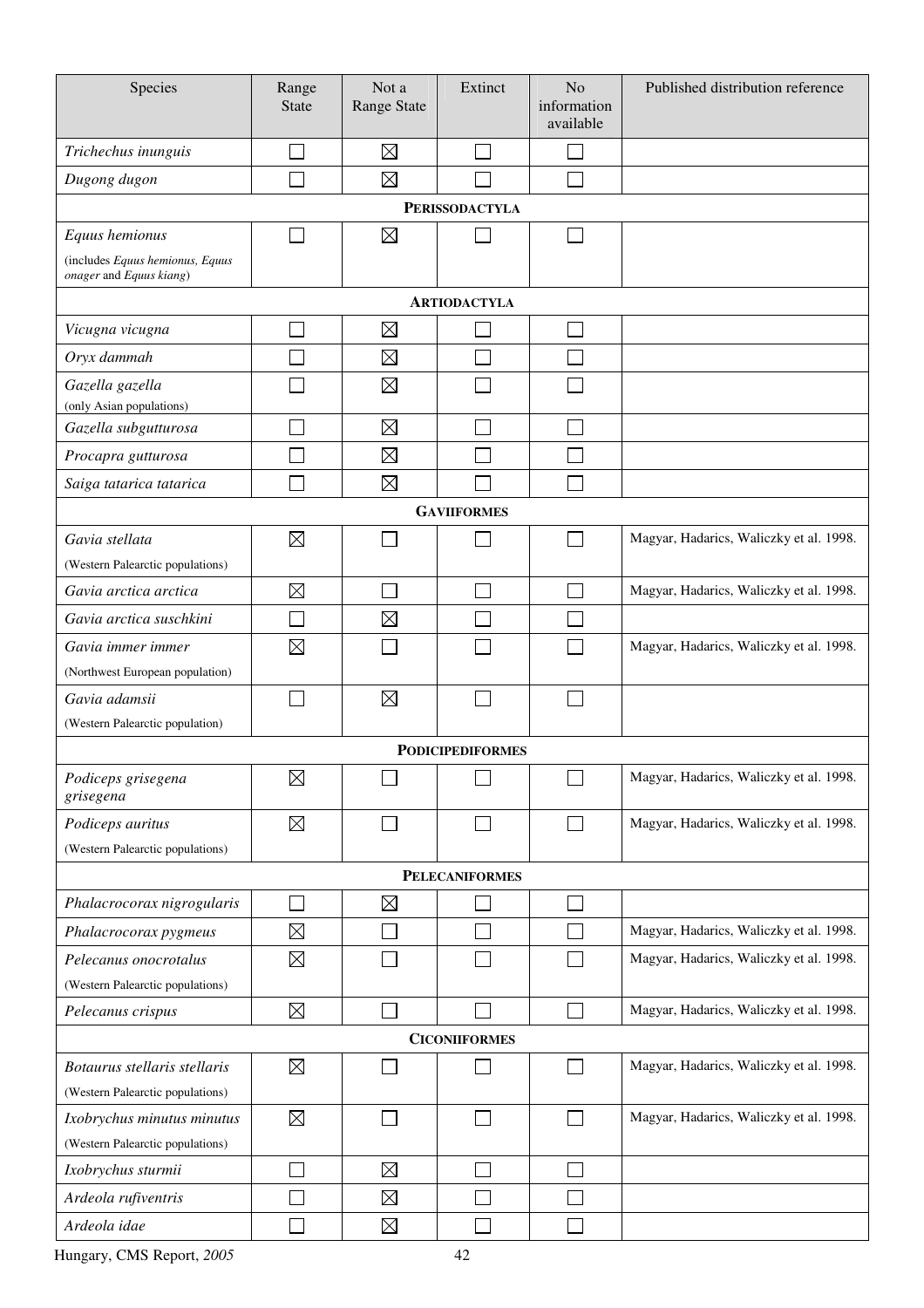| Species                                             | Range<br><b>State</b> | Not a<br><b>Range State</b> | Extinct             | N <sub>o</sub><br>information<br>available | Published distribution reference        |
|-----------------------------------------------------|-----------------------|-----------------------------|---------------------|--------------------------------------------|-----------------------------------------|
| Egretta vinaceigula                                 |                       | $\boxtimes$                 |                     |                                            |                                         |
| Casmerodius albus albus                             | $\boxtimes$           |                             |                     |                                            | Magyar, Hadarics, Waliczky et al. 1998. |
| (Western Palearctic populations)                    |                       |                             |                     |                                            |                                         |
| Ardea purpurea purpurea                             | $\boxtimes$           |                             |                     |                                            | Magyar, Hadarics, Waliczky et al. 1998. |
| (populations breeding in the<br>Western Palearctic) |                       |                             |                     |                                            |                                         |
| Mycteria ibis                                       |                       | $\boxtimes$                 |                     |                                            |                                         |
| Ciconia nigra                                       | $\boxtimes$           |                             |                     |                                            | Magyar, Hadarics, Waliczky et al. 1998. |
| Ciconia episcopus<br>microscelis                    |                       | $\boxtimes$                 |                     |                                            |                                         |
| Ciconia ciconia                                     | $\boxtimes$           |                             |                     |                                            | Magyar, Hadarics, Waliczky et al. 1998. |
| Plegadis falcinellus                                | $\boxtimes$           |                             |                     |                                            | Magyar, Hadarics, Waliczky et al. 1998. |
| Geronticus eremita                                  |                       | $\boxtimes$                 |                     |                                            | $\bullet$                               |
| Threskiornis aethiopicus<br>aethiopicus             |                       | $\boxtimes$                 |                     |                                            |                                         |
| Platalea alba                                       |                       | $\boxtimes$                 |                     |                                            |                                         |
| (excluding Malagasy population)                     |                       |                             |                     |                                            |                                         |
| Platalea leucorodia                                 | $\boxtimes$           |                             |                     |                                            | Magyar, Hadarics, Waliczky et al. 1998. |
| Phoenicopterus ruber                                | $\boxtimes$           |                             |                     |                                            | Magyar, Hadarics, Waliczky et al. 1998. |
| Phoenicopterus minor                                |                       | $\boxtimes$                 |                     |                                            |                                         |
|                                                     |                       |                             | <b>ANSERIFORMES</b> |                                            |                                         |
| Dendrocygna bicolor                                 |                       | $\boxtimes$                 |                     |                                            |                                         |
| Dendrocygna viduata                                 |                       | $\boxtimes$                 |                     |                                            |                                         |
| Thalassornis leuconotus                             |                       | $\boxtimes$                 |                     |                                            |                                         |
| Oxyura leucocephala                                 | $\boxtimes$           |                             |                     |                                            | Magyar, Hadarics, Waliczky et al. 1998. |
| Cygnus olor                                         | $\boxtimes$           |                             |                     |                                            | Magyar, Hadarics, Waliczky et al. 1998. |
| Cygnus cygnus                                       | $\boxtimes$           |                             |                     |                                            | Magyar, Hadarics, Waliczky et al. 1998. |
| Cygnus columbianus                                  | $\boxtimes$           |                             |                     |                                            | Magyar, Hadarics, Waliczky et al. 1998. |
| Anser brachyrhynchus                                | $\boxtimes$           |                             |                     |                                            | Magyar, Hadarics, Waliczky et al. 1998. |
| Anser fabalis                                       | $\boxtimes$           |                             |                     |                                            | Magyar, Hadarics, Waliczky et al. 1998. |
| Anser albifrons                                     | $\boxtimes$           |                             |                     |                                            | Magyar, Hadarics, Waliczky et al. 1998. |
| Anser erythropus                                    | $\boxtimes$           |                             |                     |                                            | Magyar, Hadarics, Waliczky et al. 1998. |
| Anser anser                                         | $\boxtimes$           |                             |                     |                                            | Magyar, Hadarics, Waliczky et al. 1998. |
| <b>Branta leucopsis</b>                             | $\boxtimes$           |                             |                     |                                            | Magyar, Hadarics, Waliczky et al. 1998. |
| Branta bernicla                                     | $\boxtimes$           |                             |                     |                                            | Magyar, Hadarics, Waliczky et al. 1998. |
| Branta ruficollis                                   | $\boxtimes$           |                             |                     |                                            | Magyar, Hadarics, Waliczky et al. 1998. |
| Alopochen aegyptiacus                               |                       | $\boxtimes$                 |                     |                                            |                                         |
| Tadorna ferruginea                                  | $\boxtimes$           |                             |                     |                                            | Magyar, Hadarics, Waliczky et al. 1998. |
| Tadorna cana                                        |                       | $\boxtimes$                 |                     |                                            |                                         |
| Tadorna tadorna                                     | $\boxtimes$           |                             |                     |                                            | Magyar, Hadarics, Waliczky et al. 1998. |
| Plectropterus gambensis                             |                       | $\boxtimes$                 |                     |                                            |                                         |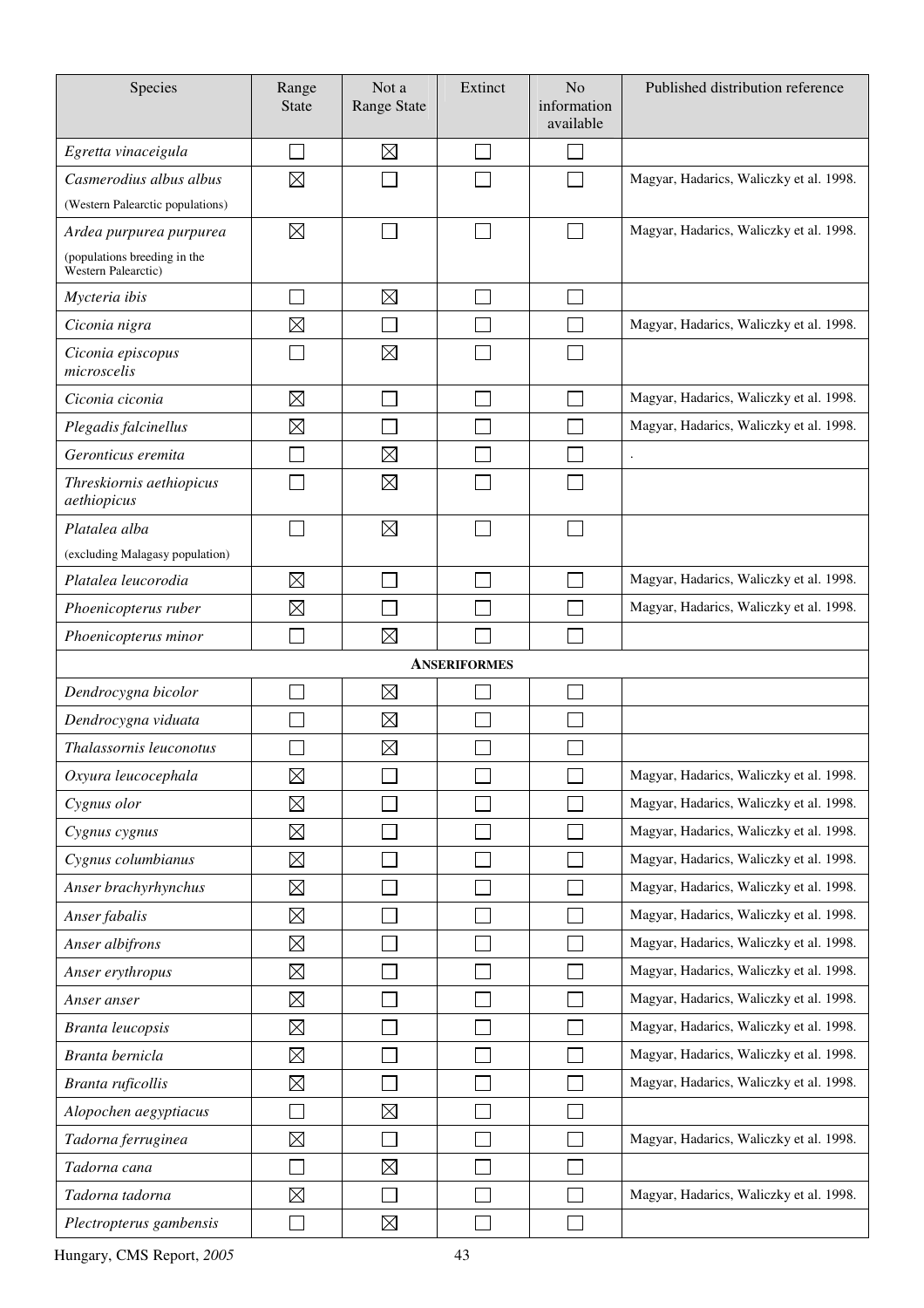| Species                               | Range<br><b>State</b> | Not a<br><b>Range State</b> | Extinct                  | N <sub>o</sub><br>information<br>available | Published distribution reference        |
|---------------------------------------|-----------------------|-----------------------------|--------------------------|--------------------------------------------|-----------------------------------------|
| Sarkidiornis melanotos                |                       | $\boxtimes$                 |                          |                                            |                                         |
| Nettapus auritus                      |                       | $\boxtimes$                 |                          |                                            |                                         |
| Anas penelope                         | $\boxtimes$           |                             |                          |                                            | Magyar, Hadarics, Waliczky et al. 1998. |
| Anas strepera                         | $\boxtimes$           |                             |                          |                                            | Magyar, Hadarics, Waliczky et al. 1998. |
| Anas crecca                           | $\boxtimes$           |                             |                          |                                            | Magyar, Hadarics, Waliczky et al. 1998. |
| Anas capensis                         |                       | $\boxtimes$                 |                          |                                            |                                         |
| Anas platyrhynchos                    | $\boxtimes$           |                             |                          |                                            | Magyar, Hadarics, Waliczky et al. 1998. |
| Anas undulata                         |                       | $\boxtimes$                 |                          |                                            |                                         |
| Anas acuta                            | $\boxtimes$           |                             |                          |                                            | Magyar, Hadarics, Waliczky et al. 1998. |
| Anas erythrorhyncha                   |                       | $\boxtimes$                 |                          |                                            |                                         |
| Anas hottentota                       |                       | $\boxtimes$                 |                          |                                            |                                         |
| Anas querquedula                      | $\boxtimes$           |                             |                          |                                            | Magyar, Hadarics, Waliczky et al. 1998. |
| Anas clypeata                         | $\boxtimes$           |                             |                          |                                            | Magyar, Hadarics, Waliczky et al. 1998. |
| <b>Marmaronetta</b><br>angustirostris | $\boxtimes$           |                             |                          |                                            | Magyar, Hadarics, Waliczky et al. 1998. |
| Netta rufina                          | $\boxtimes$           |                             |                          |                                            | Magyar, Hadarics, Waliczky et al. 1998. |
| Netta erythrophthalma                 |                       | $\boxtimes$                 |                          |                                            |                                         |
| Aythya ferina                         | $\boxtimes$           |                             |                          |                                            | Magyar, Hadarics, Waliczky et al. 1998. |
| Aythya nyroca                         | $\boxtimes$           |                             |                          |                                            | Magyar, Hadarics, Waliczky et al. 1998. |
| Aythya fuligula                       | $\boxtimes$           |                             |                          |                                            | Magyar, Hadarics, Waliczky et al. 1998. |
| Aythya marila                         | $\boxtimes$           |                             |                          |                                            | Magyar, Hadarics, Waliczky et al. 1998. |
| Somateria mollissima                  | $\boxtimes$           |                             |                          |                                            | Magyar, Hadarics, Waliczky et al. 1998. |
| Somateria spectabilis                 | $\boxtimes$           |                             |                          |                                            | Magyar, Hadarics, Waliczky et al. 1998. |
| Polysticta stelleri                   | $\boxtimes$           | $\boxtimes$                 |                          |                                            |                                         |
| Clangula hyemalis                     | $\boxtimes$           |                             |                          |                                            | Magyar, Hadarics, Waliczky et al. 1998. |
| Melanitta nigra                       | $\boxtimes$           |                             |                          |                                            | Magyar, Hadarics, Waliczky et al. 1998. |
| Melanitta fusca                       | $\boxtimes$           |                             |                          |                                            | Magyar, Hadarics, Waliczky et al. 1998. |
| Bucephala clangula                    | $\boxtimes$           |                             |                          |                                            | Magyar, Hadarics, Waliczky et al. 1998. |
| Mergellus albellus                    | $\boxtimes$           |                             |                          |                                            | Magyar, Hadarics, Waliczky et al. 1998. |
| Mergus serrator                       | $\boxtimes$           |                             |                          |                                            | Magyar, Hadarics, Waliczky et al. 1998. |
| Mergus merganser                      | $\boxtimes$           |                             |                          |                                            | Magyar, Hadarics, Waliczky et al. 1998. |
|                                       |                       |                             | <b>FALCONIFORMES</b>     |                                            |                                         |
| Pandion haliaetus                     | $\boxtimes$           |                             |                          | $\sim$                                     | Magyar, Hadarics, Waliczky et al. 1998. |
|                                       |                       |                             | <b>GALLIFORMES</b>       |                                            |                                         |
| Coturnix coturnix coturnix            | $\boxtimes$           |                             |                          |                                            | Magyar, Hadarics, Waliczky et al. 1998. |
|                                       |                       |                             | <b>SPHENISCIFORMES</b>   |                                            |                                         |
| Spheniscus demersus                   |                       | $\boxtimes$                 |                          |                                            |                                         |
|                                       |                       |                             | <b>PROCELLARIIFORMES</b> |                                            |                                         |
| Diomedea exulans                      |                       | $\boxtimes$                 |                          |                                            |                                         |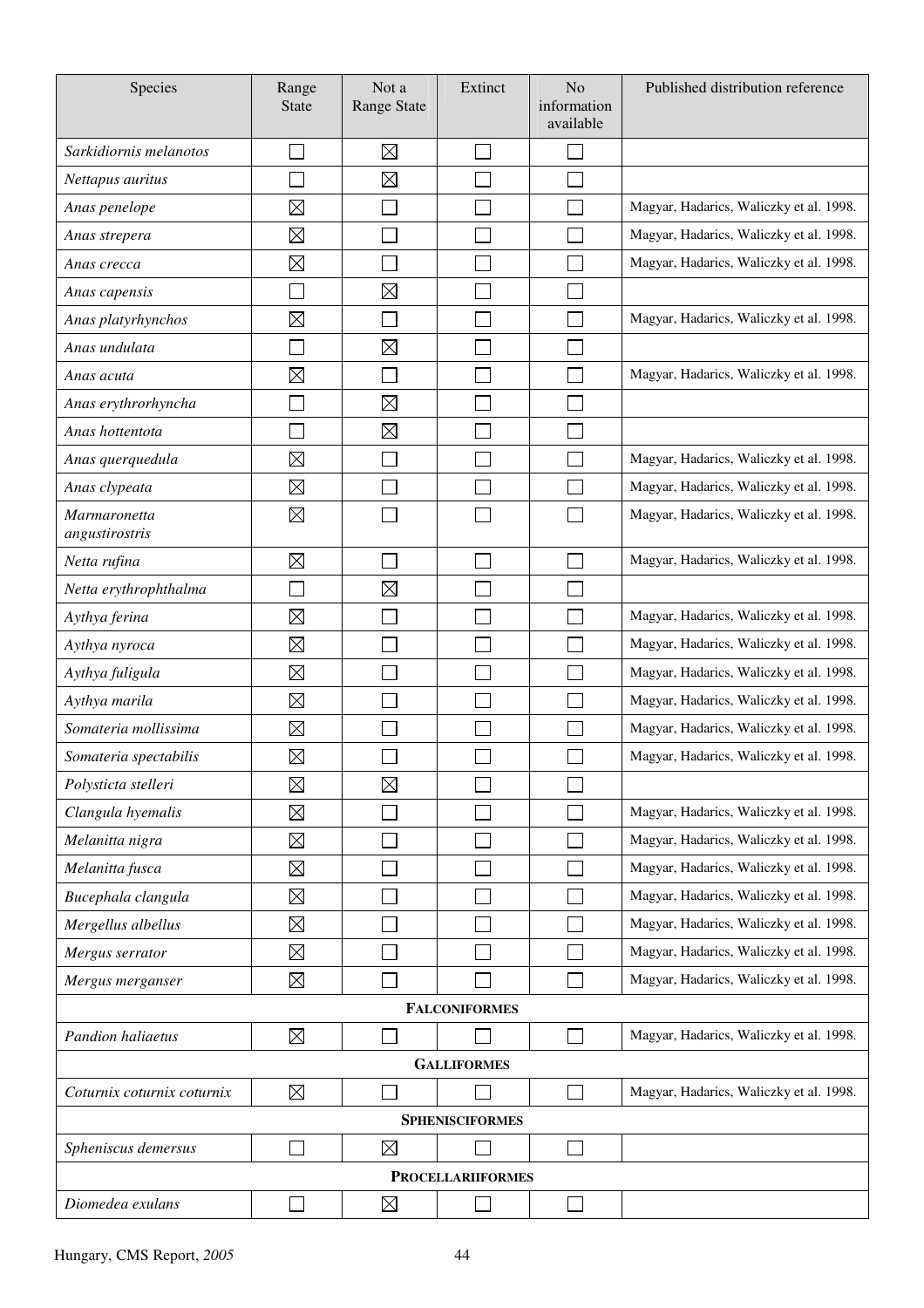| Species                                             | Range<br><b>State</b> | Not a<br>Range State | Extinct                  | N <sub>o</sub><br>information<br>available | Published distribution reference        |
|-----------------------------------------------------|-----------------------|----------------------|--------------------------|--------------------------------------------|-----------------------------------------|
| Diomedea epomophora                                 |                       | $\boxtimes$          |                          |                                            |                                         |
| Diomedea irrorata                                   |                       | $\boxtimes$          |                          |                                            |                                         |
| Diomedea nigripes                                   |                       | $\boxtimes$          |                          |                                            |                                         |
| Diomedea immutabilis                                |                       | $\boxtimes$          |                          |                                            |                                         |
| Diomedea melanophris                                |                       | $\boxtimes$          |                          |                                            |                                         |
| Diomedea bulleri                                    |                       | $\boxtimes$          |                          |                                            |                                         |
| Diomedea cauta                                      |                       | $\boxtimes$          |                          |                                            |                                         |
| Diomedea chlororhynchos                             |                       | $\boxtimes$          |                          |                                            |                                         |
| Diomedea chrysostoma                                |                       | $\boxtimes$          |                          |                                            |                                         |
| Phoebetria fusca                                    |                       | $\boxtimes$          |                          |                                            |                                         |
| Phoebetria palpebrata                               |                       | $\boxtimes$          |                          |                                            |                                         |
| Macronectes giganteus                               |                       | $\boxtimes$          |                          |                                            |                                         |
| Macronectes halli                                   |                       | $\boxtimes$          |                          |                                            |                                         |
| Procellaria cinerea                                 |                       | $\boxtimes$          |                          |                                            |                                         |
| Procellaria aequinoctialis                          |                       | $\boxtimes$          |                          |                                            |                                         |
| Procellaria aequinoctialis<br>conspicillata         |                       | $\boxtimes$          |                          |                                            |                                         |
| Procellaria parkinsoni                              |                       | $\boxtimes$          |                          |                                            |                                         |
| Procellaria westlandica                             |                       | $\boxtimes$          |                          |                                            |                                         |
|                                                     |                       |                      | <b>GRUIFORMES</b>        |                                            |                                         |
| Porzana porzana                                     | $\boxtimes$           |                      |                          |                                            | Magyar, Hadarics, Waliczky et al. 1998. |
| (populations breeding in the<br>Western Palearctic) |                       |                      |                          |                                            |                                         |
| Porzana parva parva                                 | $\boxtimes$           | ப                    | $\overline{\phantom{a}}$ | $\Box$                                     | Magyar, Hadarics, Waliczky et al. 1998. |
| Porzana pusilla intermedia                          | $\boxtimes$           |                      |                          |                                            | Magyar, Hadarics, Waliczky et al. 1998. |
| Fulica atra atra                                    | $\boxtimes$           |                      |                          |                                            | Magyar, Hadarics, Waliczky et al. 1998. |
| (Mediterranean and Black Sea<br>populations)        |                       |                      |                          |                                            |                                         |
| Aenigmatolimnas<br>marginalis                       |                       | $\boxtimes$          |                          |                                            |                                         |
| Sarothrura boehmi                                   |                       | $\boxtimes$          |                          |                                            |                                         |
| Sarothrura ayresi                                   |                       | $\boxtimes$          |                          |                                            |                                         |
| Crex crex                                           | $\boxtimes$           |                      |                          |                                            | Magyar, Hadarics, Waliczky et al. 1998. |
| Grus leucogeranus                                   |                       | $\boxtimes$          |                          |                                            |                                         |
| Grus virgo (Syn.<br>Anthropoides virgo)             | $\boxtimes$           |                      |                          |                                            |                                         |
| Grus paradisea                                      | $\mathcal{L}$         | $\boxtimes$          |                          |                                            |                                         |
| Grus carunculatus                                   |                       | $\boxtimes$          |                          |                                            |                                         |
| Grus grus                                           | $\boxtimes$           |                      |                          |                                            | Magyar, Hadarics, Waliczky et al. 1998. |
| Chlamydotis undulata                                |                       | $\boxtimes$          |                          |                                            |                                         |
| (only Asian populations)                            |                       |                      |                          |                                            |                                         |
| Otis tarda                                          | $\boxtimes$           |                      |                          |                                            | Magyar, Hadarics, Waliczky et al. 1998. |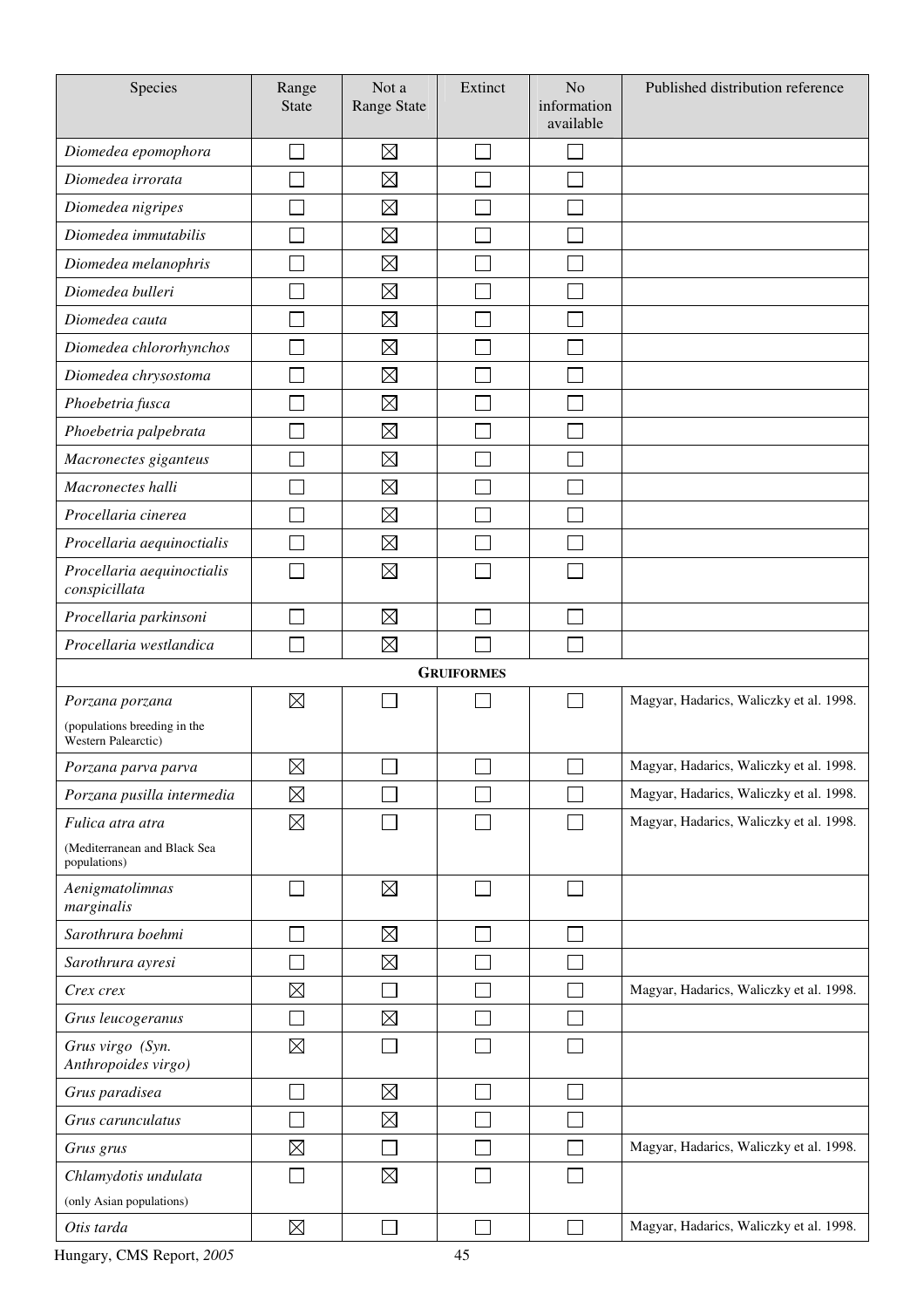| Species                                        | Range<br><b>State</b> | Not a<br><b>Range State</b> | Extinct                | N <sub>o</sub><br>information<br>available | Published distribution reference        |
|------------------------------------------------|-----------------------|-----------------------------|------------------------|--------------------------------------------|-----------------------------------------|
|                                                |                       |                             | <b>CHARADRIIFORMES</b> |                                            |                                         |
| Himantopus himantopus                          | $\boxtimes$           |                             |                        |                                            | Magyar, Hadarics, Waliczky et al. 1998. |
| Recurvirostra avosetta                         | $\boxtimes$           |                             |                        |                                            | Magyar, Hadarics, Waliczky et al. 1998. |
| Dromas ardeola                                 |                       | $\boxtimes$                 |                        |                                            |                                         |
| <b>Burhinus</b> oedicnemus                     | $\boxtimes$           |                             |                        |                                            | Magyar, Hadarics, Waliczky et al. 1998. |
| Glareola pratincola                            | $\boxtimes$           |                             |                        |                                            | Magyar, Hadarics, Waliczky et al. 1998. |
| Glareola nordmanni                             | $\boxtimes$           |                             |                        |                                            | Magyar, Hadarics, Waliczky et al. 1998. |
| Pluvialis apricaria                            | $\boxtimes$           |                             |                        |                                            | Magyar, Hadarics, Waliczky et al. 1998. |
| Pluvialis squatarola                           | $\boxtimes$           |                             |                        |                                            | Magyar, Hadarics, Waliczky et al. 1998. |
| Charadrius hiaticula                           | $\boxtimes$           |                             |                        |                                            | Magyar, Hadarics, Waliczky et al. 1998. |
| Charadrius dubius                              | $\boxtimes$           |                             |                        |                                            | Magyar, Hadarics, Waliczky et al. 1998. |
| Charadrius pecuarius                           |                       | $\boxtimes$                 |                        |                                            |                                         |
| Charadrius tricollaris                         |                       | $\boxtimes$                 |                        |                                            |                                         |
| Charadrius forbesi                             |                       | $\boxtimes$                 |                        |                                            |                                         |
| Charadrius pallidus                            |                       | $\boxtimes$                 |                        |                                            |                                         |
| Charadrius alexandrinus                        | $\boxtimes$           |                             |                        |                                            | Magyar, Hadarics, Waliczky et al. 1998. |
| Charadrius marginatus                          |                       | $\boxtimes$                 |                        |                                            |                                         |
| Charadrius mongulus                            |                       | $\boxtimes$                 |                        |                                            |                                         |
| Charadrius leschenaultii                       | $\boxtimes$           |                             |                        |                                            | Magyar, Hadarics, Waliczky et al. 1998. |
| Charadrius asiaticus                           |                       | $\boxtimes$                 |                        |                                            |                                         |
| Eudromias morinellus                           | $\boxtimes$           |                             |                        |                                            | Magyar, Hadarics, Waliczky et al. 1998. |
| Vanellus vanellus                              | $\boxtimes$           |                             |                        |                                            | Magyar, Hadarics, Waliczky et al. 1998. |
| Vanellus spinosus                              | $\boxtimes$           | $\Box$                      | ᆸ                      | $\Box$                                     | Magyar, Hadarics, Waliczky et al. 1998. |
| Vanellus albiceps                              |                       | $\boxtimes$                 |                        |                                            |                                         |
| Vanellus senegallus                            |                       | $\boxtimes$                 |                        |                                            |                                         |
| Vanellus lugubris                              |                       | $\boxtimes$                 |                        |                                            |                                         |
| Vanellus melanopterus                          |                       | $\boxtimes$                 |                        |                                            |                                         |
| Vanellus coronatus                             |                       | $\boxtimes$                 |                        |                                            |                                         |
| Vanellus superciliosus                         |                       | $\boxtimes$                 |                        |                                            |                                         |
| Vanellus gregarius (Syn<br>Chettusia gregaria) | $\boxtimes$           |                             |                        |                                            | Magyar, Hadarics, Waliczky et al. 1998. |
| Vanellus leucurus                              | $\boxtimes$           |                             |                        |                                            | Magyar, Hadarics, Waliczky et al. 1998. |
| Scolopax rusticola                             | $\boxtimes$           |                             |                        |                                            | Magyar, Hadarics, Waliczky et al. 1998. |
| Gallinago media                                | $\boxtimes$           |                             |                        |                                            | Magyar, Hadarics, Waliczky et al. 1998. |
| Gallinago gallinago                            | $\boxtimes$           |                             |                        |                                            | Magyar, Hadarics, Waliczky et al. 1998. |
| Lymnocryptes minimus                           | $\boxtimes$           |                             |                        |                                            | Magyar, Hadarics, Waliczky et al. 1998. |
| Limosa limosa                                  | $\boxtimes$           |                             |                        |                                            | Magyar, Hadarics, Waliczky et al. 1998. |
| Limosa lapponica                               | $\boxtimes$           |                             |                        |                                            | Magyar, Hadarics, Waliczky et al. 1998. |
| Numenius phaeopus                              | $\boxtimes$           |                             |                        |                                            | Magyar, Hadarics, Waliczky et al. 1998. |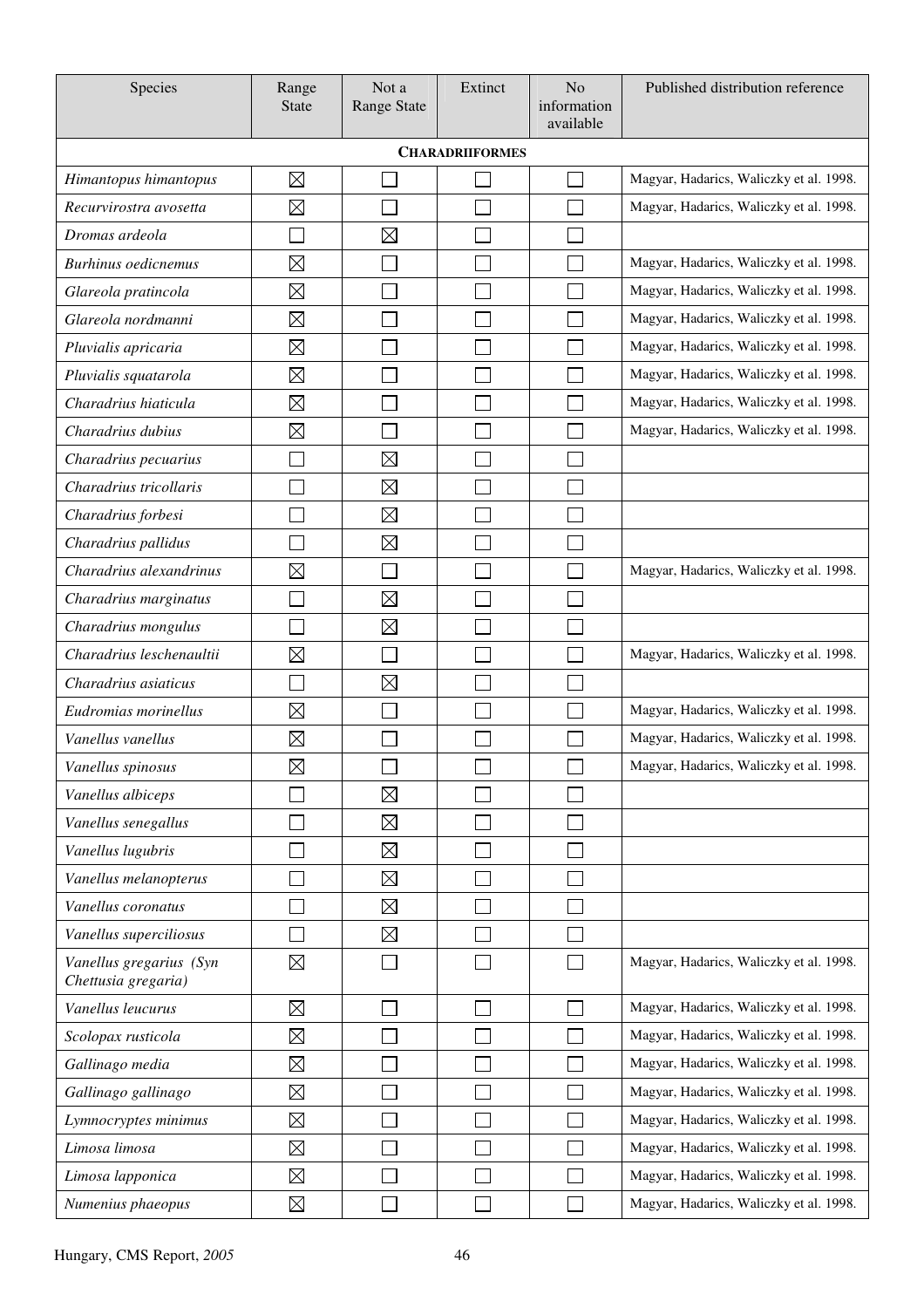| Species                                    | Range<br><b>State</b>    | Not a<br><b>Range State</b> | Extinct      | N <sub>o</sub><br>information<br>available | Published distribution reference           |
|--------------------------------------------|--------------------------|-----------------------------|--------------|--------------------------------------------|--------------------------------------------|
| Numenius tenuirostris                      | $\boxtimes$              |                             |              |                                            | Magyar, Hadarics, Waliczky et al. 1998.    |
| Numenius arquata                           | $\boxtimes$              |                             |              |                                            | Magyar, Hadarics, Waliczky et al. 1998.    |
| Tringa erythropus                          | $\boxtimes$              |                             |              |                                            | Magyar, Hadarics, Waliczky et al. 1998.    |
| Tringa totanus                             | $\boxtimes$              |                             |              |                                            | Magyar, Hadarics, Waliczky et al. 1998.    |
| Tringa stagnatilis                         | $\boxtimes$              |                             |              |                                            | Magyar, Hadarics, Waliczky et al. 1998.    |
| Tringa nebularia                           | $\boxtimes$              |                             |              |                                            | Magyar, Hadarics, Waliczky et al. 1998.    |
| Tringa ochropus                            | $\boxtimes$              |                             |              |                                            | Magyar, Hadarics, Waliczky et al. 1998.    |
| Tringa glareola                            | $\boxtimes$              |                             |              |                                            | Magyar, Hadarics, Waliczky et al. 1998.    |
| Tringa cinerea                             | $\boxtimes$              |                             |              |                                            | Magyar, Hadarics, Waliczky et al.<br>1998. |
| Tringa hypoleucos                          | $\boxtimes$              |                             |              |                                            | Magyar, Hadarics, Waliczky et al. 1998.    |
| Arenaria interpres                         | $\boxtimes$              |                             |              |                                            | Magyar, Hadarics, Waliczky et al. 1998.    |
| Calidris tenuirostris                      | $\overline{\phantom{0}}$ | $\boxtimes$                 |              |                                            |                                            |
| Calidris canutus                           | $\boxtimes$              |                             |              |                                            | Magyar, Hadarics, Waliczky et al. 1998.    |
| Calidris alba                              | $\boxtimes$              |                             |              |                                            | Magyar, Hadarics, Waliczky et al. 1998.    |
| Calidris minuta                            | $\boxtimes$              |                             |              |                                            | Magyar, Hadarics, Waliczky et al. 1998.    |
| Calidris temminckii                        | $\boxtimes$              |                             |              |                                            | Magyar, Hadarics, Waliczky et al. 1998.    |
| Calidris maritima                          | $\boxtimes$              |                             |              |                                            | Magyar, Hadarics, Waliczky et al. 1998.    |
| Calidris alpina                            | $\boxtimes$              |                             |              |                                            | Magyar, Hadarics, Waliczky et al. 1998.    |
| Calidris ferruginea                        | $\boxtimes$              |                             |              |                                            | Magyar, Hadarics, Waliczky et al. 1998.    |
| Limicola falcinellus                       | $\boxtimes$              |                             |              |                                            | Magyar, Hadarics, Waliczky et al. 1998.    |
| Philomachus pugnax                         | $\boxtimes$              |                             |              |                                            | Magyar, Hadarics, Waliczky et al. 1998.    |
| Phalaropus lobatus                         | $\boxtimes$              |                             |              |                                            | Magyar, Hadarics, Waliczky et al. 1998.    |
| Phalaropus fulicaria                       | $\boxtimes$              |                             |              |                                            | Magyar, Hadarics, Waliczky et al. 1998.    |
| Larus hemprichii                           |                          | $\boxtimes$                 |              |                                            |                                            |
| Larus leucophthalmus                       |                          | $\boxtimes$                 |              |                                            |                                            |
| Larus ichthyaetus                          | $\boxtimes$              |                             |              |                                            | Magyar, Hadarics, Waliczky et al. 1998.    |
| (West Eurasian and African<br>population)  |                          |                             |              |                                            |                                            |
| Larus melanocephalus                       | $\boxtimes$              |                             |              |                                            | Magyar, Hadarics, Waliczky et al. 1998.    |
| Larus genei                                | $\boxtimes$              |                             |              |                                            | Magyar, Hadarics, Waliczky et al. 1998.    |
| Larus audouinii                            |                          | $\boxtimes$                 |              |                                            |                                            |
| Larus armenicus                            |                          | $\boxtimes$                 |              |                                            |                                            |
| Sterna nilotica nilotica                   | $\boxtimes$              |                             |              |                                            | Magyar, Hadarics, Waliczky et al. 1998.    |
| (West Eurasian and African<br>populations) |                          |                             |              |                                            |                                            |
| Sterna caspia                              | $\boxtimes$              |                             | $\mathsf{L}$ | $\overline{\phantom{a}}$                   | Magyar, Hadarics, Waliczky et al. 1998.    |
| (West Eurasian and African<br>populations) |                          |                             |              |                                            |                                            |
| Sterna maxima albidorsalis                 |                          | $\boxtimes$                 |              | $\sim$                                     |                                            |
| Sterna bergii                              |                          | $\boxtimes$                 |              |                                            |                                            |
| (African and Southwest Asian               |                          |                             |              |                                            |                                            |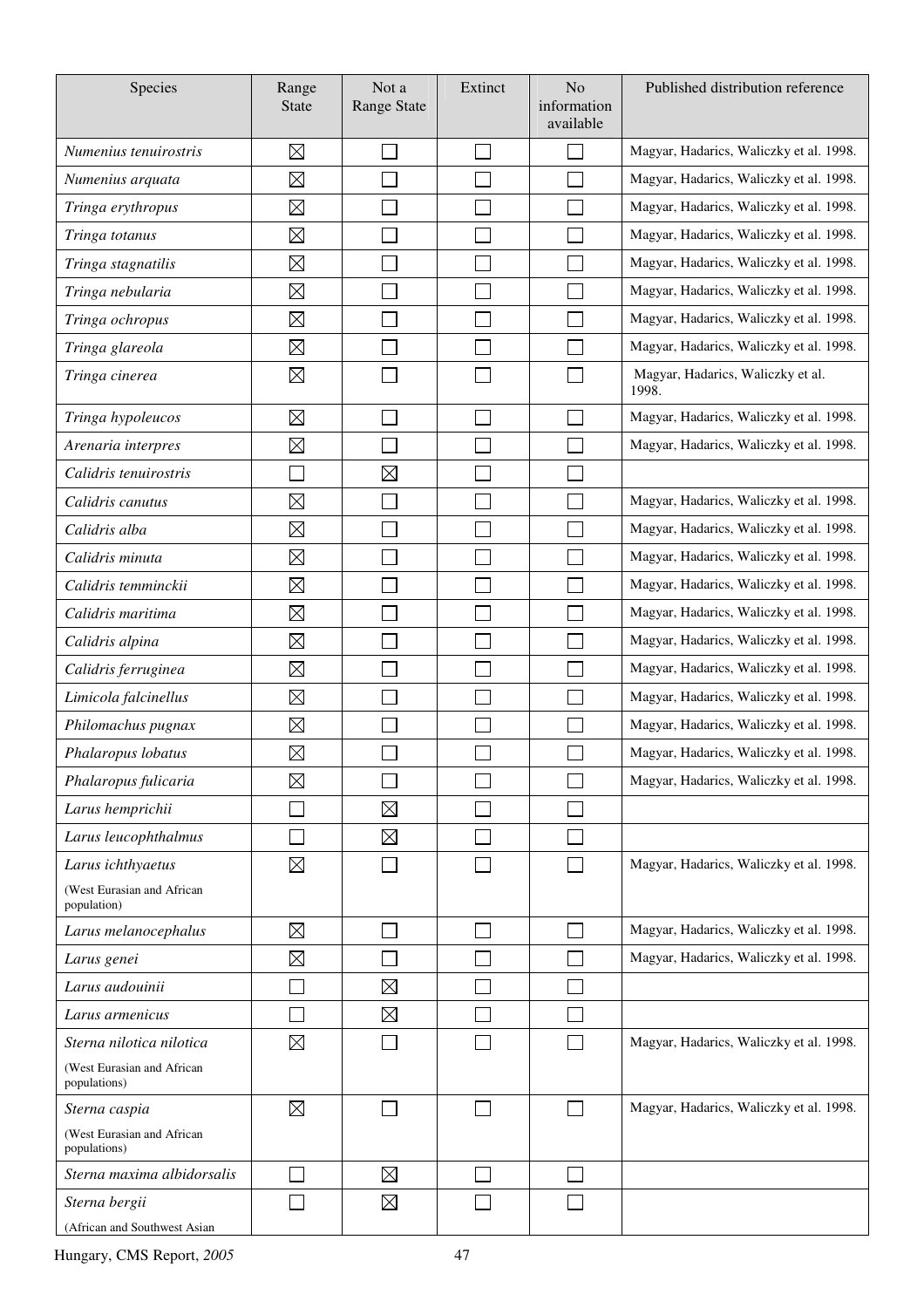| Species                                             | Range<br><b>State</b> | Not a<br><b>Range State</b> | Extinct               | N <sub>o</sub><br>information<br>available | Published distribution reference        |
|-----------------------------------------------------|-----------------------|-----------------------------|-----------------------|--------------------------------------------|-----------------------------------------|
| populations)                                        |                       |                             |                       |                                            |                                         |
| Sterna bengalensis                                  |                       | $\boxtimes$                 |                       |                                            |                                         |
| (African and Southwest Asian<br>populations)        |                       |                             |                       |                                            |                                         |
| Sterna sandvicensis<br>sandvicensis                 | $\boxtimes$           | Π                           | $\Box$                | $\sim$                                     | Magyar, Hadarics, Waliczky et al. 1998. |
| Sterna dougallii                                    |                       | $\boxtimes$                 | $\mathbf{L}$          |                                            |                                         |
| (Atlantic population)                               |                       |                             |                       |                                            |                                         |
| Sterna hirundo hirundo                              | $\boxtimes$           |                             |                       |                                            | Magyar, Hadarics, Waliczky et al. 1998. |
| (populations breeding in the<br>Western Palearctic) |                       |                             |                       |                                            |                                         |
| Sterna paradisaea                                   | $\boxtimes$           |                             | $\mathbb{R}^n$        |                                            | Magyar, Hadarics, Waliczky et al. 1998. |
| (Atlantic populations)                              |                       |                             |                       |                                            |                                         |
| Sterna albifrons                                    | $\boxtimes$           |                             |                       |                                            | Magyar, Hadarics, Waliczky et al. 1998. |
| Sterna saundersi                                    |                       | $\boxtimes$                 |                       |                                            |                                         |
| Sterna balaenarum                                   |                       | $\boxtimes$                 |                       |                                            |                                         |
| Sterna repressa                                     |                       | $\boxtimes$                 |                       |                                            |                                         |
| Chlidonias niger niger                              | $\boxtimes$           |                             |                       |                                            | Magyar, Hadarics, Waliczky et al. 1998. |
| Chlidonias leucopterus                              | $\boxtimes$           |                             |                       |                                            | Magyar, Hadarics, Waliczky et al. 1998. |
| (West Eurasian and African<br>population)           |                       |                             |                       |                                            |                                         |
|                                                     |                       |                             | <b>COLUMBIFORMES</b>  |                                            |                                         |
| Streptopelia turtur turtur                          | $\boxtimes$           |                             |                       |                                            |                                         |
|                                                     |                       |                             | <b>CORACIIFORMES</b>  |                                            |                                         |
| Merops apiaster                                     | $\boxtimes$           |                             |                       |                                            | Magyar, Hadarics, Waliczky et al. 1998. |
| Coracias garrulus                                   | $\boxtimes$           | $\Box$                      | $\Box$                | $\Box$                                     | Magyar, Hadarics, Waliczky et al. 1998. |
|                                                     |                       |                             | <b>PSITTACIFORMES</b> |                                            |                                         |
| Amazona tucumana                                    |                       | $\boxtimes$                 |                       | $\mathcal{L}_{\mathcal{A}}$                |                                         |
|                                                     |                       |                             | <b>PASSERIFORMES</b>  |                                            |                                         |
| Hirundo atrocaerulea                                |                       | $\boxtimes$                 |                       |                                            |                                         |
| Pseudocolopteryx<br>dinellianus                     |                       | $\boxtimes$                 |                       |                                            |                                         |
| Polystictus pectoralis<br>pectoralis                |                       | $\boxtimes$                 |                       |                                            |                                         |
| Sporophila ruficollis                               |                       | $\boxtimes$                 |                       |                                            |                                         |
| Acrocephalus paludicola                             | $\boxtimes$           |                             |                       |                                            | Magyar, Hadarics, Waliczky et al. 1998. |
| <b>TESTUDINATA</b>                                  |                       |                             |                       |                                            |                                         |
| Chelonia depressa                                   |                       | $\boxtimes$                 |                       |                                            |                                         |
| Chelonia mydas                                      |                       | $\boxtimes$                 |                       |                                            |                                         |
| Caretta caretta                                     |                       | $\boxtimes$                 |                       |                                            |                                         |
| Eretmochelys imbricata                              |                       | $\boxtimes$                 |                       |                                            |                                         |
| Lepidochelys kempii                                 |                       | $\boxtimes$                 |                       |                                            |                                         |
| Lepidochelys olivacea                               |                       | $\boxtimes$                 |                       |                                            |                                         |
|                                                     |                       |                             |                       |                                            |                                         |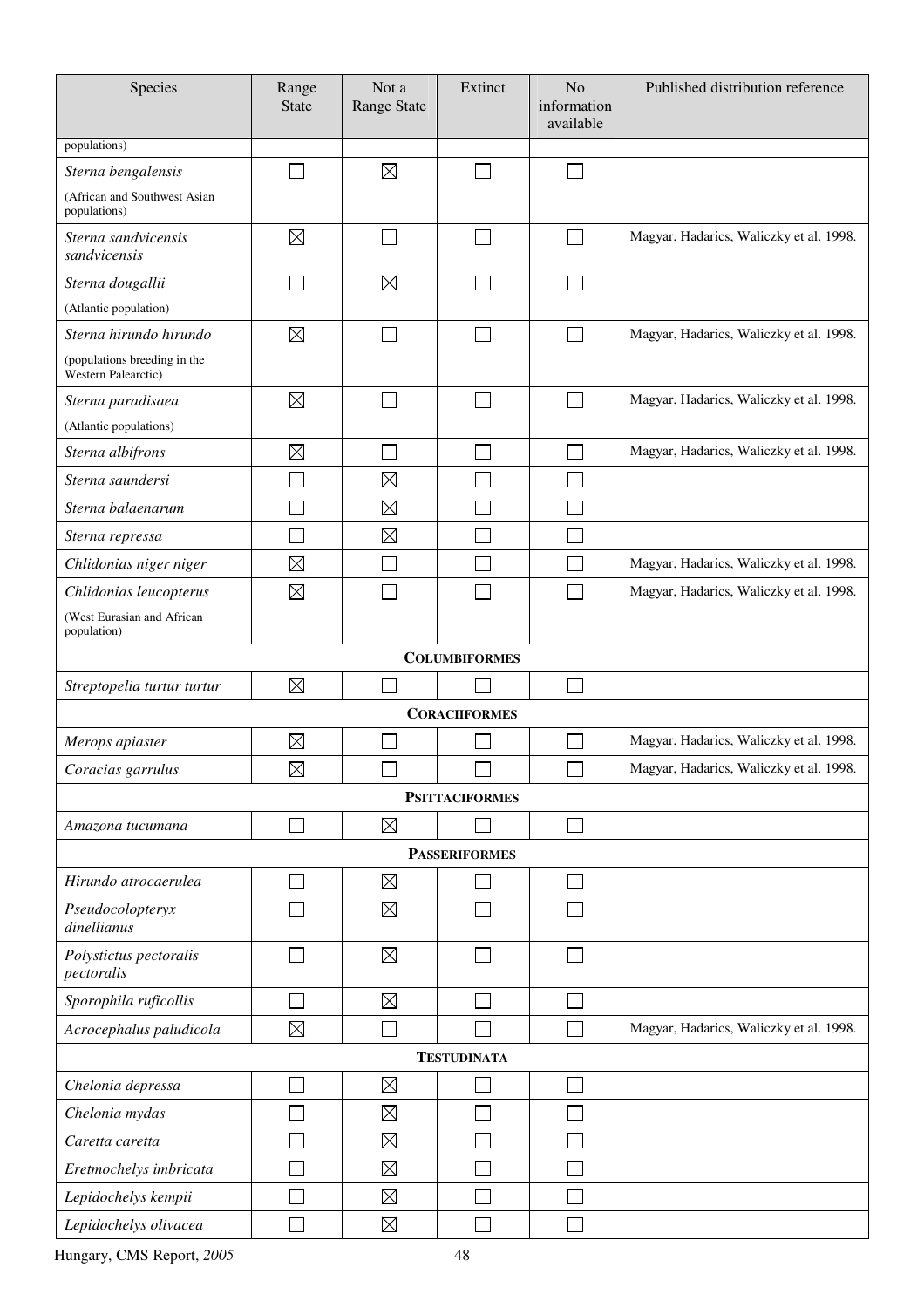| Species                                   | Range<br><b>State</b> | Not a<br><b>Range State</b> | Extinct                 | N <sub>o</sub><br>information<br>available | Published distribution reference                                          |
|-------------------------------------------|-----------------------|-----------------------------|-------------------------|--------------------------------------------|---------------------------------------------------------------------------|
| Dermochelys coriacea                      |                       | $\boxtimes$                 |                         |                                            |                                                                           |
| Podocnemis expansa                        |                       | $\boxtimes$                 |                         |                                            |                                                                           |
|                                           |                       |                             | <b>CROCODYLIA</b>       |                                            |                                                                           |
| Crocodylus porosus                        |                       | $\boxtimes$                 |                         |                                            |                                                                           |
|                                           |                       |                             | <b>ACIPENSERIFORMES</b> |                                            |                                                                           |
| Huso huso                                 | $\boxtimes$           |                             |                         |                                            | The Freshwater Fishes of Europe.<br>Vol. 1. Part II. 1989. Ed.: J. Holcik |
|                                           |                       |                             |                         |                                            | Harka et Sallai, 2004: The Fish<br>Fauna of Hungary.                      |
| Huso dauricus                             |                       | $\boxtimes$                 |                         |                                            |                                                                           |
| Acipenser baerii baicalensis              |                       | $\boxtimes$                 |                         |                                            |                                                                           |
| Acipenser fulvescens                      |                       | $\boxtimes$                 |                         |                                            |                                                                           |
| Acipenser gueldenstaedtii                 | $\boxtimes$           |                             |                         |                                            | The Freshwater Fishes of Europe.<br>Vol. 1. Part II. 1989. Ed.: J. Holcik |
|                                           |                       |                             |                         |                                            | Harka et Sallai, 2004: The Fish<br>Fauna of Hungary.                      |
| Acipenser medirostris                     |                       | $\boxtimes$                 |                         |                                            |                                                                           |
| Acipenser mikadoi                         |                       | $\boxtimes$                 |                         |                                            |                                                                           |
| Acipenser naccarii                        |                       | $\boxtimes$                 |                         |                                            |                                                                           |
| Acipenser nudiventris                     | $\boxtimes$           |                             |                         |                                            | The Freshwater Fishes of Europe.<br>Vol. 1. Part II. 1989. Ed.: J. Holcik |
|                                           |                       |                             |                         |                                            | Harka et Sallai, 2004: The Fish<br>Fauna of Hungary.                      |
| Acipenser persicus                        |                       | $\boxtimes$                 |                         |                                            |                                                                           |
| Acipenser ruthenus<br>(Danube population) | $\boxtimes$           |                             |                         |                                            | The Freshwater Fishes of Europe.<br>Vol. 1. Part II. 1989. Ed.: J. Holcik |
|                                           |                       |                             |                         |                                            | Harka et Sallai, 2004: The Fish<br>Fauna of Hungary.                      |
| Acipenser schrenckii                      |                       | $\boxtimes$                 |                         |                                            |                                                                           |
| Acipenser sinensis                        |                       | $\boxtimes$                 |                         |                                            |                                                                           |
| Acipenser stellatus                       |                       |                             | $\boxtimes$             |                                            | The Freshwater Fishes of Europe.<br>Vol. 1. Part II. 1989. Ed.: J. Holcik |
|                                           |                       |                             |                         |                                            | Harka et Sallai, 2004: The Fish<br>Fauna of Hungary.                      |
| Acipenser sturio                          |                       | $\boxtimes$                 |                         |                                            |                                                                           |
| Pseudoscaphirhynchus<br>kaufmanni         |                       | $\boxtimes$                 |                         |                                            |                                                                           |
| Pseudoscaphirhynchus<br>hermanni          |                       | $\boxtimes$                 |                         |                                            |                                                                           |
| Pseudoscaphirhynchus<br>fedtschenkoi      |                       | $\boxtimes$                 |                         |                                            |                                                                           |
| Psephurus gladius                         |                       | $\boxtimes$                 |                         |                                            |                                                                           |
| <b>ORECTOLOBIFORMES</b>                   |                       |                             |                         |                                            |                                                                           |
| Rhincodon typus                           |                       | $\boxtimes$                 |                         |                                            |                                                                           |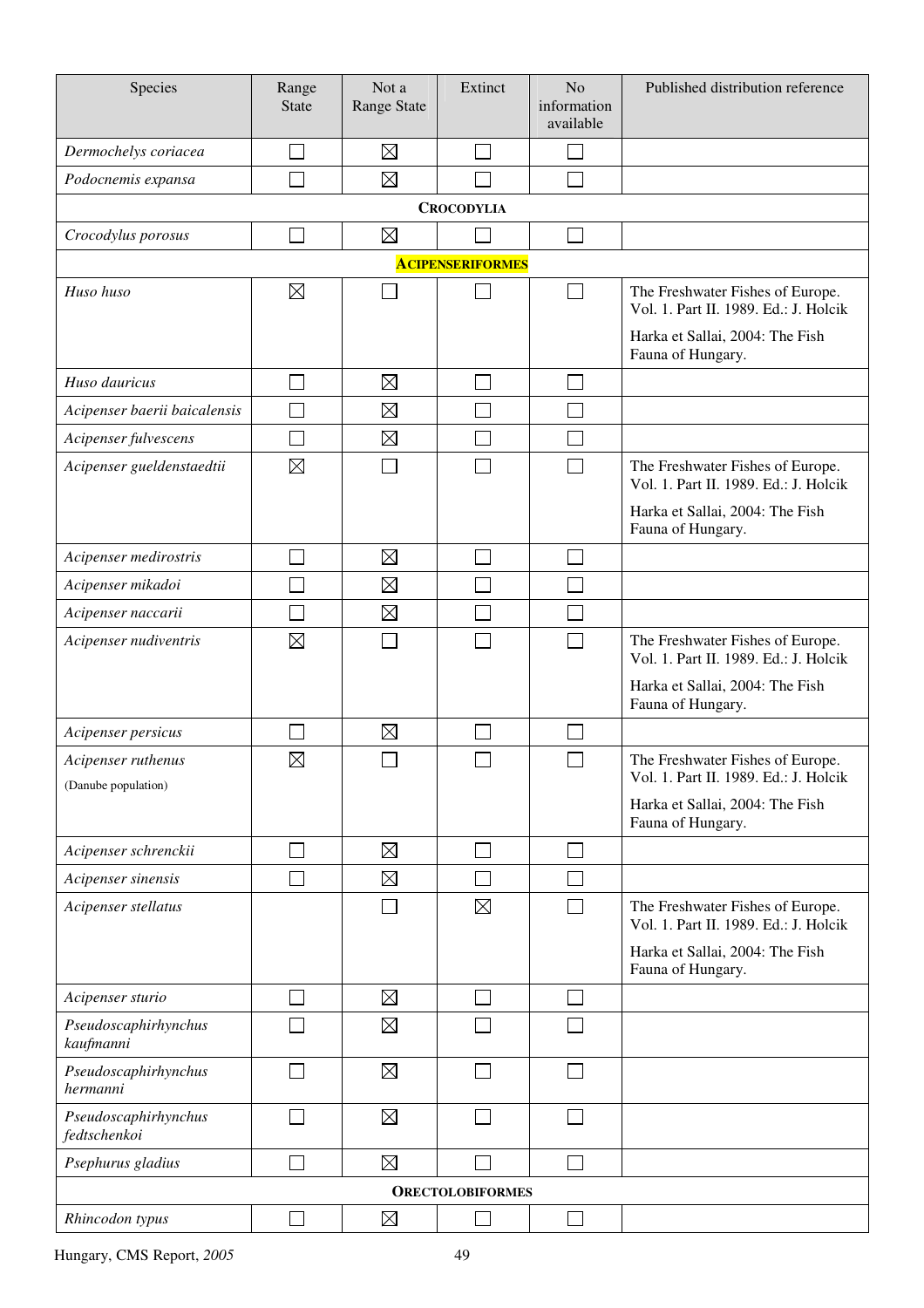| Species                | Range<br><b>State</b> | Not a<br>Range State | Extinct | N <sub>o</sub><br>information<br>available | Published distribution reference |  |  |
|------------------------|-----------------------|----------------------|---------|--------------------------------------------|----------------------------------|--|--|
| <b>LAMNIFORMES</b>     |                       |                      |         |                                            |                                  |  |  |
| Carcharodon carcharias |                       | $\boxtimes$          |         |                                            |                                  |  |  |
| <b>LEPIDOPTERA</b>     |                       |                      |         |                                            |                                  |  |  |
| Danaus plexippus       |                       | $\boxtimes$          |         |                                            |                                  |  |  |

**All species of each of the Families below are listed in Appendix II. If your country is a Range State for any of the species in these Families, please enter the species name in the first column, under the relevant Family heading. Please indicate (with a 'X') whether your country is a Range State or the species is extinct and, where appropriate, please provide published distribution references. (Space is provided for ten species in each Family. If additional lines are required, please attach the information as an annex.)** 

| Species                                         | Range State                          | Extinct | Published distribution reference        |  |  |  |  |
|-------------------------------------------------|--------------------------------------|---------|-----------------------------------------|--|--|--|--|
| <b>Order FALCONIFORMES, Family Cathartidae</b>  |                                      |         |                                         |  |  |  |  |
|                                                 | Range<br><b>State</b>                | Extinct |                                         |  |  |  |  |
|                                                 | Range<br><b>State</b>                | Extinct |                                         |  |  |  |  |
|                                                 | Range<br><b>State</b>                | Extinct |                                         |  |  |  |  |
|                                                 | Range<br><b>State</b>                | Extinct |                                         |  |  |  |  |
|                                                 | Range<br><b>State</b>                | Extinct |                                         |  |  |  |  |
|                                                 | Range<br><b>State</b>                | Extinct |                                         |  |  |  |  |
|                                                 | Range<br><b>State</b>                | Extinct |                                         |  |  |  |  |
|                                                 | Range<br><b>State</b>                | Extinct |                                         |  |  |  |  |
|                                                 | Range<br><b>State</b>                | Extinct |                                         |  |  |  |  |
|                                                 | Range<br><b>State</b>                | Extinct |                                         |  |  |  |  |
| <b>Order FALCONIFORMES, Family Accipitridae</b> |                                      |         |                                         |  |  |  |  |
| Pernis apivorus                                 | $\boxtimes$ Range<br><b>State</b>    | Extinct | Magyar, Hadarics, Waliczky et al. 1998. |  |  |  |  |
| Milvus migrans                                  | $\boxtimes$<br>Range<br><b>State</b> | Extinct | Magyar, Hadarics, Waliczky et al. 1998. |  |  |  |  |
| Milvus milvus                                   | $\boxtimes$<br>Range<br><b>State</b> | Extinct | Magyar, Hadarics, Waliczky et al. 1998. |  |  |  |  |
| Haliaeetus albicilla                            | $\boxtimes$ Range<br><b>State</b>    | Extinct | Magyar, Hadarics, Waliczky et al. 1998. |  |  |  |  |
| Neophron percnopterus                           | Range<br>$\boxtimes$<br>State        | Extinct | Magyar, Hadarics, Waliczky et al. 1998. |  |  |  |  |
| Gyps fulvus                                     | $\boxtimes$ Range<br>State           | Extinct | Magyar, Hadarics, Waliczky et al. 1998. |  |  |  |  |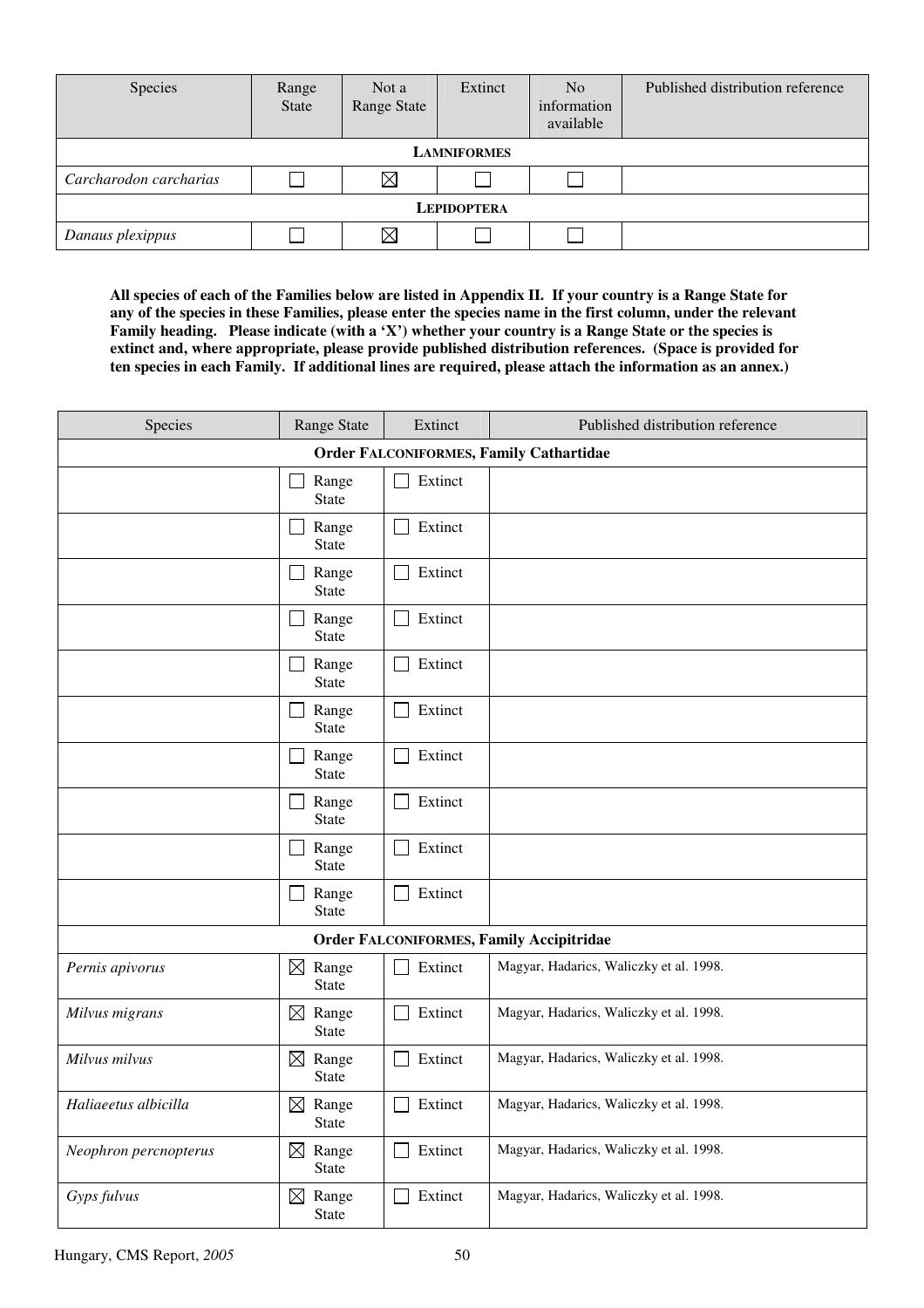| Species                                       | <b>Range State</b>                   | Extinct | Published distribution reference        |  |  |
|-----------------------------------------------|--------------------------------------|---------|-----------------------------------------|--|--|
| Aegypius monachus                             | Range<br>$\boxtimes$<br><b>State</b> | Extinct | Magyar, Hadarics, Waliczky et al. 1998. |  |  |
| Circaetus gallicus                            | $\boxtimes$ Range<br><b>State</b>    | Extinct | Magyar, Hadarics, Waliczky et al. 1998. |  |  |
| Circus aeruginosus                            | $\boxtimes$<br>Range<br><b>State</b> | Extinct | Magyar, Hadarics, Waliczky et al. 1998. |  |  |
| Circus cyaneus                                | $\boxtimes$<br>Range<br><b>State</b> | Extinct | Magyar, Hadarics, Waliczky et al. 1998. |  |  |
| Circus macrourus                              | $\boxtimes$<br>Range<br><b>State</b> | Extinct | Magyar, Hadarics, Waliczky et al. 1998. |  |  |
| Circus pygargus                               | $\boxtimes$<br>Range<br><b>State</b> | Extinct | Magyar, Hadarics, Waliczky et al. 1998. |  |  |
| Accipiter gentilis                            | $\boxtimes$<br>Range<br><b>State</b> | Extinct | Magyar, Hadarics, Waliczky et al. 1998. |  |  |
| Accipiter nisus                               | $\boxtimes$<br>Range<br><b>State</b> | Extinct | Magyar, Hadarics, Waliczky et al. 1998. |  |  |
| Accipiter brevipes                            | $\boxtimes$ Range<br><b>State</b>    | Extinct | Magyar, Hadarics, Waliczky et al. 1998. |  |  |
| <b>Buteo</b> buteo                            | $\boxtimes$ Range<br><b>State</b>    | Extinct | Magyar, Hadarics, Waliczky et al. 1998. |  |  |
| <b>Buteo</b> rufinus                          | $\boxtimes$ Range<br><b>State</b>    | Extinct | Magyar, Hadarics, Waliczky et al. 1998. |  |  |
| <b>Buteo</b> lagopus                          | Range<br>$\boxtimes$<br><b>State</b> | Extinct | Magyar, Hadarics, Waliczky et al. 1998. |  |  |
| Aquila pomarina                               | $\boxtimes$<br>Range<br><b>State</b> | Extinct | Magyar, Hadarics, Waliczky et al. 1998. |  |  |
| Aquila clanga                                 | $\boxtimes$<br>Range<br><b>State</b> | Extinct | Magyar, Hadarics, Waliczky et al. 1998. |  |  |
| Aquila nipalensis                             | Range<br>$\boxtimes$<br><b>State</b> | Extinct | Magyar, Hadarics, Waliczky et al. 1998. |  |  |
| Aquila heliaca                                | $\boxtimes$<br>Range<br><b>State</b> | Extinct | Magyar, Hadarics, Waliczky et al. 1998. |  |  |
| Aquila chrysaetos                             | $\boxtimes$<br>Range<br><b>State</b> | Extinct | Magyar, Hadarics, Waliczky et al. 1998. |  |  |
| Hieraaetus pennatus                           | Range<br>$\boxtimes$<br><b>State</b> | Extinct | Magyar, Hadarics, Waliczky et al. 1998. |  |  |
| Hieraaetus fasciatus                          | Range<br>$\boxtimes$<br>State        | Extinct | Magyar, Hadarics, Waliczky et al. 1998. |  |  |
|                                               | Range<br><b>State</b>                | Extinct |                                         |  |  |
| <b>Order FALCONIFORMES, Family Falconidae</b> |                                      |         |                                         |  |  |
| Falco naumanni                                | $\boxtimes$ Range<br><b>State</b>    | Extinct | Magyar, Hadarics, Waliczky et al. 1998. |  |  |
| Falco tinnunculus                             | $\boxtimes$ Range<br><b>State</b>    | Extinct | Magyar, Hadarics, Waliczky et al. 1998. |  |  |
| Falco vespertinus                             | $\boxtimes$<br>Range<br><b>State</b> | Extinct | Magyar, Hadarics, Waliczky et al. 1998. |  |  |
| Falco columbarius                             | Range<br>$\boxtimes$<br><b>State</b> | Extinct | Magyar, Hadarics, Waliczky et al. 1998. |  |  |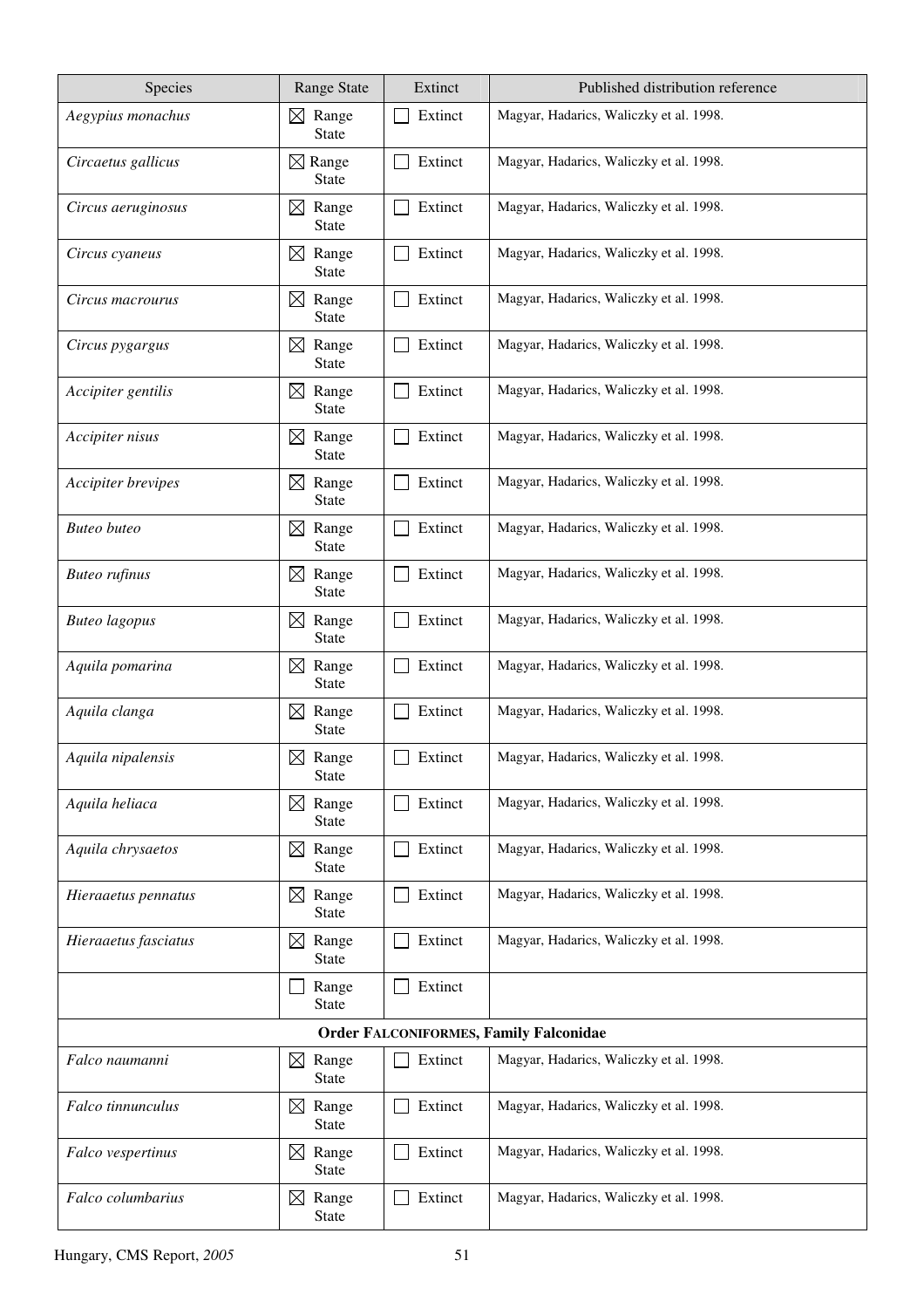| Species                    | <b>Range State</b>                   | Extinct | Published distribution reference                    |
|----------------------------|--------------------------------------|---------|-----------------------------------------------------|
| Falco subbuteo             | Range<br>$\boxtimes$<br><b>State</b> | Extinct | Magyar, Hadarics, Waliczky et al. 1998.             |
| Falco eleonorae            | Range<br>$\bowtie$<br><b>State</b>   | Extinct | Magyar, Hadarics, Waliczky et al. 1998.             |
| Falco cherrug              | Range<br>$\boxtimes$<br><b>State</b> | Extinct | Magyar, Hadarics, Waliczky et al. 1998.             |
| Falco peregrinus           | Range<br>$\boxtimes$<br><b>State</b> | Extinct | Magyar, Hadarics, Waliczky et al. 1998.             |
|                            | Range<br><b>State</b>                | Extinct |                                                     |
|                            | Range<br><b>State</b>                | Extinct |                                                     |
|                            |                                      |         | Order PASSERIFORMES, Family Muscicapidae sensu lato |
| Muscicapa striata          | $\boxtimes$ Range<br><b>State</b>    | Extinct | Magyar, Hadarics, Waliczky et al. 1998.             |
| Ficedula parva             | $\boxtimes$<br>Range<br>State        | Extinct | Magyar, Hadarics, Waliczky et al. 1998.             |
| Ficedula albicollis        | $\boxtimes$<br>Range<br><b>State</b> | Extinct | Magyar, Hadarics, Waliczky et al. 1998.             |
| Ficedula hypoleuca         | $\boxtimes$<br>Range<br><b>State</b> | Extinct | Magyar, Hadarics, Waliczky et al. 1998.             |
| Cettia cetti               | $\boxtimes$<br>Range<br><b>State</b> | Extinct | Magyar, Hadarics, Waliczky et al. 1998.             |
| Locustella naevia          | $\boxtimes$ Range<br><b>State</b>    | Extinct | Magyar, Hadarics, Waliczky et al. 1998.             |
| Locustella fluviatilis     | Range<br>$\boxtimes$<br>State        | Extinct | Magyar, Hadarics, Waliczky et al. 1998.             |
| Locustella luscinioides    | Range<br>$\boxtimes$<br><b>State</b> | Extinct | Magyar, Hadarics, Waliczky et al. 1998.             |
| Acrocephalus melanopogon   | Range<br>$\boxtimes$<br>State        | Extinct | Magyar, Hadarics, Waliczky et al. 1998.             |
| Acrocephalus schoenobaenus | $\boxtimes$<br>Range<br><b>State</b> | Extinct | Magyar, Hadarics, Waliczky et al. 1998.             |
| Acrocephalus agricola      | $\bowtie$<br>Range<br>State          | Extinct | Magyar, Hadarics, Waliczky et al. 1998.             |
| Acrocephalus palustris     | $\boxtimes$<br>Range<br><b>State</b> | Extinct | Magyar, Hadarics, Waliczky et al. 1998.             |
| Acrocephalus scirpaceus    | Range<br>$\boxtimes$<br>State        | Extinct | Magyar, Hadarics, Waliczky et al. 1998.             |
| Acrocephalus arundinaceus  | $\boxtimes$<br>Range<br>State        | Extinct | Magyar, Hadarics, Waliczky et al. 1998.             |
| Hippolais pallida          | Range<br>$\boxtimes$<br>State        | Extinct | Magyar, Hadarics, Waliczky et al. 1998.             |
| Hippolais icterina         | $\boxtimes$<br>Range<br>State        | Extinct | Magyar, Hadarics, Waliczky et al. 1998.             |
| Sylvia melanocephala       | $\bowtie$<br>Range<br><b>State</b>   | Extinct | Magyar, Hadarics, Waliczky et al. 1998.             |
| Sylvia nisoria             | Range<br>$\boxtimes$<br><b>State</b> | Extinct | Magyar, Hadarics, Waliczky et al. 1998.             |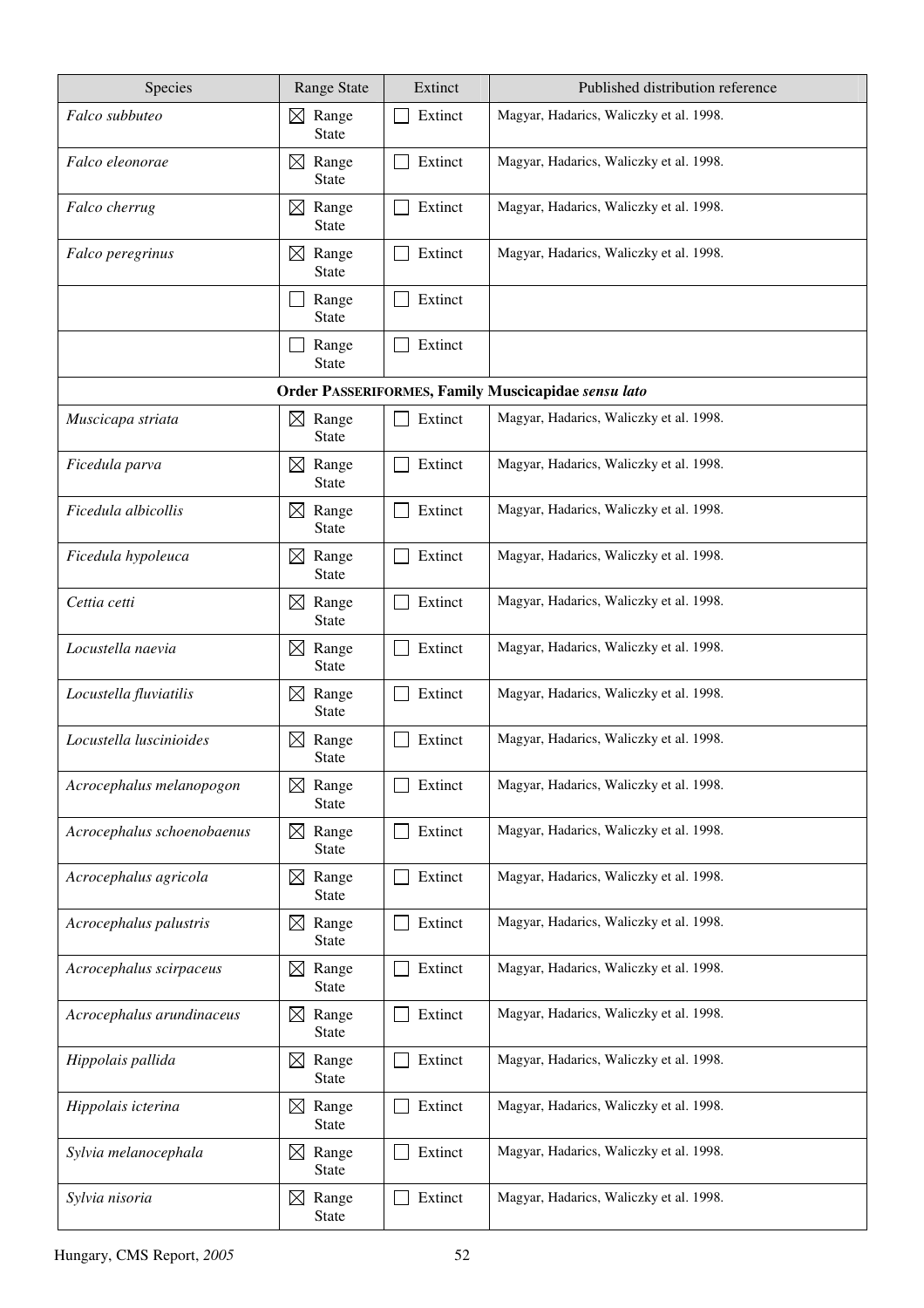| Species                                   | <b>Range State</b>                   | Extinct | Published distribution reference        |
|-------------------------------------------|--------------------------------------|---------|-----------------------------------------|
| Sylvia curruca                            | Range<br>$\boxtimes$<br><b>State</b> | Extinct | Magyar, Hadarics, Waliczky et al. 1998. |
| Sylvia communis                           | Range<br>$\boxtimes$<br><b>State</b> | Extinct | Magyar, Hadarics, Waliczky et al. 1998. |
| Sylvia borin                              | Range<br>$\boxtimes$<br><b>State</b> | Extinct | Magyar, Hadarics, Waliczky et al. 1998. |
| Sylvia atricapilla                        | $\boxtimes$<br>Range<br><b>State</b> | Extinct | Magyar, Hadarics, Waliczky et al. 1998. |
| Sylvia cantillans                         | $\boxtimes$<br>Range<br><b>State</b> | Extinct |                                         |
| Phylloscopus proregulus                   | $\boxtimes$<br>Range<br><b>State</b> | Extinct | Magyar, Hadarics, Waliczky et al. 1998. |
| Phylloscopus inornatus                    | $\boxtimes$<br>Range<br><b>State</b> | Extinct | Magyar, Hadarics, Waliczky et al. 1998. |
| Phylloscopus bonelli                      | $\boxtimes$<br>Range<br><b>State</b> | Extinct | Magyar, Hadarics, Waliczky et al. 1998. |
| Phylloscopus sibilatrix                   | Range<br>$\boxtimes$<br><b>State</b> | Extinct | Magyar, Hadarics, Waliczky et al. 1998. |
| Phylloscopus collybita                    | $\bowtie$<br>Range<br><b>State</b>   | Extinct | Magyar, Hadarics, Waliczky et al. 1998. |
| Phylloscopus trochilus                    | $\boxtimes$<br>Range<br><b>State</b> | Extinct | Magyar, Hadarics, Waliczky et al. 1998. |
| Regulus regulus                           | $\boxtimes$<br>Range<br><b>State</b> | Extinct | Magyar, Hadarics, Waliczky et al. 1998. |
| Regulus ignicapillus                      | $\boxtimes$<br>Range<br><b>State</b> | Extinct | Magyar, Hadarics, Waliczky et al. 1998. |
| Erithacus rubecula                        | $\boxtimes$<br>Range<br><b>State</b> | Extinct | Magyar, Hadarics, Waliczky et al. 1998. |
| Luscinia luscinia                         | Range<br>$\boxtimes$<br><b>State</b> | Extinct | Magyar, Hadarics, Waliczky et al. 1998. |
| Luscinia megarynchos                      | Range<br>$\boxtimes$<br>State        | Extinct | Magyar, Hadarics, Waliczky et al. 1998. |
| Luscinia svecica                          | $\boxtimes$<br>Range<br><b>State</b> | Extinct | Magyar, Hadarics, Waliczky et al. 1998. |
| Phoenicurus ochruros                      | Range<br>$\boxtimes$<br>State        | Extinct | Magyar, Hadarics, Waliczky et al. 1998. |
| Phoenicurus phoenicurus                   | $\boxtimes$<br>Range<br>State        | Extinct | Magyar, Hadarics, Waliczky et al. 1998. |
| Saxicola rubetra                          | $\boxtimes$<br>Range<br>State        | Extinct | Magyar, Hadarics, Waliczky et al. 1998. |
| Saxicola torquatus (Saxicola<br>rubicola) | Range<br>$\boxtimes$<br>State        | Extinct | Magyar, Hadarics, Waliczky et al. 1998. |
| Oenanthe oenanthe                         | $\boxtimes$ Range<br><b>State</b>    | Extinct | Magyar, Hadarics, Waliczky et al. 1998. |
| Oenanthe pleschanka                       | Range<br>$\boxtimes$<br><b>State</b> | Extinct | Magyar, Hadarics, Waliczky et al. 1998. |
| Oenanthe hispanica                        | Range<br>$\boxtimes$<br><b>State</b> | Extinct | Magyar, Hadarics, Waliczky et al. 1998. |
| Oenanthe deserti                          | $\boxtimes$<br>Range                 | Extinct | Magyar, Hadarics, Waliczky et al. 1998. |